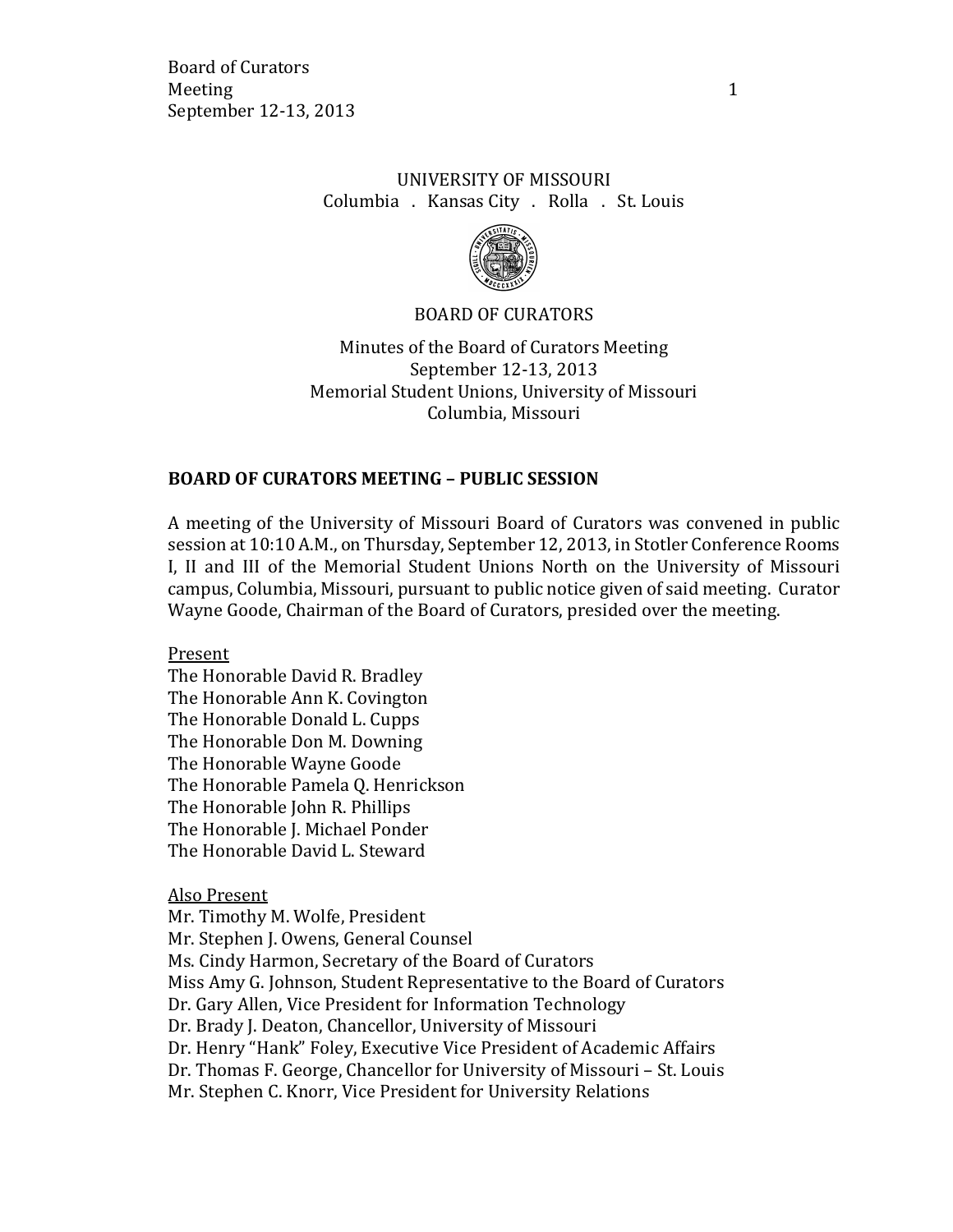Board of Curators Meeting 2 September 12-13, 2013

Mr. Leo E. Morton, Chancellor of University of Missouri – Kansas City Mr. Tom Richards, Interim Vice President of Finance Dr. Betsy Rodriguez, Vice President for Human Resources Dr. Cheryl B. Schrader, Chancellor for Missouri University of Science and Technology Dr. Robert W. Schwartz, Chief of Staff Mr. John Fougere, Chief Communications Officer, UM System Media representatives

### **General Business**

Resolution for Executive Session of the Board of Curators Meeting

It was moved by Curator Cupps and seconded by Curator Henrickson, that there shall be an executive session with a closed record and closed vote of the Board of Curators meeting, on September 12 and 13, 2013 for consideration of:

- **Section 610.021(1), RSMo**, relating to matters identified in that provision, which include legal actions, causes of action or litigation, and confidential or privileged communications with counsel; and
- **Section 610.021(2), RSMo,** relating to matters identified in that provision, which include leasing, purchase, or sale of real estate; and
- **Section 610.021(3), RSMo**, relating to matters identified in that provision, which include hiring, firing, disciplining, or promoting of particular employees; and
- **Section 610.021(12), RSMo,** relating to matters identified in that provision, which include sealed bids and related documents and sealed proposals and related documents or documents related to a negotiated contract; and
- **Section 610.021 (13), RSMo**, relating to matters identified in that provision, which include individually identifiable personnel records, performance ratings, or records pertaining to employees or applicants for employment; and
- **Section 610.021 (17), RSMo**, relating to matters identified in that provision, which include confidential or privileged communications between a public governmental body and its auditor; and
- **Section 610.021 (20), RSMo**, relating to matters identified in that provision which include records that identify the configuration of components or the operation of a computer, computer system, computer network, or telecommunications network, and would allow unauthorized access to or unlawful disruption of a computer, computer system, computer network, or telecommunications network of a public governmental body.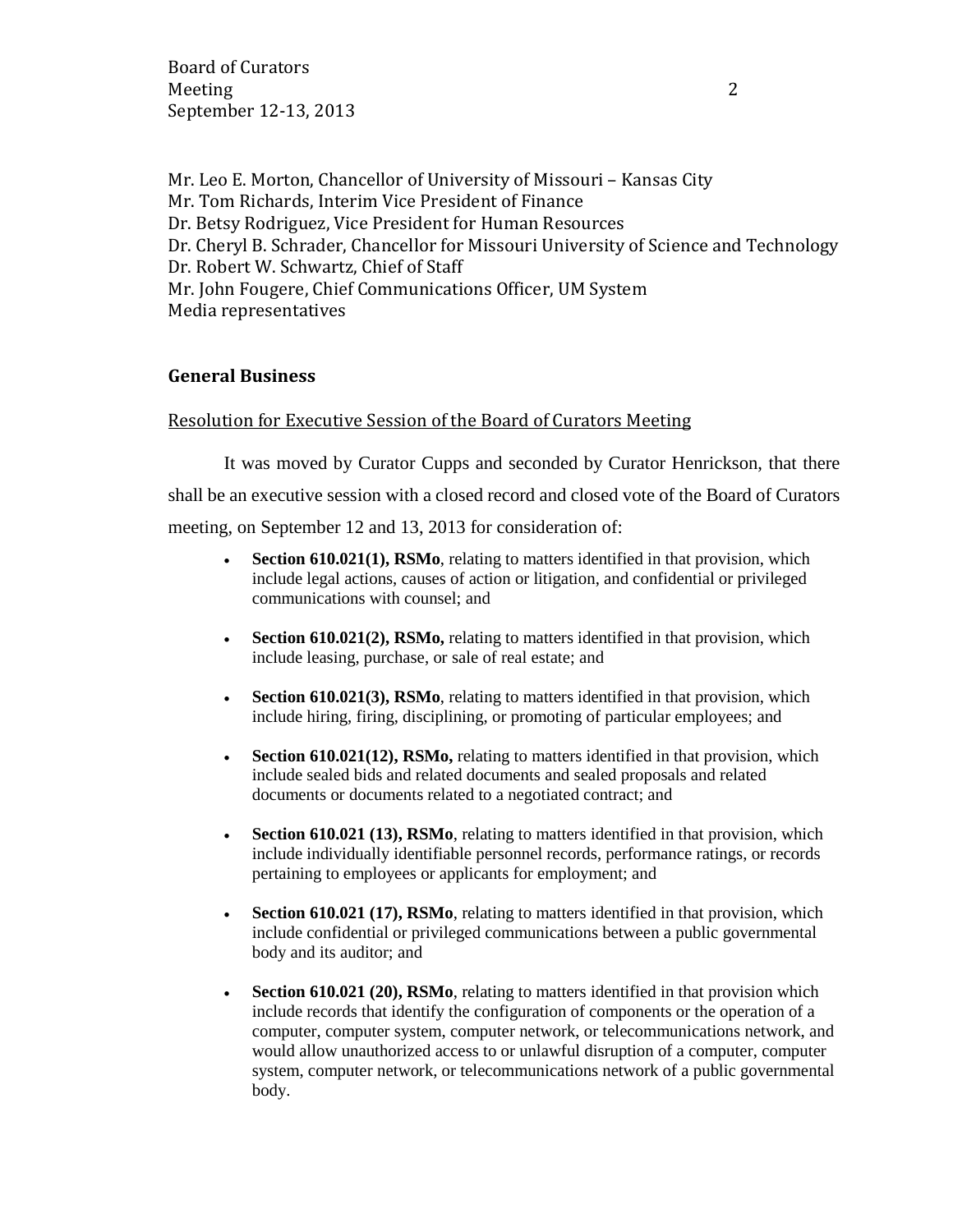Board of Curators Meeting 3 September 12-13, 2013

Roll call vote of the Board:

Curator Bradley was absent for vote. Curator Covington voted yes. Curator Cupps voted yes. Curator Downing voted yes. Curator Goode voted yes. Curator Henrickson voted yes. Curator Phillips was absent for vote. Curator Ponder voted yes. Curator Steward was absent for vote.

The motion carried.

A meeting of the Finance Committee convened at 10:12 A.M. and recessed at 12:05 P.M.

The public session of the Board of Curators meeting recessed at 12:06 P.M. on Thursday, September 13, 2013.

#### **EXECUTIVE SESSION**

A meeting of the University of Missouri Board of Curators was convened in executive session at 12:20 P.M., on Thursday, September 13, 2013, in Room 304 of the Memorial Student Unions South on the University of Missouri campus, Columbia, Missouri, pursuant to public notice given of said meeting. Curator Wayne Goode, Chairman of the Board of Curators, presided over the meeting.

Present The Honorable David R. Bradley The Honorable Ann K. Covington The Honorable Donald L. Cupps The Honorable Don M. Downing The Honorable Wayne Goode The Honorable Pamela Q. Henrickson The Honorable John R. Phillips The Honorable J. Michael Ponder The Honorable David L. Steward

Also Present Mr. Timothy M. Wolfe, President Mr. Stephen J. Owens, General Counsel Ms. Cindy Harmon, Secretary of the Board of Curators Miss Amy G. Johnson, Student Representative to the Board of Curators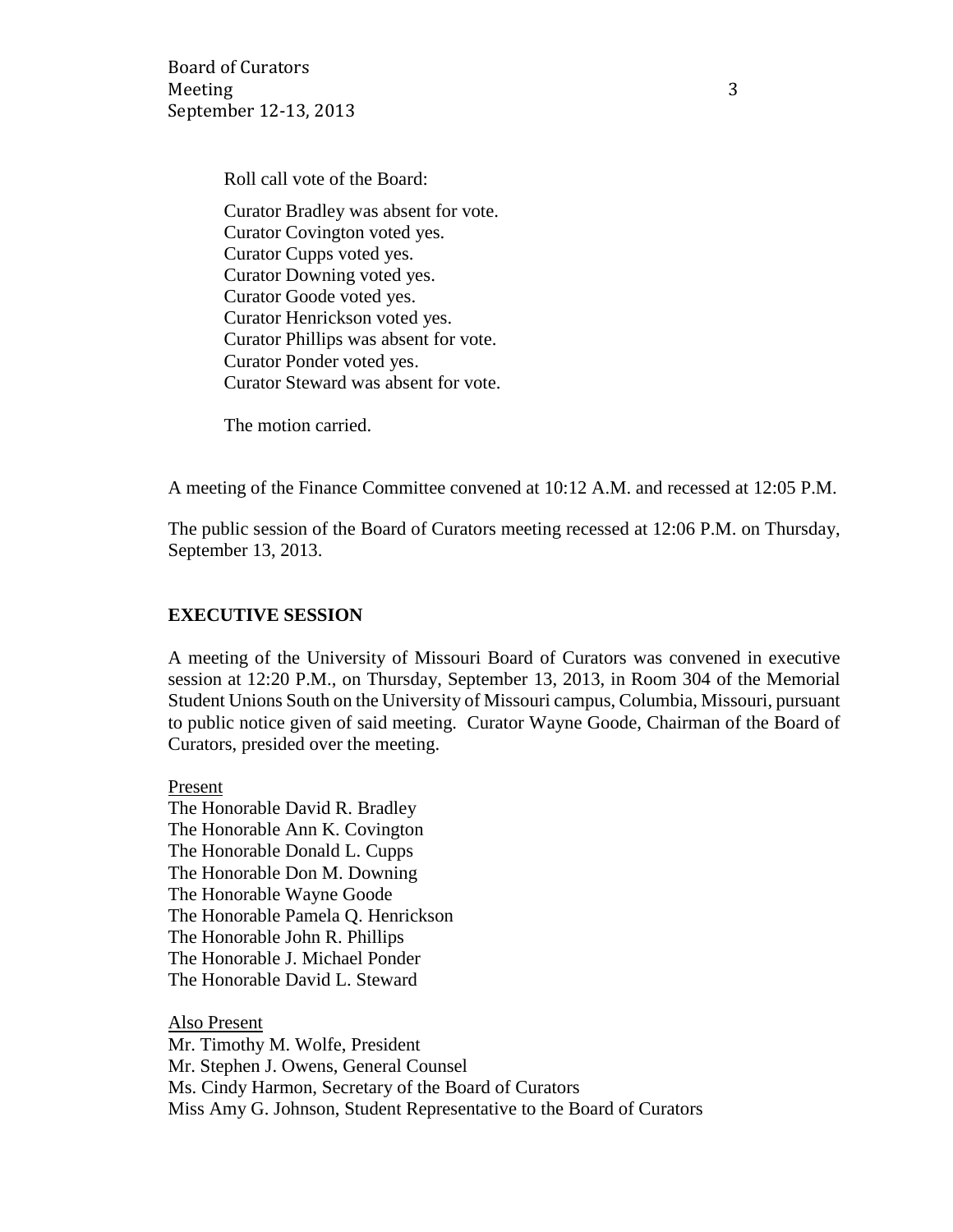Board of Curators Meeting 4 September 12-13, 2013

Interim Vice President Richards joined the meeting.

Report on contract negotiation – presented by Interim Vice President Richards.

No action taken by the Board of Curators.

Vice President Rodriguez joined the meeting.

Report on personnel and legal advice – presented by General Counsel Owens and Vice President Rodriguez

No action taken by the Board of Curators.

Vice President Rodriguez excused herself from the meeting.

Executive Vice President Foley joined the meeting.

Curators' Professor, Dr. Martin Bohner, Missouri S&T – presented by Executive Vice President Foley (information on file)

It was recommended by Chancellor Cheryl B. Schrader, endorsed by President

Timothy M. Wolfe, recommended by the Academic, Student and External Affairs

Committee, moved by Curator Bradley, and seconded by Curator Downing, that the

following action be approved:

that upon the recommendation of Chancellor Schrader, the Provost, and the Executive Vice Chancellor for Academic Affairs, it is recommended that Professor Martin Bohner be named to the position University of Missouri Curators' Professor, effective January 1, 2014. Professor Bohner will receive a \$10,000 annual stipend as long as he holds this position. \$5,000 will go to increased compensation (salary and benefits less applicable taxes) with the remaining \$5,000 available for professional expenses associated with his teaching, research, or creative activities. In accordance with Collected Rules and Regulations, 320.070, this appointment is for a period of five years which may be renewed at the discretion of the Chancellor.

Roll call vote of Board:

Curator Bradley voted yes. Curator Covington voted yes.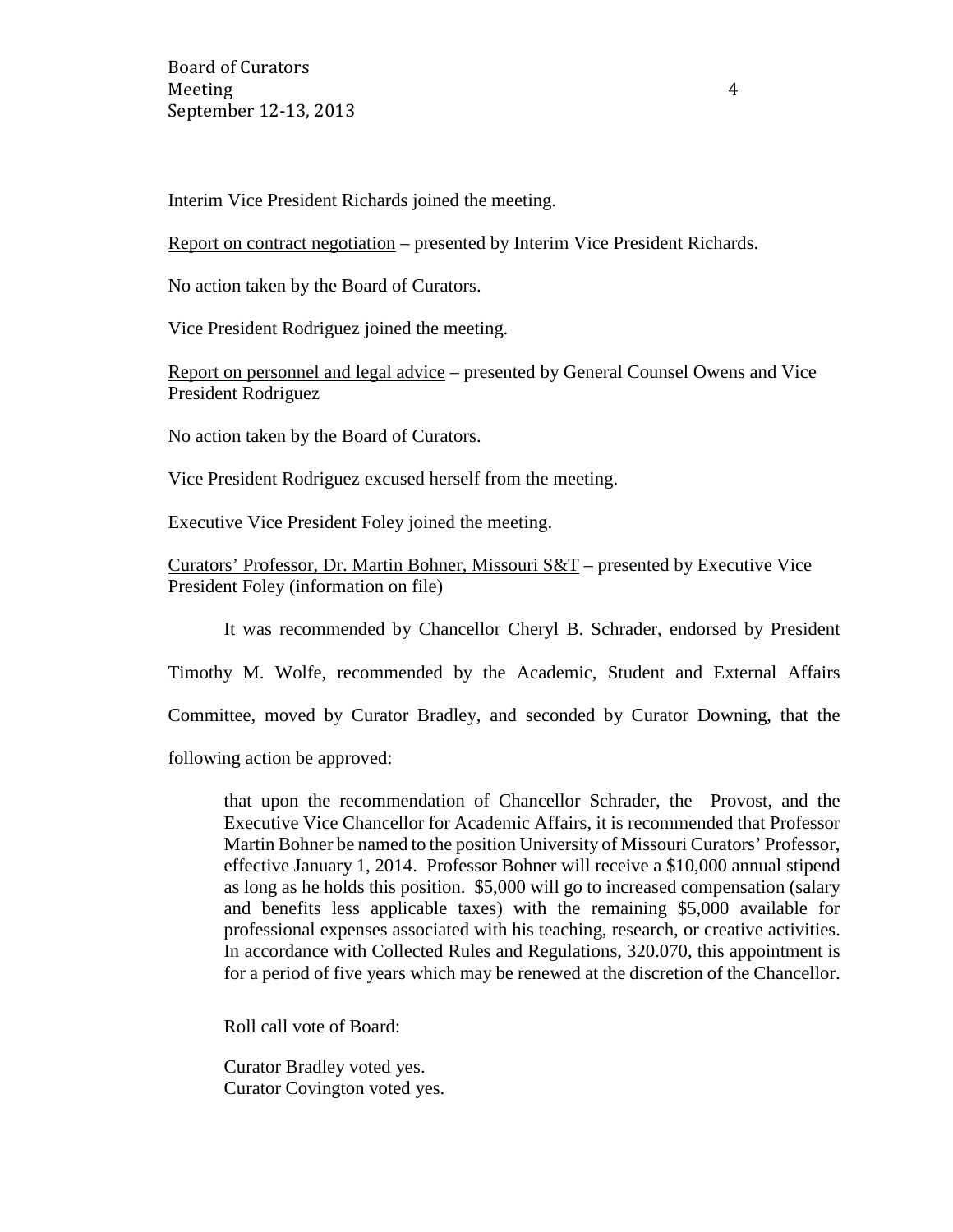Board of Curators Meeting 5 September 12-13, 2013

Curator Cupps voted yes. Curator Downing voted yes. Curator Goode voted yes. Curator Henrickson voted yes. Curator Phillips voted yes. Curator Ponder was absent for vote. Curator Steward voted yes.

The motion carried.

Campus recommendation materials are on file in the office of Academic and Student Affairs, UM System.

Curators' Teaching Professor, Dr. David Riggins, Missouri S&T – presented by Executive Vice President Foley (information on file)

It was recommended by Chancellor Cheryl B. Schrader, endorsed by President

Timothy M. Wolfe, recommended by the Academic, Student and External Affairs

Committee, moved by Curator Bradley, and seconded by Curator Downing, that the

following action be approved:

that upon the recommendation of Chancellor Schrader, the Provost, and the Executive Vice Chancellor for Academic Affairs, it is recommended that Professor David Riggins be named to the position University of Missouri Curators' Teaching Professor, effective January 1, 2014. Professor Riggins will receive a \$10,000 annual stipend as long as he holds this position. \$5,000 will go to increased compensation (salary and benefits less applicable taxes) with the remaining \$5,000 available for professional expenses associated with his teaching, research, or creative activities. In accordance with Collected Rules and Regulations, 320.070, this appointment is for a period of five years which may be renewed at the discretion of the Chancellor.

Roll call vote of Board:

Curator Bradley voted yes. Curator Covington voted yes. Curator Cupps voted yes. Curator Downing voted yes. Curator Goode voted yes. Curator Henrickson voted yes.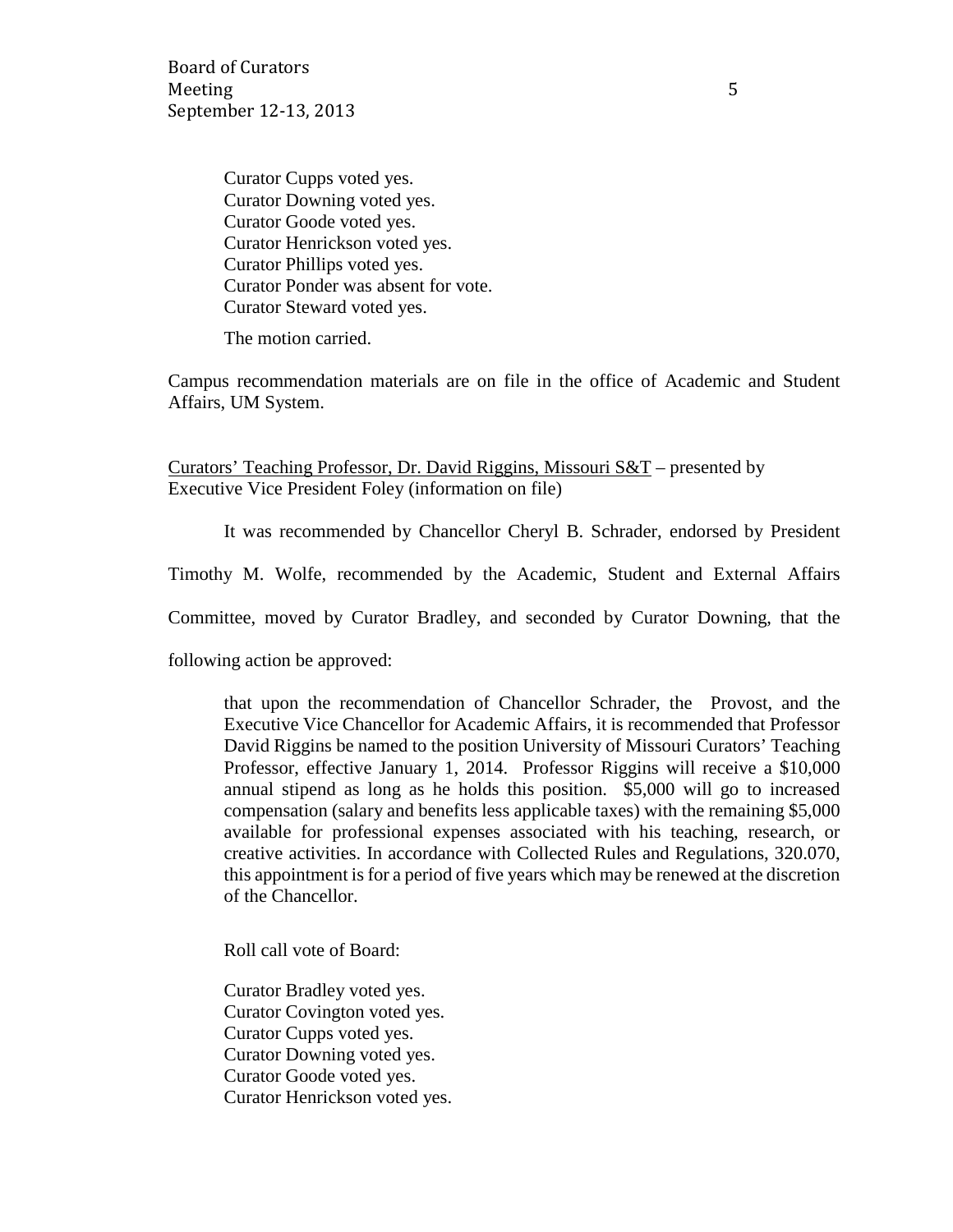Curator Phillips voted yes. Curator Ponder was absent for vote. Curator Steward voted yes.

The motion carried.

Campus recommendation materials are on file in the office of Academic and Student Affairs, UM System.

Curators' Teaching Professor, Dr. V.A. Samaranayake, Missouri S&T – presented by Executive Vice President Foley (information on file)

It was recommended by Chancellor Cheryl B. Schrader, endorsed by President

Timothy M. Wolfe, recommended by the Academic, Student and External Affairs

Committee, moved by Curator Bradley, and seconded by Curator Downing, that the

following action be approved:

that upon the recommendation of Chancellor Schrader, the Provost, and the Executive Vice Chancellor for Academic Affairs, it is recommended that Professor V.A. Samaranayake be named to the position University of Missouri Curators' Teaching Professor, effective January 1, 2014. Professor Samaranayake will receive a \$10,000 annual stipend as long as he holds this position. \$5,000 will go to increased compensation (salary and benefits less applicable taxes) with the remaining \$5,000 available for professional expenses associated with his teaching, research, or creative activities. In accordance with Collected Rules and Regulations, 320.070, this appointment is for a period of five years which may be renewed at the discretion of the Chancellor.

Roll call vote of Board:

Curator Bradley voted yes. Curator Covington voted yes. Curator Cupps voted yes. Curator Downing voted yes. Curator Goode voted yes. Curator Henrickson voted yes. Curator Phillips voted yes. Curator Ponder was absent for vote. Curator Steward voted yes.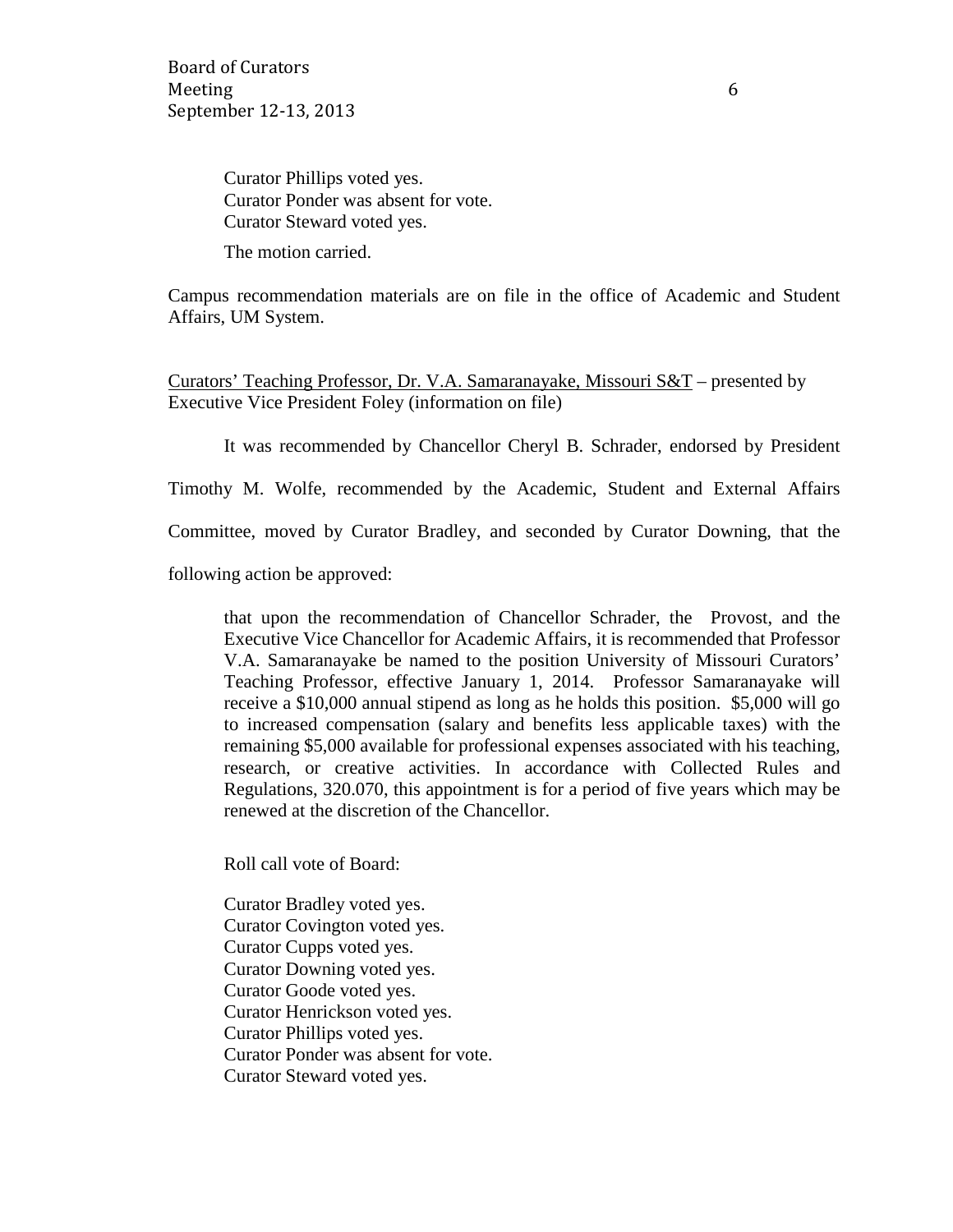The motion carried.

Campus recommendation materials are on file in the office of Academic and Student Affairs, UM System.

Lease Extension Approval, AT&T Tower at Missouri Research Park, UM – presented by Interim Vice President Richards (information on file)

It was recommended by Interim Vice President Richards, endorsed by President

Wolfe, moved by Curator Steward and seconded by Curator Covington, that the following

action be approved:

that the Interim Vice President for Finance be authorized to extend the site lease with New Cingular Wireless PCS, LLC, a Delaware limited liability company, fka AT&T Wireless PCS, Inc., a Delaware corporation acting by and through its agent, Wireless PCS, Inc., a Delaware corporation, through December 31, 2038, for the antenna structure on approximately 2,500 square feet in the southeast corner of the Missouri Research Park, for the University of Missouri System, with the following adjustments:

- The annual rent rate will increase to \$18,000 per year from \$15,000 commencing January 1, 2014.
- The rents payable to the University for all subleases from other service providers using AT&T equipment at the premises would increase to 33% of the gross rent from the previous rate of 25%.
- CPI adjustments would occur every 5 years with a negotiated floor of 18% and ceiling of 50% rent increase over each 5-year period commencing 1/1/15.
- An additional \$5,000 automatic rent adjustment will commence  $1/1/2029$ .

Roll call vote:

Curator Bradley voted yes. Curator Covington voted yes. Curator Cupps voted yes. Curator Downing voted yes. Curator Goode voted yes. Curator Henrickson voted yes. Curator Phillips voted yes. Curator Ponder was absent for vote. Curator Steward voted yes.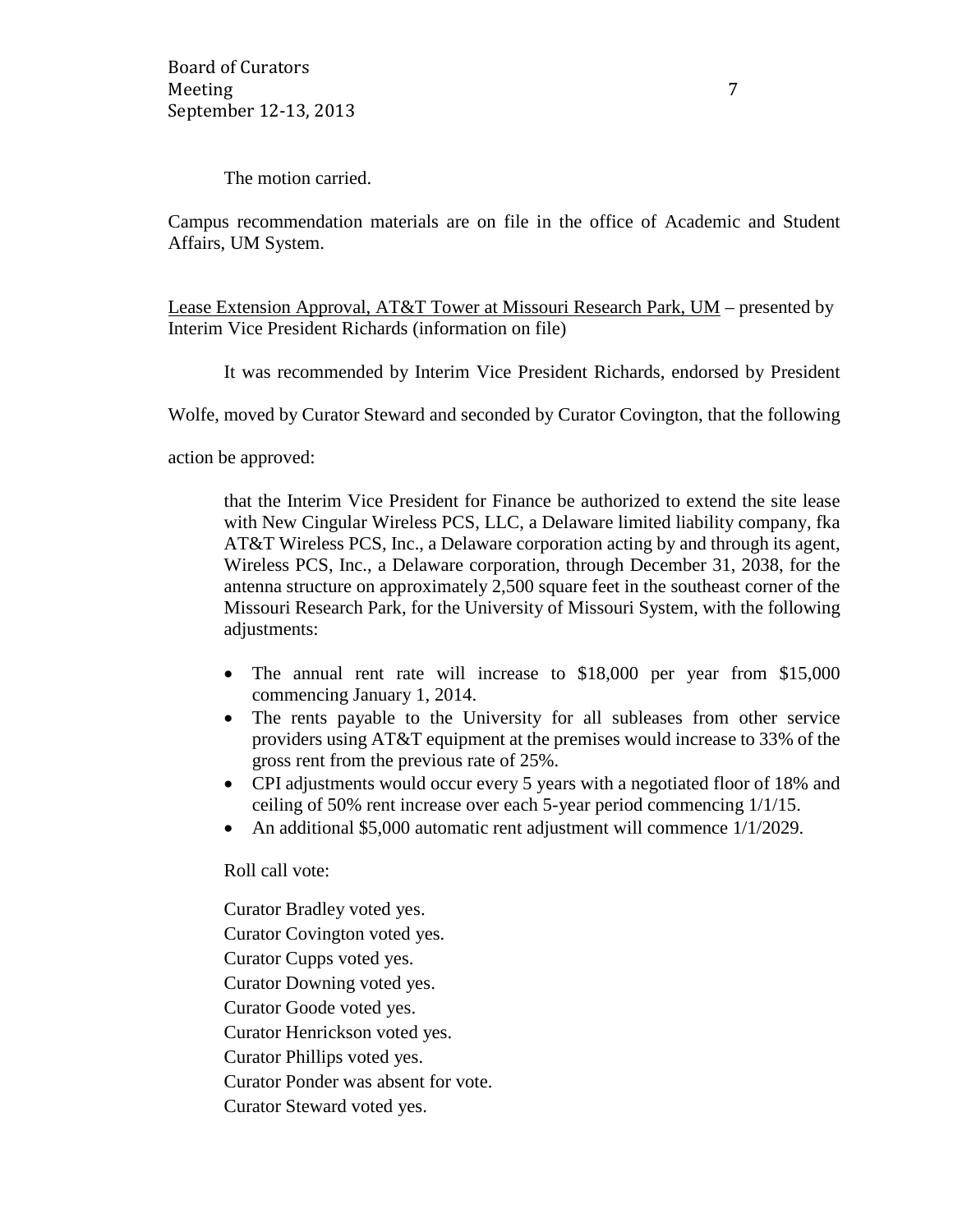The motion carried.

<sup>240</sup>Property Lease, MU - this item is excluded from the minutes and will be given public notice upon completion of the matter.

The Board of Curators executive session recessed at 1:40 P.M. on Thursday, September 12, 2013.

### **PUBLIC SESSION**

A meeting of the University of Missouri Board of Curators was reconvened in public session at 1:50 P.M., on Thursday, September 12, 2013, in Stotler Conference Rooms I, II and III of the Memorial Student Unions North on the University of Missouri campus, Columbia, Missouri, pursuant to public notice given of said meeting. Curator Wayne Goode, Chairman of the Board of Curators, presided over the meeting.

#### Present

The Honorable David R. Bradley The Honorable Ann K. Covington The Honorable Donald L. Cupps The Honorable Don M. Downing The Honorable Wayne Goode The Honorable Pamela Q. Henrickson The Honorable John R. Phillips The Honorable J. Michael Ponder The Honorable David L. Steward

Also Present

Mr. Timothy M. Wolfe, President Mr. Stephen J. Owens, General Counsel Ms. Cindy Harmon, Secretary of the Board of Curators Miss Amy G. Johnson, Student Representative to the Board of Curators Dr. Gary Allen, Vice President for Information Technology Dr. Brady J. Deaton, Chancellor, University of Missouri Dr. Henry "Hank" Foley, Executive Vice President for Academic Affairs Dr. Thomas F. George, Chancellor for University of Missouri – St. Louis Mr. Stephen C. Knorr, Vice President for University Relations Mr. Leo E. Morton, Chancellor of University of Missouri – Kansas City Mr. Tom Richards, Interim Vice President for Finance Dr. Betsy Rodriguez, Vice President for Human Resources Dr. Cheryl B. Schrader, Chancellor for Missouri University of Science and Technology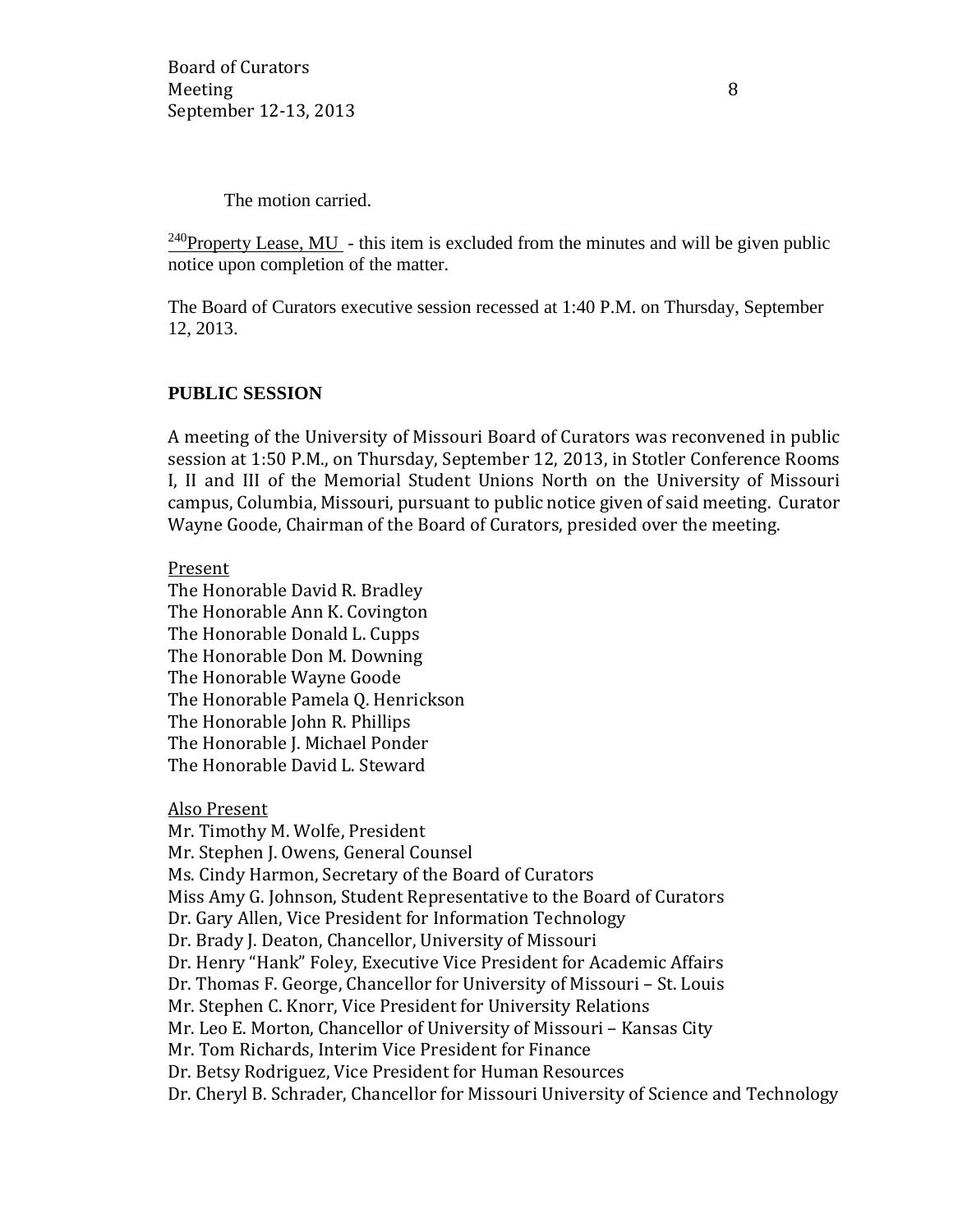Board of Curators Meeting 9 September 12-13, 2013

Dr. Robert W. Schwartz, Chief of Staff Mr. John Fougere, Chief Communications Officer, UM System Media representatives

### **General Business**

Review Consent Agenda – No discussion.

MU Healthcare Annual Report – presented by Harold A. Williamson, Jr., MD (slides on file)

Board of Curators standing committee meetings were convened at 2:40 P.M. and concluded at 5:00 P.M. on Thursday, September 12, 2013. Committee actions were presented to the full Board for action following each Committee vote.

### **Compensation and Human Resources Committee**

Chairman Cupps provided time for discussion of committee business.

Approval of Retirement Plan Actuarial Assumptions, UM – presented by Vice President Rodriguez (information on file)

It was recommended by Vice President Rodriguez, endorsed by President Wolfe, recommended by the Compensation and Human Resources Committee, moved by Curator Cupps and seconded by Curator Phillips, that the following action be approved:

that, with the exception of the recommended change to the assumed investment rate of return, the Retirement Plan Actuarial Assumptions for the University of Missouri's Retirement Plan, be changed as recommended in the attached Report on Actuarial Valuation Assumptions Study Based on 2008-2012 Actuarial Experience, prepared by the Segal Company, footer pages  $OPEN - C&HR - 1-40$  through 1-42. Actuarial assumptions for approval are:

- Mortality
- Termination
- Retirement
- Salary progression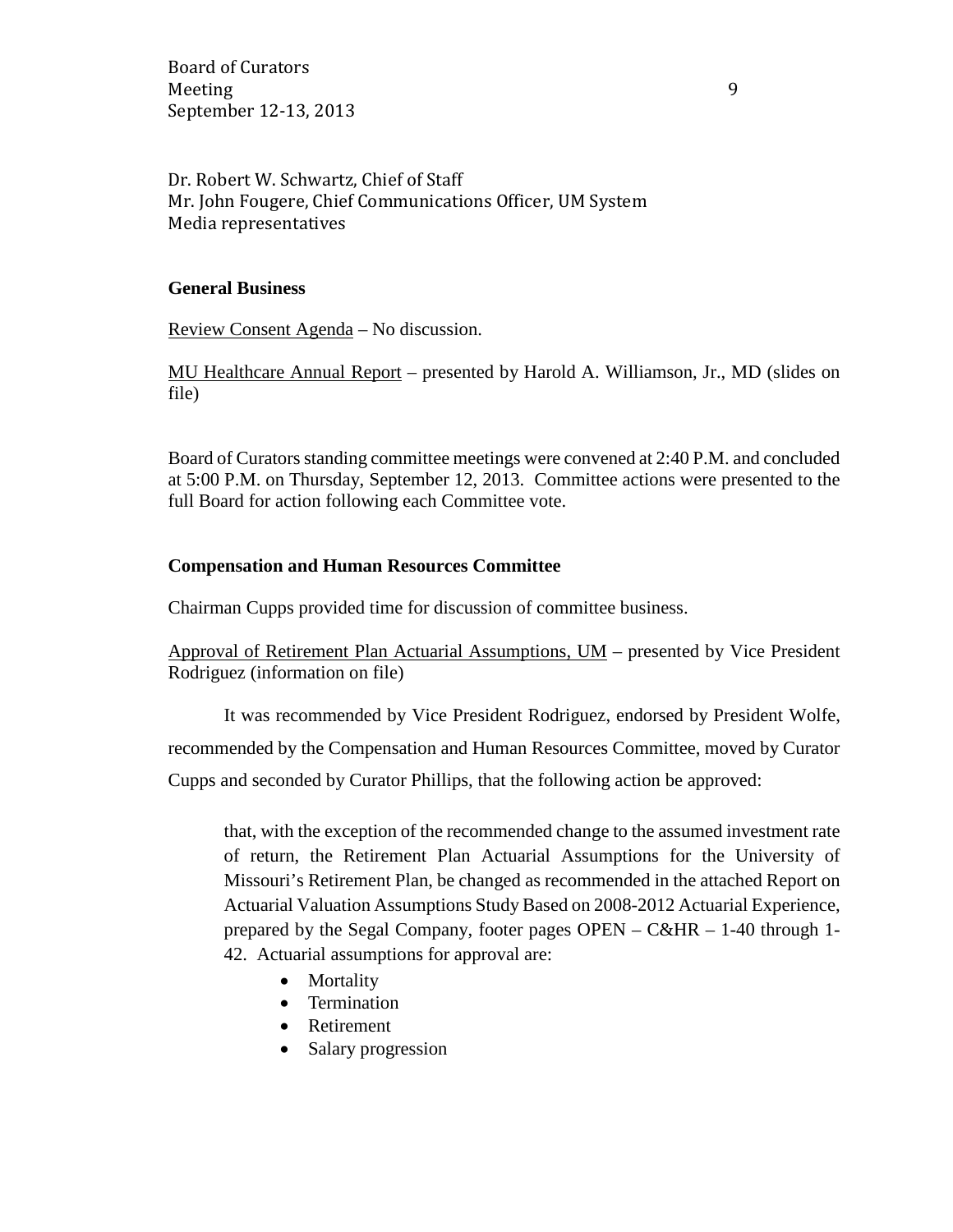Board of Curators Meeting 10 September 12-13, 2013

The assumed investment rate of return shall be revisited by the Board of Curators within one year after further study.

Roll call vote of Board of Curators:

Curator Bradley voted yes. Curator Covington recused herself. Curator Cupps voted yes. Curator Downing voted yes. Curator Goode voted yes. Curator Henrickson voted yes. Curator Phillips voted yes. Curator Ponder voted yes. Curator Steward voted yes.

The motion carried.

### **Finance Committee**

Chairman Downing provided time for discussion of committee business.

Information

- 1. FY2013 Financial Status Report, UM (information and slides on file)
- 2. FY2013 Investment Performance Review, UM (information and slides on file)
- 3. Update on Debt Issuance for Approved Capital Projects (information and slides on file)
- 4. Physical Facilities Quarterly Report, UM (information on file)

#### Action

- 1. Amendment to CRR 140.013 Endowment Pool and 140.015 Retirement, Disability and Death Benefit Plan, UM
- 2. Investment Consultant Annual Approval, UM
- 3. Project Approval, Missouri Orthopaedic Institute (MOI) Addition and Renovation, MU
- 4. Project Approval, University Hospital Floors 4, 5, 6, and 7 Renovation, MU
- 5. Project Approval, New College of Business Administration Phase One, UMSL
- 6. FY 2015 State Capital Appropriations Request, New Experimental Mine Building, Missouri S&T

Amendment to CRR 140.013 Endowment Pool and 140.015 Retirement, Disability and Death Benefit Plan, UM – presented by Interim Vice President Richards (information on file)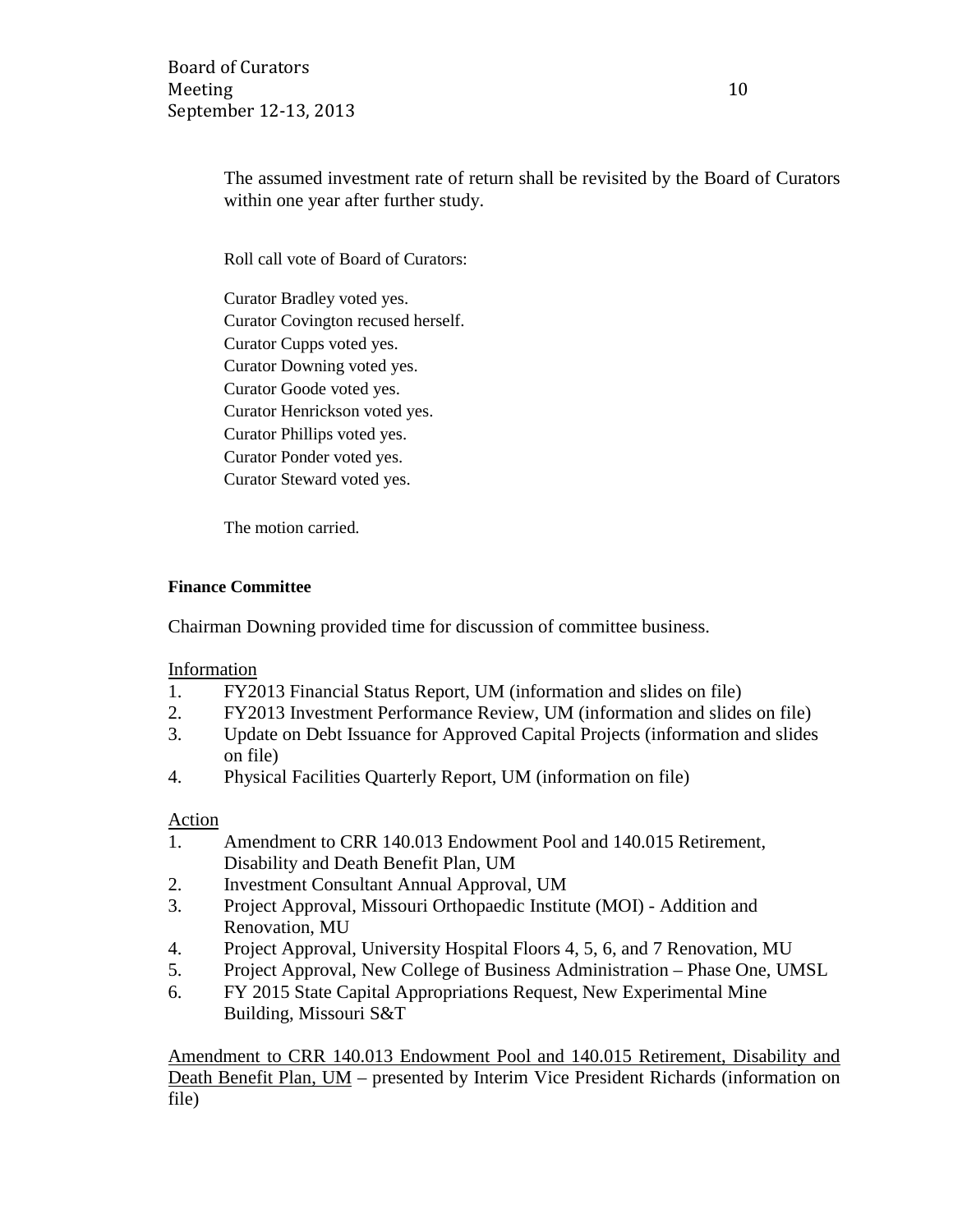It was recommended by Interim Vice President Richards, endorsed by President Wolfe, recommended by the Finance Committee, moved by Curator Downing and seconded by Curator Cupps, that the Collected Rules and Regulations, Sections 140.013 "Investment Policy for Endowment Pool" and 140.015 "Investment Policy for Retirement, Disability and Death Plan," be modified as outlined in the attached documents:

Roll call vote of Board of Curators: Curator Bradley voted yes. Curator Covington voted yes. Curator Cupps voted yes. Curator Downing voted yes. Curator Goode voted yes. Curator Henrickson voted yes. Curator Phillips voted yes. Curator Ponder voted yes. Curator Steward voted yes.

The motion carried.

### **Collected Rules and Regulations Chapter 140: Investments 140.013 Investment Policy for Endowment Pool**

Bd. Min 7-22-11. Revised in entirety, Bd. Min. 6-26-12. (Note: Board approval on 6-26- 12 replaced previous rules 140.010, 140.011, 140.012 and 140.013 with new language and reissued new rules 140.010 through and including 140.016.) Revised Bd. Min 6-14-13, Revised Bd. Min 9-12-13.

- A. **Introduction** -- The University's Endowment Pool contains gifts, bequests and other funds directed to be used to support a University program in perpetuity. Some donors require such a commitment as a condition of their gift ("true endowments"). Also, funds may be assigned to function as endowments by the Board of Curators or by University administration ("quasi endowments").
- B. **Responsibilities and Authorities –** See CRR 140.010 "*Policy for Management and Oversight of Selected University Investment Pools*."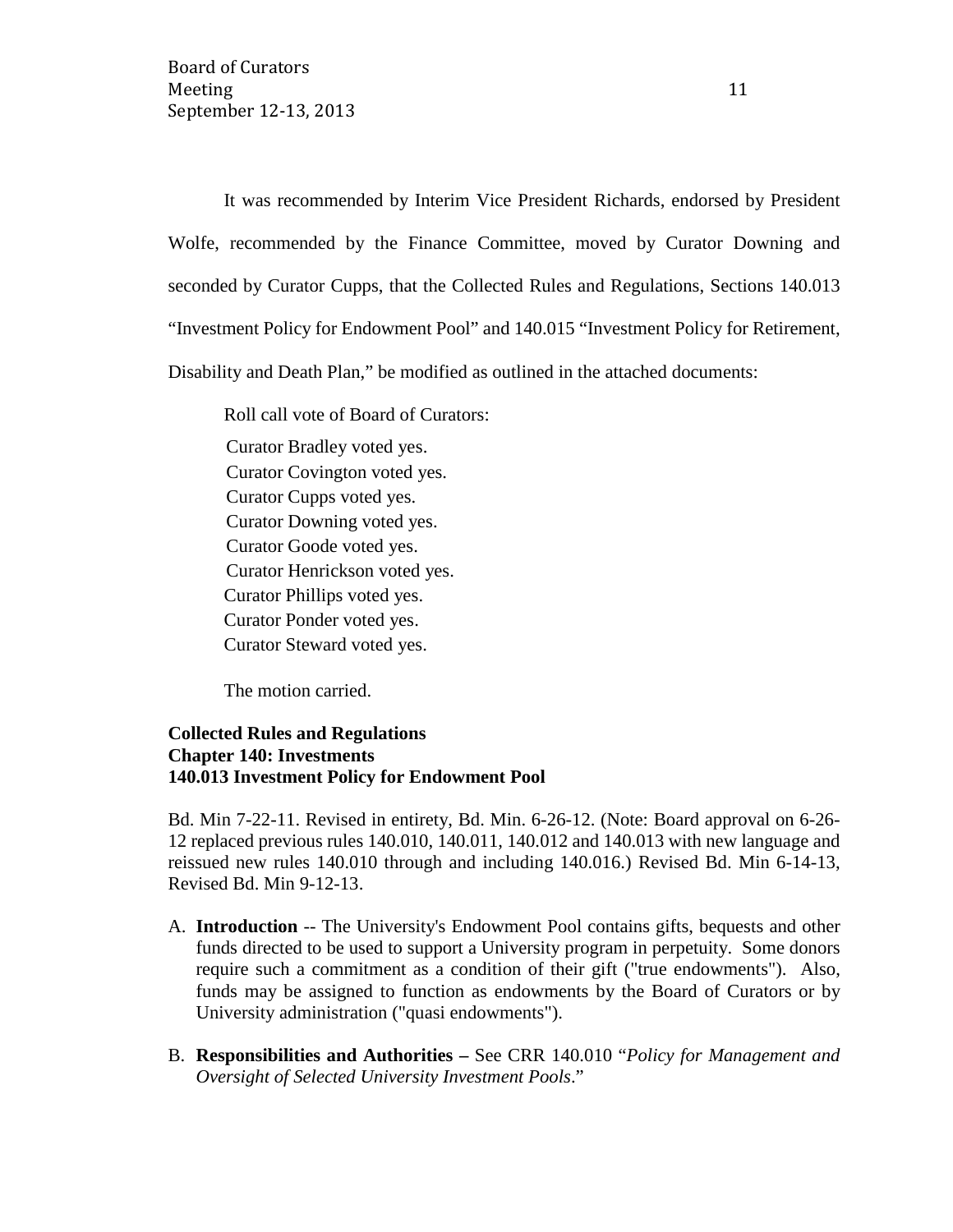- C**. Investment Objectives --** The Endowment Pool must be managed to provide ongoing support of endowed programs in perpetuity, in conformance with donor stipulations. To accomplish this, investment returns, net of inflation, should be sufficient over time to cover annual spending distributions while maintaining or growing the underlying purchasing power of each endowed gift.
- D. **Authorized Investments –** The Endowment Pool shall be invested in externally managed funds, consistent with the guidelines established in CRR 140.011 "*Policy for Investment Manager Selection, Monitoring and Retention*," in the following asset sectors:

| <b>Sector</b>                 | <b>Target</b> | <b>Asset Allowable Range</b> |
|-------------------------------|---------------|------------------------------|
| Global equity                 | 49%           | 44% - 59%                    |
| Absolute return strategies    | 12%           | $8\% - 18\%$                 |
| Private equity                | 10%           | $4\% - 12\%$                 |
| Real estate                   | 8%            | $4\% - 12\%$                 |
| Global fixed income           | 5%            | $3\% - 8\%$                  |
| High-yield fixed income       | 5%            | $3\% - 8\%$                  |
| Floating rate bank loans      | 2%            | $1\% - 5\%$                  |
| Global inflation-linked bonds | 2%            | $1\% - 5\%$                  |
| Emerging markets debt         | 7%            | $4\% - 10\%$                 |
| Risk parity                   | 0%            | $0\% - 7\%$                  |
| <b>Total</b>                  | 100%          |                              |

Sector allocations shall be monitored on an ongoing basis as changes in market behavior may result in variations from the target asset mix. Rebalancing of the portfolio shall be considered at least annually, and more often if necessary to maintain allocations within the allowable range. The need to rebalance shall take into account any logistical issues associated with fully funding a particular asset sector, as well as any tactical decisions to overweight or underweight a particular asset sector based on current market conditions. The University may utilize external managers to synthetically rebalance portfolio exposures consistent with targets and allowable ranges established by this policy.

Actual sector allocations shall not fall outside of the allowable ranges, with the exception of violations caused solely by periods of extreme market distress, when it may not be possible or advisable to immediately bring such allocations back to within the allowable ranges.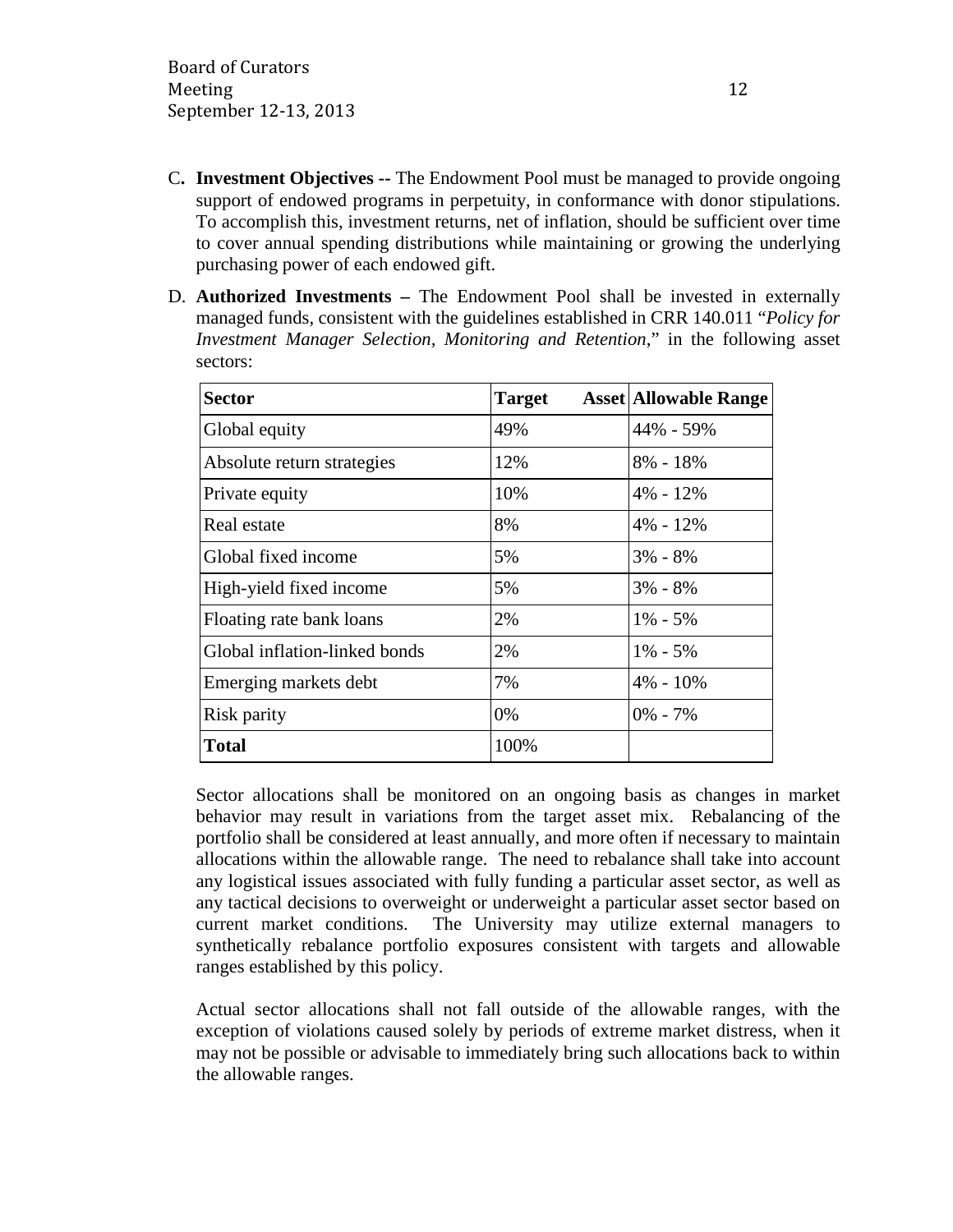- E. **Spending Policy –** To provide ongoing support to endowed programs in perpetuity, the spending policy must be managed in conjunction with investment objectives and other factors in compliance with applicable law, such that the spending rate plus an inflationary assumption shall not exceed expected investment returns over time. At minimum, the spending policy should be reviewed in conjunction with asset/liability studies performed by the Investment Consultant not less than once every three years.
	- 1. The formula used to determine the Endowment Pool spending distribution for each fiscal year shall apply a rate of 4.5% to a base equal to the 28-quarter trailing average of market values as of December  $31<sup>st</sup>$  of the prior fiscal year. Endowment spending distributions shall be paid on a monthly basis.

The transition of the rate from 5.0% to 4.5% shall be accomplished in a methodical manner over a period not to exceed the seven years ended June 30, 2019. In no case shall the transition from 5.0% to 4.5% cause the actual spending distribution to decrease from one year to the next during the transition phase.

- 2. In addition to the spending distribution noted above, the President shall have the discretion to distribute from the Endowment Pool an administrative fee each fiscal year to be used for support of internal endowment administration and development functions. Such administrative fee shall be calculated by applying a rate of up to 1% to a base equal to the 28-quarter trailing average of market values as of December  $31<sup>st</sup>$  of the prior fiscal year. The administrative fee shall be paid on a monthly basis.
- 3. The spending policy, spending distribution formula and administrative fee may be adjusted over time by the Board to respond to general economic conditions and other factors as appropriate and in compliance with applicable law.
- 4. Implementation of the spending policy is delegated to the Vice President for Finance and Administration or her/his designees.

### **Collected Rules and Regulations Chapter 140: Investments 140.015 Investment Policy for Retirement, Disability and Death Plan**

Bd. Min. 6-26-12, Revised Bd. Min. 6-14-13, Revised Bd. Min. 9-12-13.

A. **Introduction** -- The University's Retirement, Disability and Death Benefit Plan ("Plan") was established to provide retirement income and other stipulated benefits to qualified employees in amounts and under the conditions described in the plan. A Trust was established in 1958 and is being funded to provide the financial security of those benefits.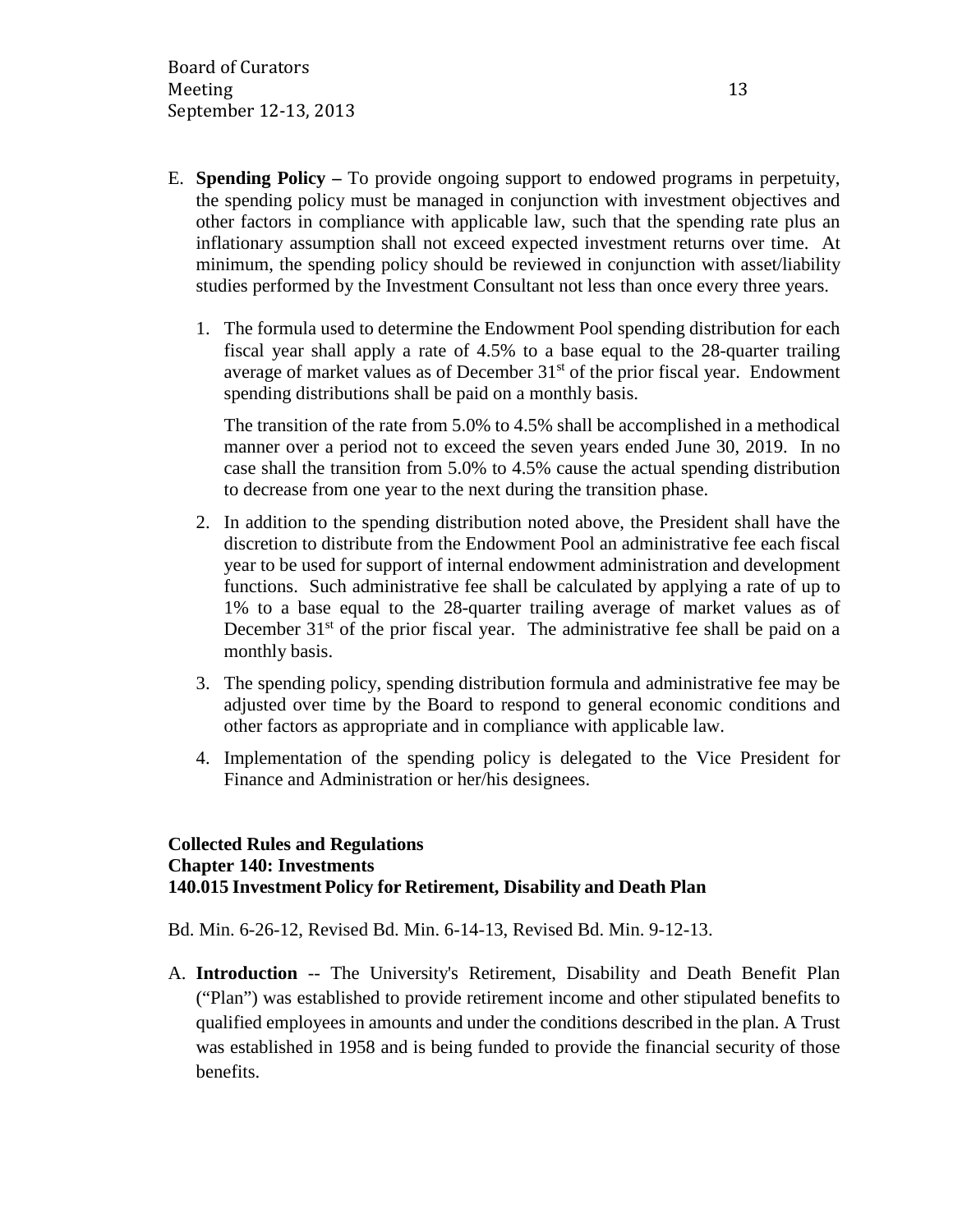- B. **Responsibilities and Authorities –** See CRR 140.010 "*Policy for Management and Oversight of Selected University Investment Pools*."
- C. **Investment objectives** -- The primary objective to be achieved in the active management of Trust assets is to provide for the full and timely payment of retirement, disability and death benefits to qualified employees. In order to fulfill this objective the University must maintain a prudent actuarially sound funding of the Plan's liabilities. This funding requirement is derived from two principal sources; the total investment return on Trust assets and the amount of University contributions. In order to minimize the University's required contributions it is imperative that total investment returns be maximized.
- D. **Authorized Investments –** The Plan shall be invested in externally managed funds, consistent with the guidelines established in CRR 140.011 "*Policy for Investment Manager Selection, Monitoring and Retention*," in the following asset sectors:

| <b>Sectors</b>                | <b>Target Asset Mix Allowable Range</b> |           |
|-------------------------------|-----------------------------------------|-----------|
| Global equity                 | 45%                                     | 40% - 55% |
| Absolute return strategies    | 8%                                      | 5% - 13%  |
| Private equity                | 10%                                     | 4% - 12%  |
| Real estate                   | 6%                                      | 3% - 9%   |
| Global fixed income           | 7%                                      | 4% - 10%  |
| High-yield fixed income       | 10%                                     | 7% - 13%  |
| Floating rate bank loans      | 4%                                      | 2% - 7%   |
| Global inflation-linked bonds | 4%                                      | 2% - 7%   |
| Emerging markets debt         | 6%                                      | 3% - 9%   |
| Risk parity                   | 0%                                      | 0% - 7%   |
| <b>Total</b>                  | 100%                                    |           |

Sector allocations shall be monitored on an ongoing basis as changes in market behavior may result in variations from the target asset mix. Rebalancing of the portfolio shall be considered at least annually, and more often if necessary to maintain allocations within the allowable range. The need to rebalance shall take into account any logistical issues associated with fully funding a particular asset sector, as well as any tactical decisions to overweight or underweight a particular asset sector based on current market conditions. The University may utilize external managers to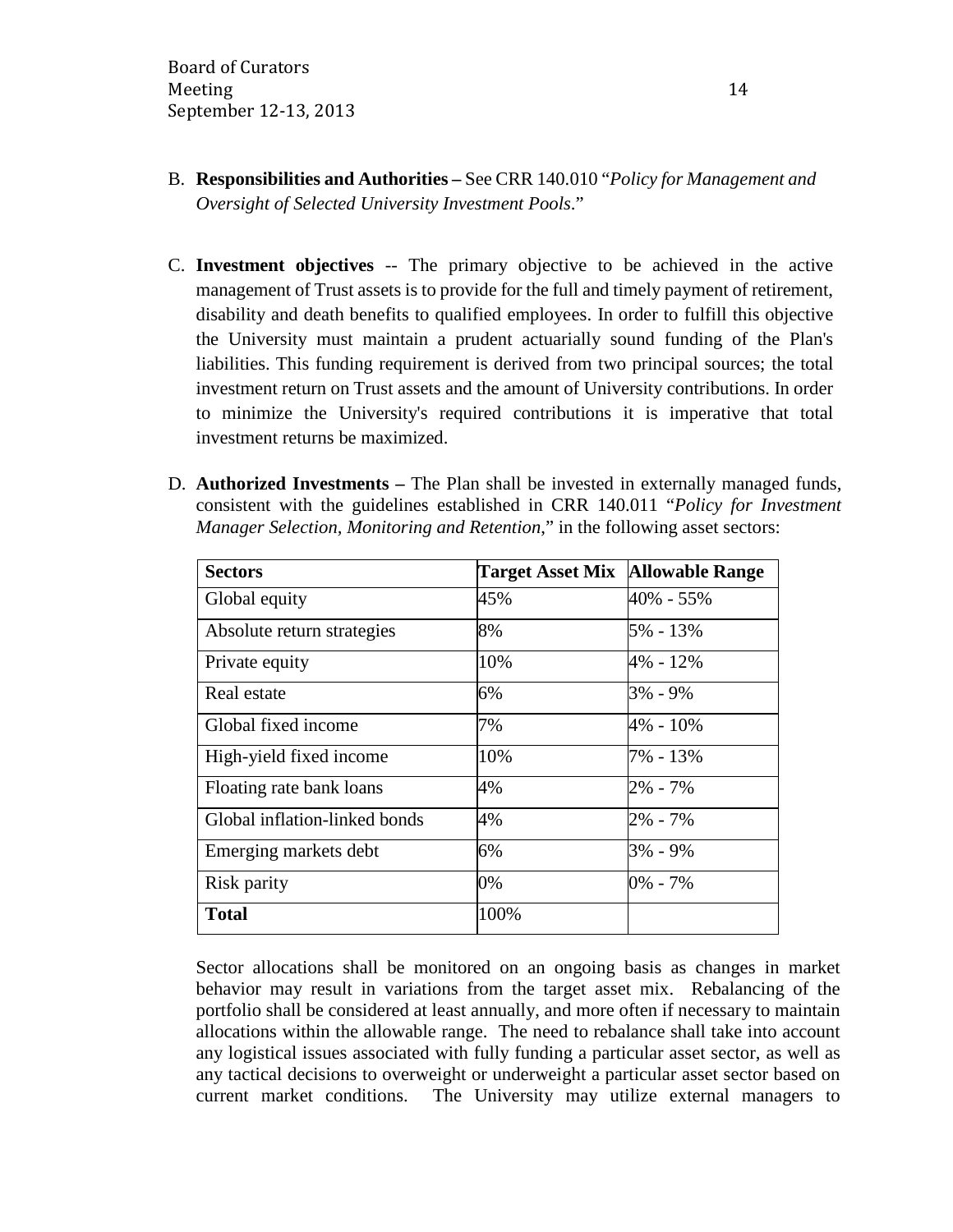synthetically rebalance portfolio exposures consistent with targets and allowable ranges established by this policy.

Actual sector allocations shall not fall outside of the allowable ranges, with the exception of violations caused solely by periods of extreme market distress, when it may not be possible or advisable to immediately bring such allocations back to within the allowable ranges.

- E. **Other** The Board of Curators delegates to the President of the University the following responsibilities with respect to the Plan:
	- 1. Recommend contributions to the Plan.
	- 2. Recommend annuity, mortality and other tables as may be useful in actuarial determination.
	- 3. Recommend actuarial valuations made by experts retained for that purpose.
	- 4. Maintain data necessary for actuarial valuations of the assets of the Plan.
	- 5. Maintain accurate records for the Plan.

Investment Consultant Annual Approval, UM – presented by Interim Vice President Richards (information on file)

It was recommended by Interim Vice President Richards, endorsed by President Wolfe, recommended by the Finance Committee, moved by Curator Downing and seconded by Curator Steward, that the investment consulting firm, Strategic Investment Solutions, Inc., be approved for one year, with subsequent annual approval to occur on or before October 19, 2014:

Roll call vote Full Board:

Curator Bradley voted yes. Curator Covington voted yes. Curator Cupps voted yes. Curator Downing voted yes. Curator Goode voted yes. Curator Henrickson voted yes.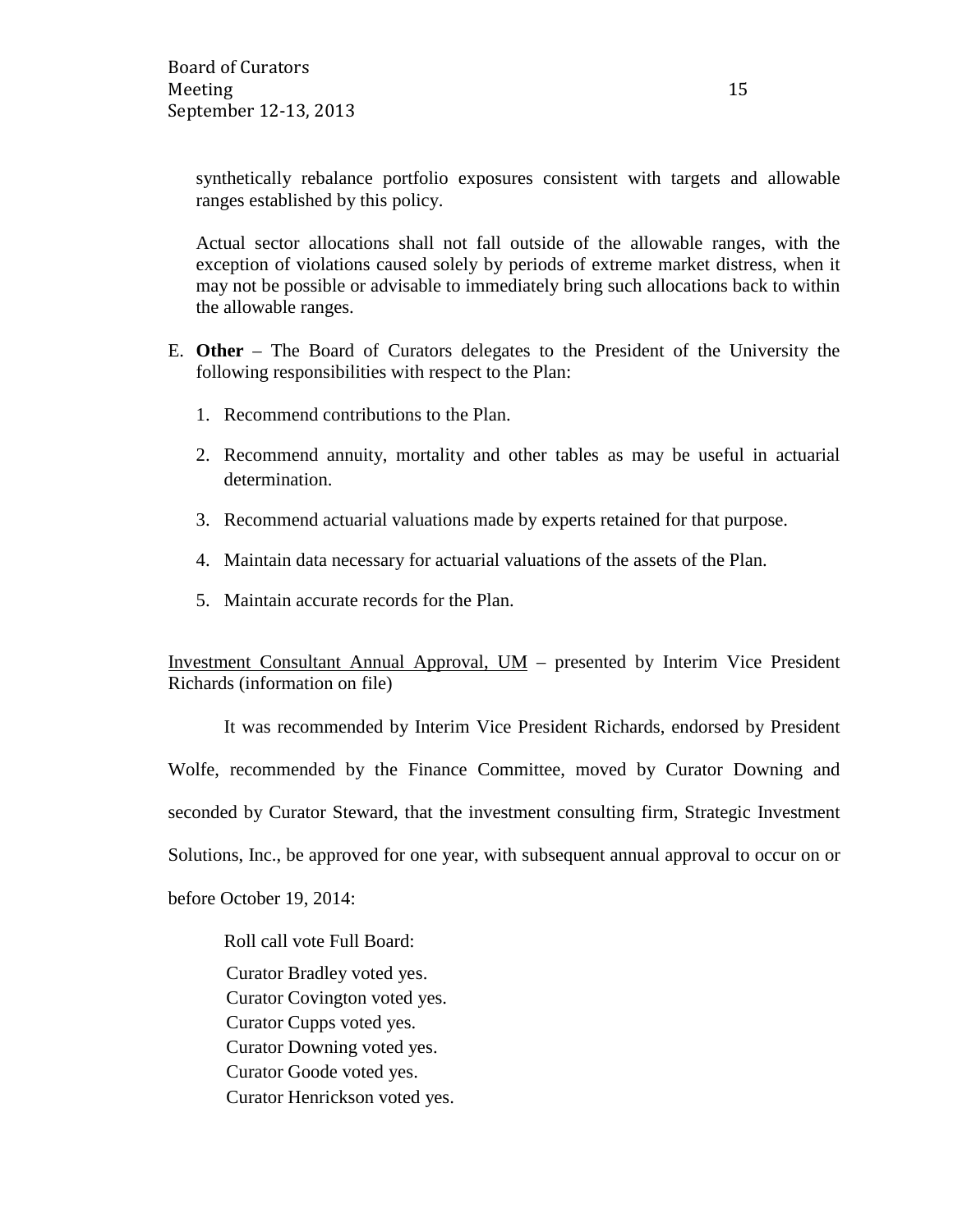Board of Curators Meeting 16 September 12-13, 2013

Curator Phillips voted yes. Curator Ponder voted yes. Curator Steward voted yes.

The motion carried.

Project Approval, Missouri Orthopaedic Institute (MOI) – Addition and Renovation, MU – presented by Interim Vice President Richards (information on fie)

It was recommended by Chancellor Deaton, endorsed by President Wolfe, recommended by the Finance Committee, moved by Curator Downing and seconded by Curator Ponder, that the following action be approved:

> the project approval for the Missouri Orthopaedic Institute (MOI) Addition & Renovation Project for University of Missouri Health Care.

| Funding of the project budget is from: |              |
|----------------------------------------|--------------|
| Debt financing                         | \$30,000,000 |
| <b>MU Health Care Reserve Funds</b>    | 5,000,000    |
| <b>Total Funding</b>                   | \$35,000,000 |

Roll call vote Full Board:

Curator Bradley voted yes. Curator Covington voted yes. Curator Cupps voted yes. Curator Downing voted yes. Curator Goode voted yes. Curator Henrickson voted yes. Curator Phillips voted yes. Curator Ponder voted yes. Curator Steward voted yes.

The motion carried.

Project Approval, University Hospital Floors 4, 5, 6 and 7 Renovation, MU – presented by Interim Vice President Richards (information on file)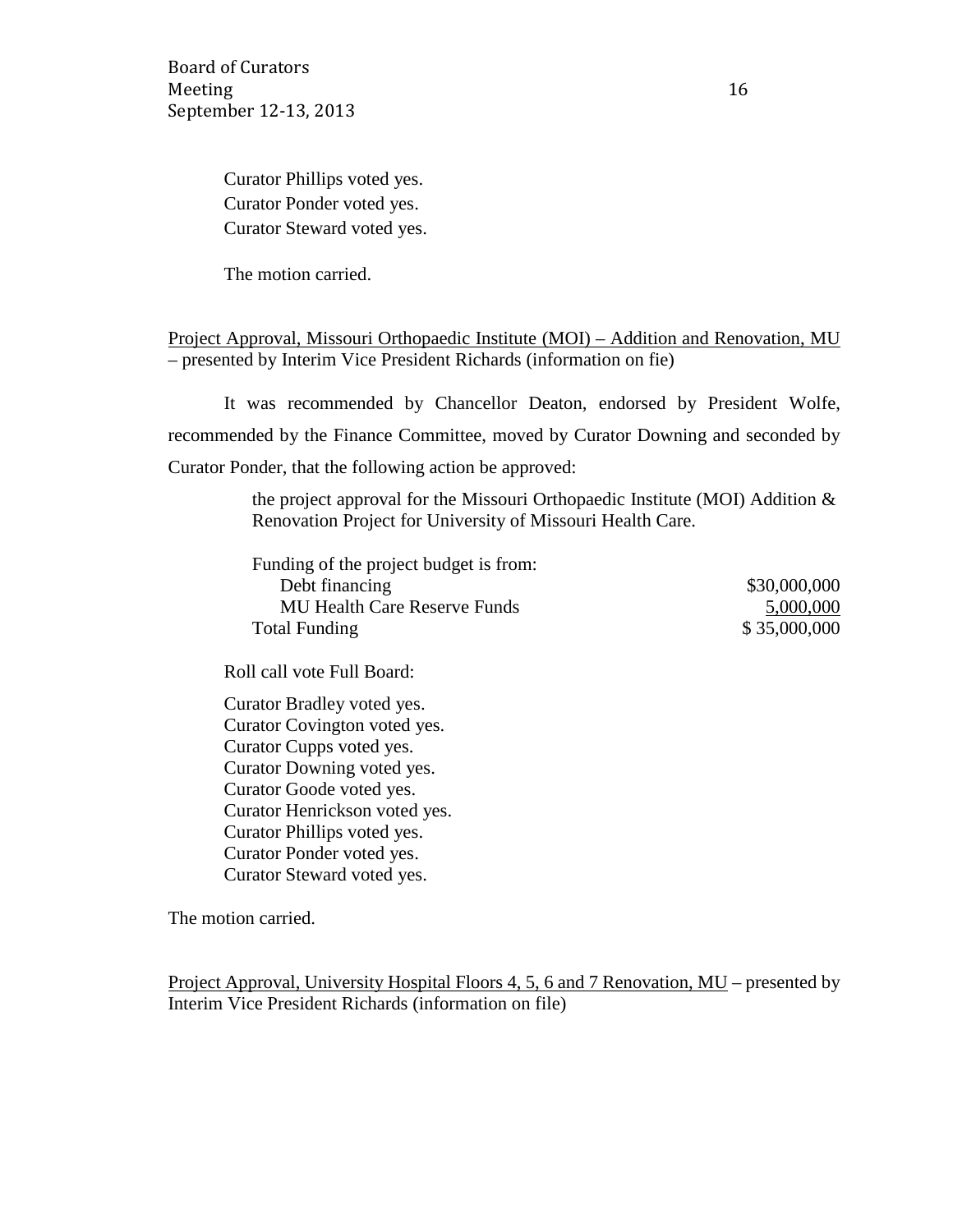It was recommended by Chancellor Deaton, endorsed by President Wolfe, recommended by the Finance Committee, moved by Curator Downing and seconded by Curator Phillips, that the following action be approved:

> the project approval for the University Hospital Floors 4, 5, 6, and 7 Renovation for University of Missouri Health Care.

Total Funding is from MU Health Care Reserves \$19,080,000

Roll call vote Full Board:

Curator Bradley voted yes. Curator Covington voted yes. Curator Cupps voted yes. Curator Downing voted yes. Curator Goode voted yes. Curator Henrickson voted yes. Curator Phillips voted yes. Curator Ponder voted yes. Curator Steward voted yes.

The motion carried.

|  |  | Project Approval, New College of Business Administration Building – Phase One, UMSL |  |  |
|--|--|-------------------------------------------------------------------------------------|--|--|
|  |  | - presented by Interim Vice President Richards (information on file)                |  |  |

It was recommended by Chancellor George, endorsed by President Wolfe, recommended by the Finance Committee, moved by Curator Downing and seconded by Curator Steward, that the following action be approved:

> the project approval for the New College of Business Administration Building – Phase One, for the University of Missouri-St. Louis.

| Funding of the project budget is from:            |              |
|---------------------------------------------------|--------------|
| <b>Gifts Received</b>                             | \$6,800,000  |
| Pledges                                           | 2,200,000    |
| <b>Deferred Gifts</b>                             | 1,000,000    |
| FY 2015 State Appropriation (HECF Matching Funds) | 10,000,000   |
| <b>Total Funding</b>                              | \$20,000,000 |

Roll call vote Full Board:

Curator Bradley voted yes.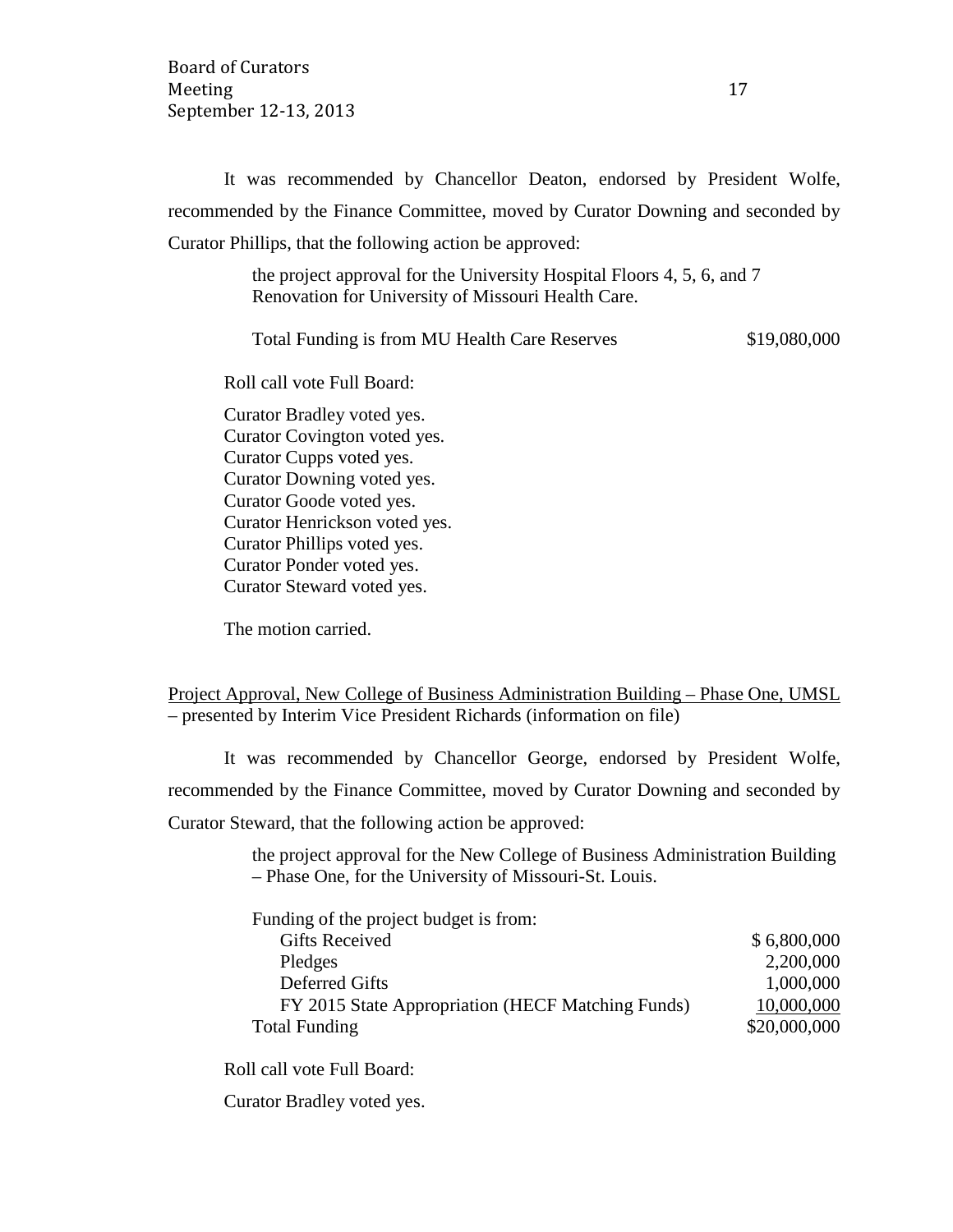Board of Curators Meeting 18 September 12-13, 2013

Curator Covington voted yes. Curator Cupps voted yes. Curator Downing voted yes. Curator Goode voted yes. Curator Henrickson voted yes. Curator Phillips voted yes. Curator Ponder voted yes. Curator Steward voted yes.

The motion carried.

FY 2015 State Capital Appropriations Request, New Experimental Mine Building, Missouri S&T – presented by Interim Vice President Richards (information on file)

It was recommended by Chancellor Schrader, endorsed by President Wolfe, recommended by the Finance Committee, moved by Curator Downing and seconded by Curator Steward, that the following action be approved:

> that the President be authorized to submit to the appropriate state offices, the University's application/request for a 50% matching appropriation in the amount of \$1,200,000 for construction of a new building at the Experimental Mine at Missouri University of Science and Technology.

Roll call vote Full Board:

Curator Bradley voted yes. Curator Covington voted yes. Curator Cupps voted yes. Curator Downing voted yes. Curator Goode voted yes. Curator Henrickson voted yes. Curator Phillips voted yes. Curator Ponder voted yes. Curator Steward voted yes.

The motion carried.

#### **Academic, Student and External Affairs Committee**

Chairman Steward provided time for discussion of committee business.

Information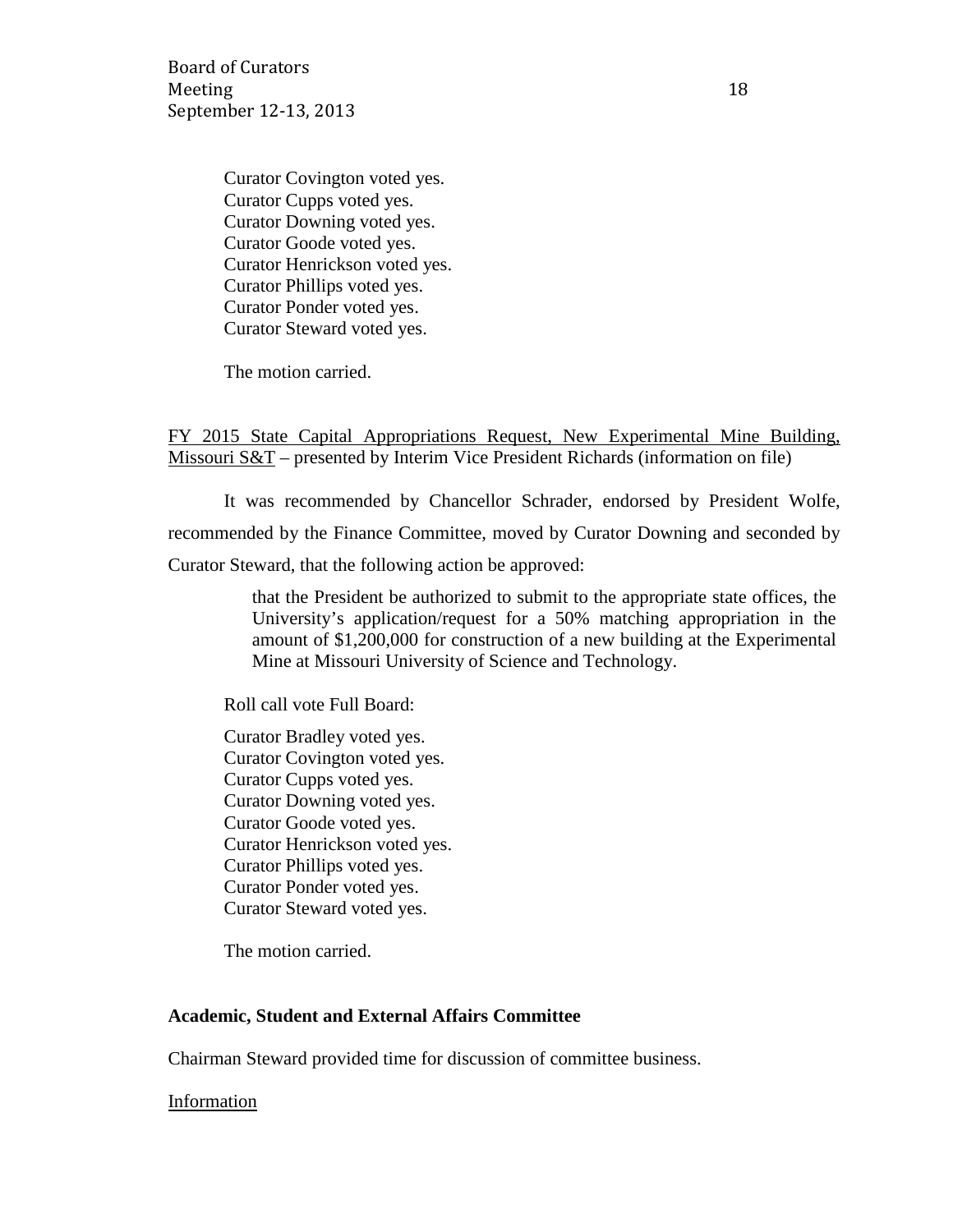- 1. UMKC Medical School Report (slides on file) UMKC School of Medicine Advancing the Health of the Community
- 2. University Relations Report (slides on file)

## **Audit Committee**

Chairwoman Henrickson provided time for discussion of committee business.

Information

- 1. Internal Audit Quarterly Report and Follow-Up Reports, UM (information and slides on file)
- 2. Review Internal Audit Risk Assessment and 2014 Audit Plan (information and slides on file)

The public session of the Board of Curators meeting recessed at 5:00 P.M.

## **BOARD OF CURATORS MEETING – EXECUTIVE SESSION**

A meeting of the University of Missouri Board of Curators was reconvened in executive session at 5:12 P.M., on Thursday, September 12, 2013, in Room 304 of the Memorial Student Unions South on the University of Missouri campus, Columbia, Missouri, pursuant to public notice given of said meeting. Curator Wayne Goode, Chairman of the Board of Curators, presided over the meeting.

Present

The Honorable David R. Bradley The Honorable Ann K. Covington The Honorable Donald L. Cupps The Honorable Don M. Downing The Honorable Wayne Goode The Honorable Pamela Q. Henrickson The Honorable John R. Phillips The Honorable J. Michael Ponder The Honorable David L. Steward

Also Present Mr. Timothy M. Wolfe, President Mr. Stephen J. Owens, General Counsel Ms. Cindy Harmon, Secretary of the Board of Curators Miss Amy G. Johnson, Student Representative to the Board of Curators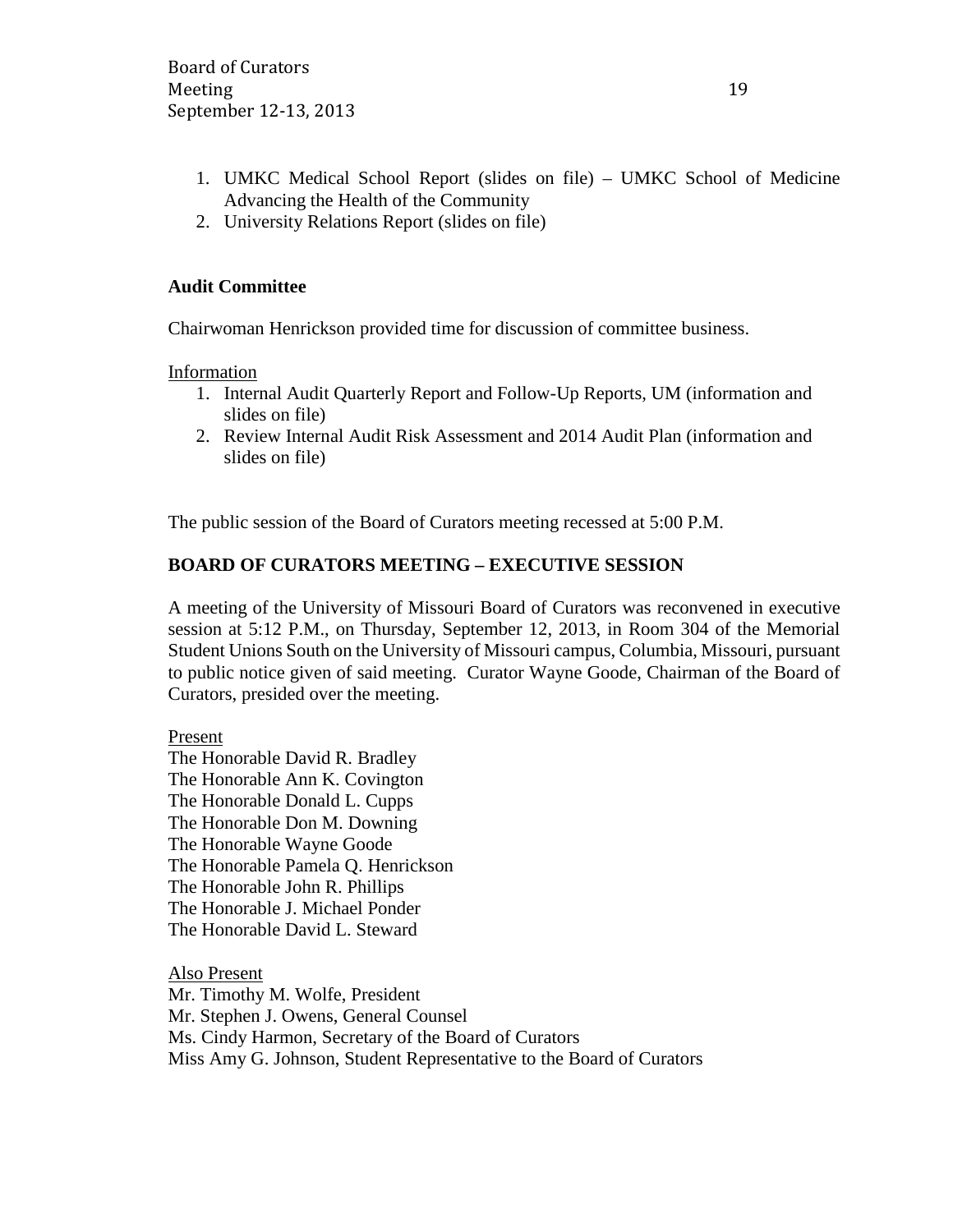### **Audit Committee – Executive Session**

Performance Review of Internal Auditors 2013 – No action taken by the Board of Curators.

Internal Audit Follow-Up Report – presented by Interim Vice President Richards, Vice President Allen and John Tvrdik with PricewaterhouseCoopers, LLC

No action taken by the Board of Curators.

Vice President Allen and John Tvrdik excused themselves from the meeting.

Chancellor George and Dean Mills joined the meeting.

#### **General Business**

President's Report on contracts – presented by President Wolfe.

Chancellor George, Interim Vice President Richards and Dean Mills excused themselves from the meeting.

#### **Compensation and Human Resources Committee – Executive Session**

Report on personnel and contract items – presented by Chairman Cupps.

No action taken by the Board of Curators.

The Board of Curators executive session meeting recessed at 6:30 P.M. on Thursday, September 13, 2013.

### **Dinner Program for the Board of Curators, President and General Officers (by Invitation)**

6:30 – 8:30 P.M. Thursday, September 12, 2013 Hosted by Chancellor Brady J. Deaton Location: Missouri Theatre, 203 S. Ninth Street, Columbia, Missouri

### **BOARD OF CURATORS MEETING – PUBLIC SESSION**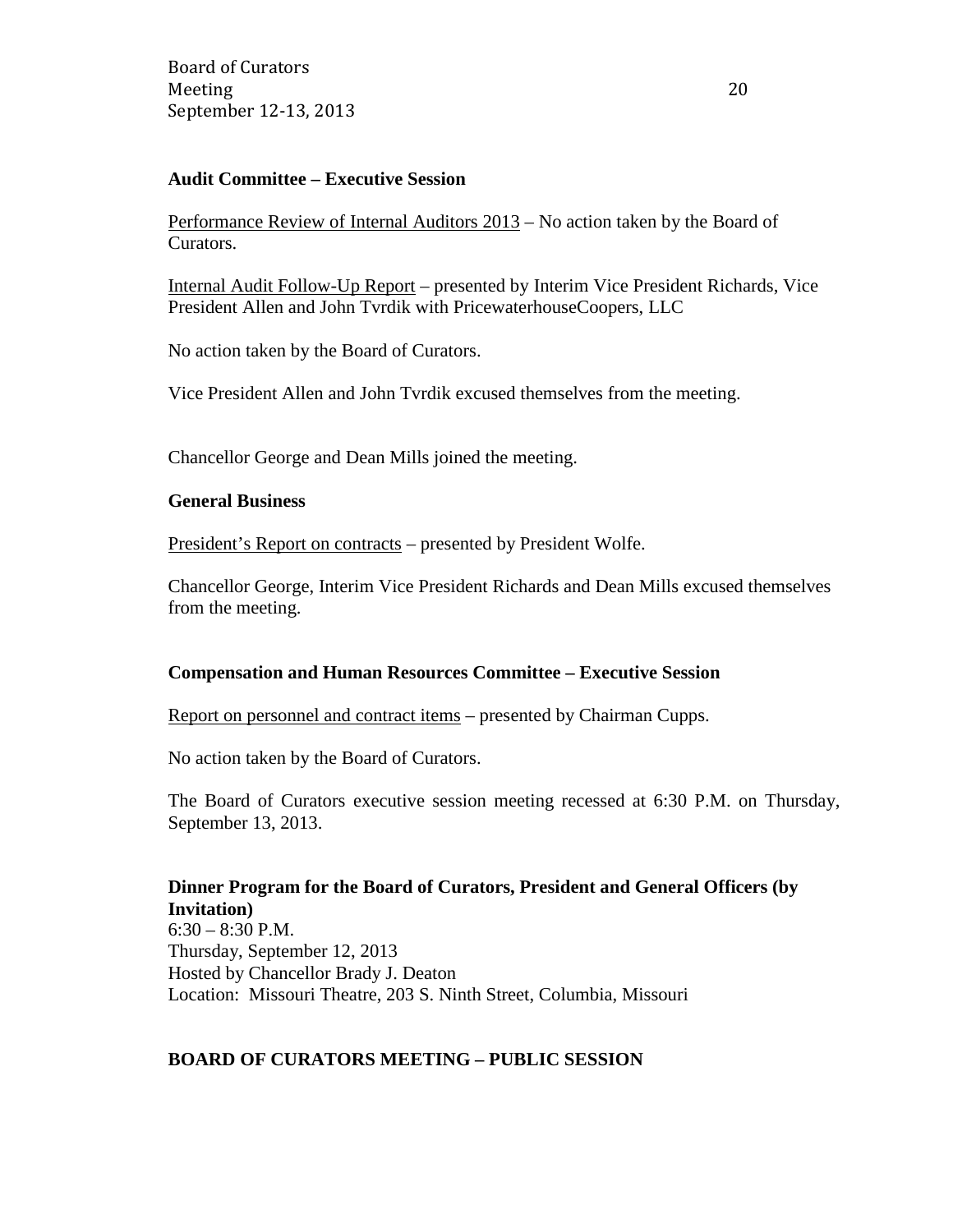Board of Curators Meeting 21 September 12-13, 2013

A meeting of the University of Missouri Board of Curators reconvened in public session at 9:00 A.M., on Friday, September 13, 2013, in Stotler Conference Rooms I, II and III of the Memorial Student Unions North on the University of Missouri campus, Columbia, Missouri, pursuant to public notice given of said meeting. Curator Wayne Goode, Chairman of the Board of Curators, presided over the meeting.

### Present

The Honorable David R. Bradley The Honorable Ann K. Covington The Honorable Donald L. Cupps The Honorable Don M. Downing The Honorable Wayne Goode The Honorable Pamela Q. Henrickson The Honorable John R. Phillips The Honorable J. Michael Ponder

The Honorable David L. Steward was absent for the meeting.

#### Also Present

Mr. Timothy M. Wolfe, President Mr. Stephen J. Owens, General Counsel Ms. Cindy Harmon, Secretary of the Board of Curators Miss Amy G. Johnson, Student Representative to the Board of Curators Dr. Gary Allen, Vice President for Information Technology Dr. Brady J. Deaton, Chancellor, University of Missouri Dr. Henry "Hank" Foley, Executive Vice President for Academic Affairs Dr. Thomas F. George, Chancellor for University of Missouri – St. Louis Mr. Stephen C. Knorr, Vice President for University Relations Mr. Leo E. Morton, Chancellor of University of Missouri – Kansas City Mr. Tom Richards, Interim Vice President for Finance Dr. Betsy Rodriguez, Vice President for Human Resources Dr. Cheryl B. Schrader, Chancellor for Missouri University of Science and Technology Dr. Robert W. Schwartz, Chief of Staff Mr. John Fougere, Chief Communications Officer, UM System Media representatives

### **General Business**

Board Chairman's Report – presented by Executive Vice President Foley (slides on file) Research and innovation at the University of Missouri System

UM System President's Report – presented by President Wolfe (slides on file)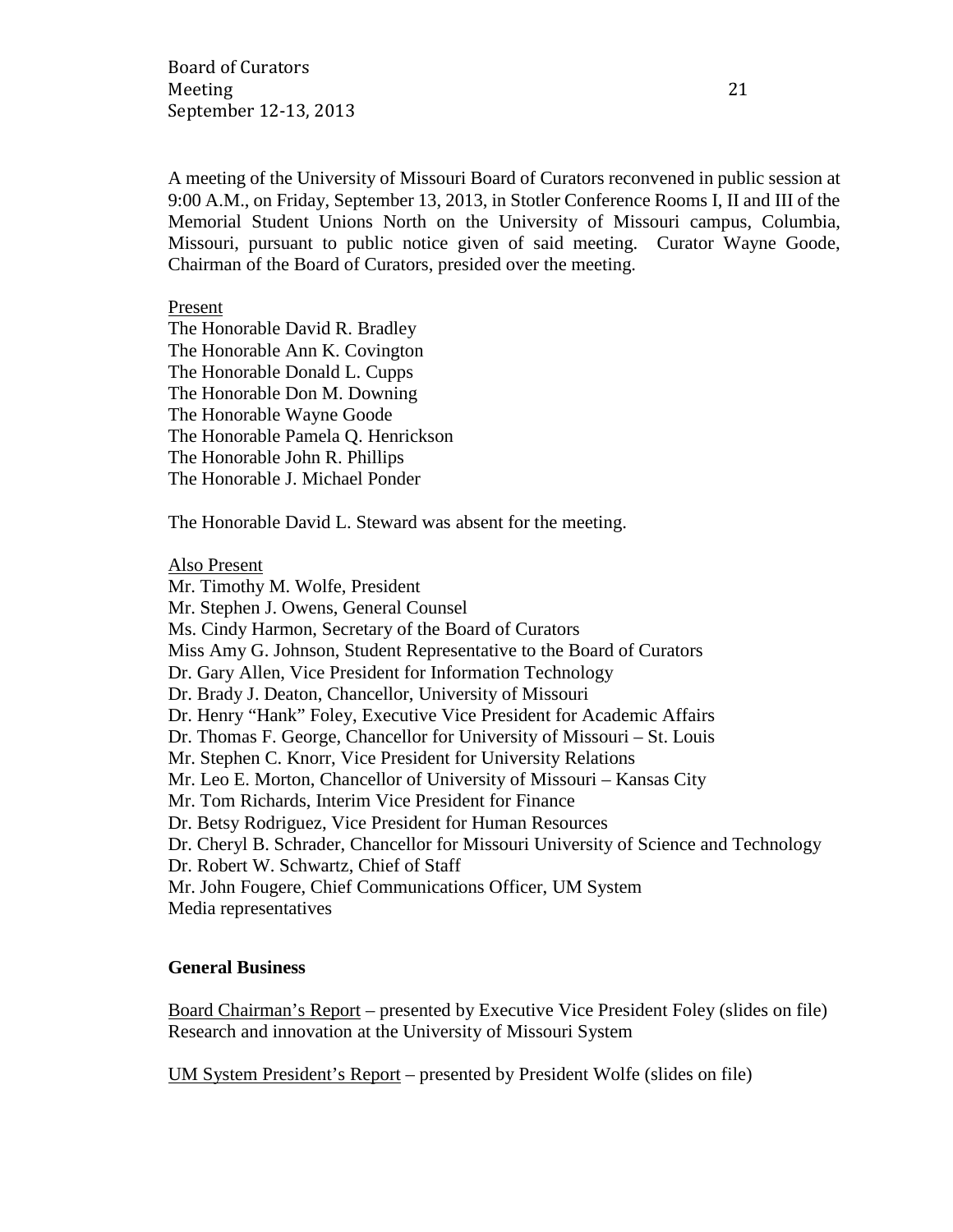President Wolfe gave an update of the six strategic priorities for the University of Missouri System.

Chancellors' Panel Discussion – Fall Semester Update - presented by Chancellors Deaton, George, Morton and Schrader

The Chancellors provided a report regarding fall enrollment highlights, the relationship of current enrollment to strategy and expectations for future enrollment.

### **Consent Agenda**

It was endorsed by President Wolfe, moved by Curator Downing and seconded by

Curator Cupps, that the following items be approved by consent agenda:

- 1. Minutes, July 19, 2013 Board of Curators Meeting
- 2. Minutes, July 19, 2013 Board of Curators Committee Meetings
- 3. Minutes, August 8, 2013 Compensation and Human Resources Committee Special Meeting
- 4. Missouri University of Science and Technology Revised Mission Statement
- 5. Amendment, Collected Rule and Regulation 570.010, 401(a) Supplemental Retirement Plan
- 6. Amendment, Collected Rule and Regulation 530.010, Retirement, Disability and Death Benefit Plan
- 7. Amendment to the following Collected Rules and Regulations due to previously approved amendments to Collected Rules and Regulations 320.050 Employment Status; and Eligibility Language for Collected Rules and Regulations 500.010 Medical Benefits Plan, 510.010 Dental Benefits Plan, 540.010 Long Term Disability Plan, and 550.010 Flexible Benefits Plan at the June 14, 2013 Board of Curators meeting:
	- a. Amendment, Collected Rule and Regulation 230.070, Educational Assistance Program for University Employees, Other than Graduate Teaching and Research Assistants
	- b. Amendment, Collected Rule and Regulation 320.065, Performance Management
	- c. Amendment, Collected Rule and Regulation 340.030, Sick Leave
	- d. Amendment, Collected Rule and Regulation 340.050, Vacation
	- e. Amendment, Collected Rule and Regulation 340.060, Personal Days
	- f. Amendment, Collected Rule and Regulation 340.160 Death in Family
- 8. Approval of Spinal Cord Injuries and Congenital or Acquired Disease Processes Research Program Proposals

Roll call vote of the Board: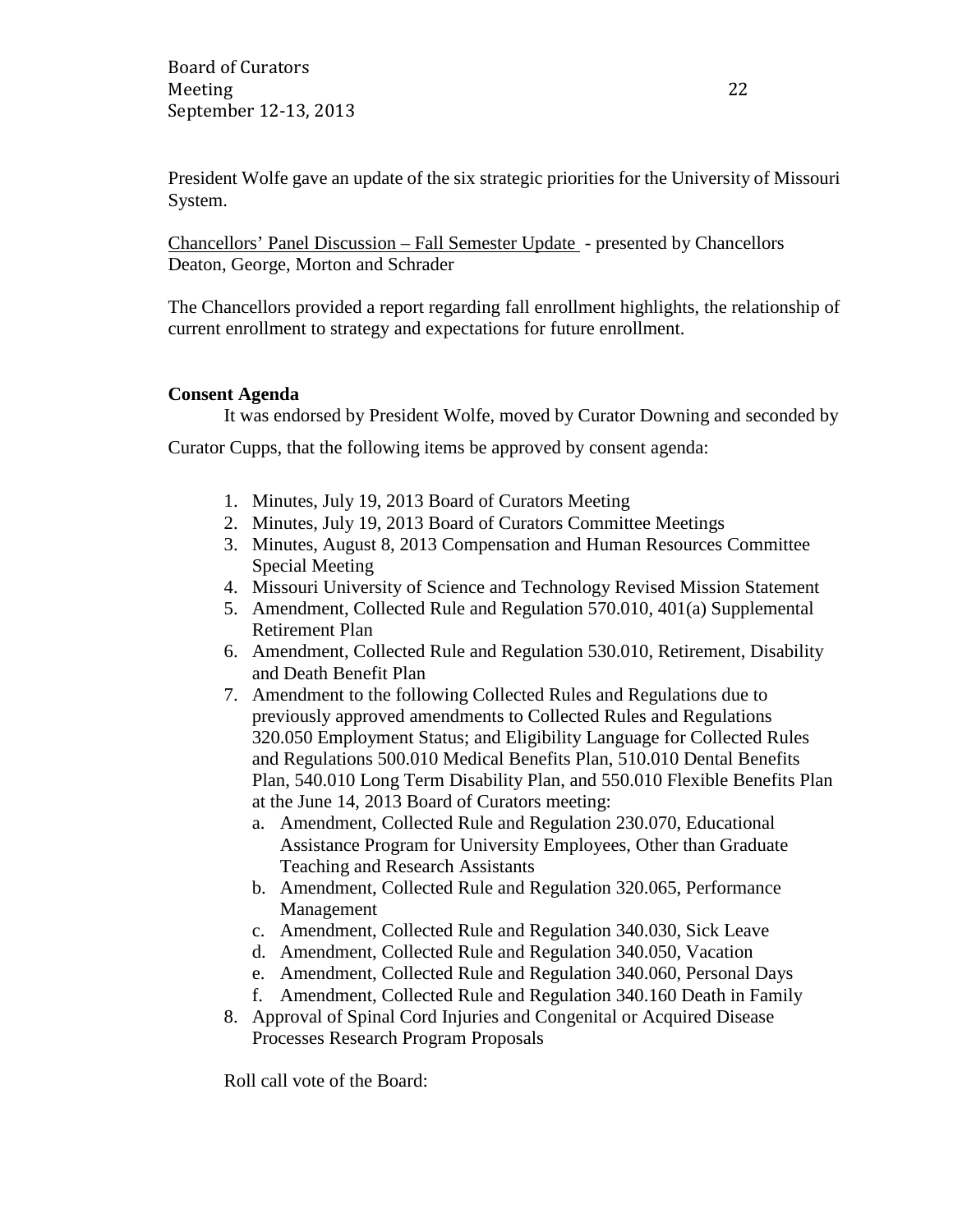Board of Curators Meeting 23 September 12-13, 2013

Curator Bradley voted yes. Curator Covington voted yes. Curator Cupps voted yes. Curator Downing voted yes. Curator Goode voted yes. Curator Henrickson voted yes. Curator Phillips voted yes. Curator Ponder voted yes. Curator Steward was absent.

The motion carried.

- 1. Minutes, July 19, 2013 Board of Curators meeting as provided to the curators for review and approval.
- 2. Minutes, July 19, 2013 Board of Curators Committee meetings as provided to the curators for review and approval.
- 3. Minutes, August 8, 2013 Compensation and Human Resources Committee meeting – as provided to the curators for review and approval.
- 4. Missouri University of Science and Technology Revised Mission Statement –

Proposed (Final version)

Missouri S&T integrates education, research and application to create and convey knowledge that serves our state and helps solve the world's great challenges.

5. Amendment, Collected Rules and Regulation 570.010, 401(a) Supplemental Retirement Plan –

That Collected Rules and Regulations 570.010, 401(a) Supplemental Retirement Plan be amended to add the attached Appendix A which would specify individual employees or classes of employees entitled to receive a non-elective contribution and the amount of such contribution. This Appendix will be updated annually to reflect individuals added or removed from the list of those receiving a contribution.

### **Appendix A University Nonelective Contributions**

The University will make Nonelective Contributions to the Plan for the Participants designated in the schedule below, in accordance with the terms of this Appendix A and such schedule.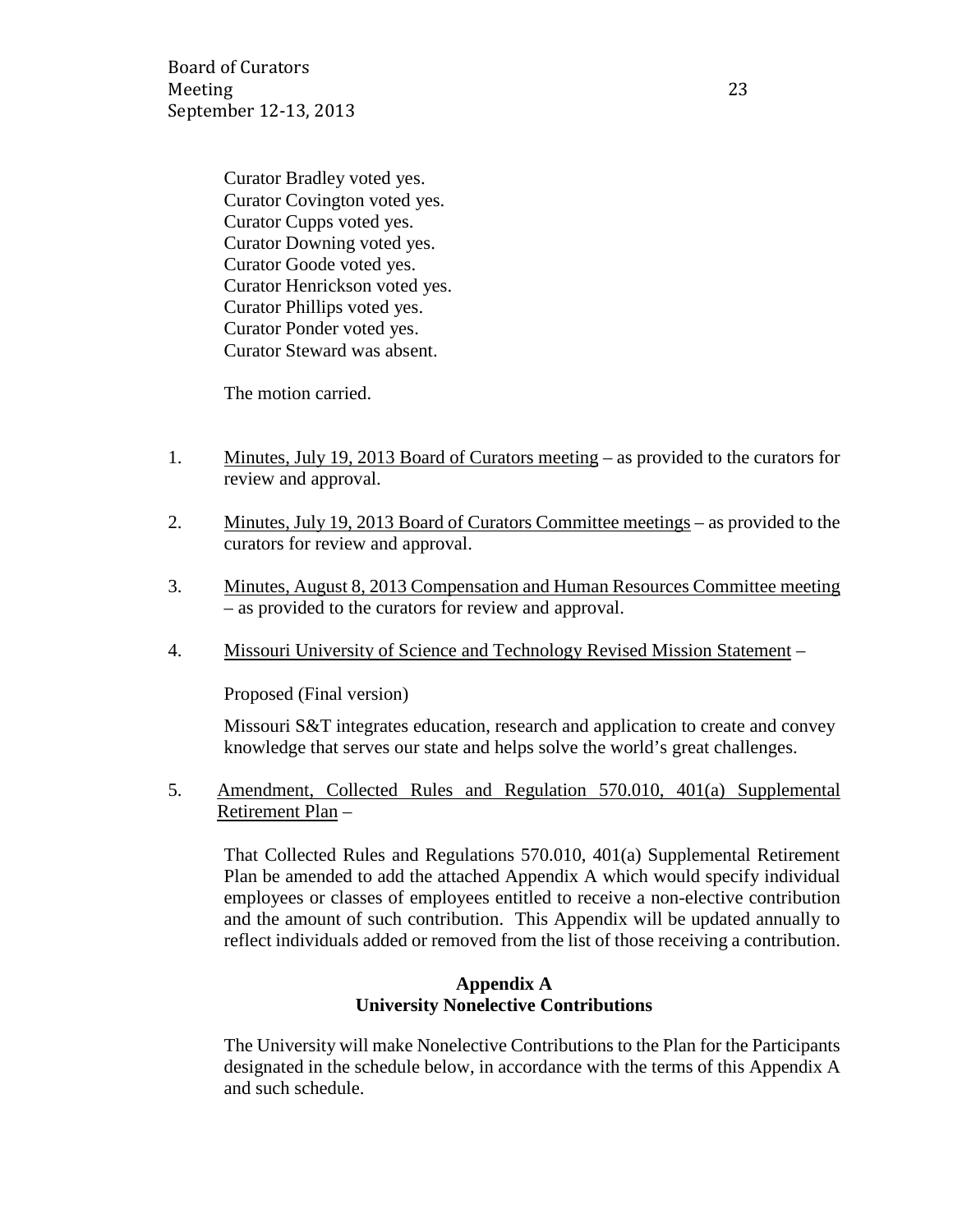- a. Contribution Date and Contribution Year. Nonelective Contributions will be made for each "Contribution Year", as of the "Contribution Date." The "Contribution Year" is the 12 month period ending on the Contribution Date. The "Contribution Date" is the last day of the Plan Year.
- b. Allocation Conditions.

1) Participants are only entitled to Nonelective Contributions for years of service with the University in the employment position entitling the Participant to the Nonelective Contribution. A year of service is based on the Contribution Year.

2) Participants must be employed with the University as of the Contribution Date in order to receive the University Nonelective Contribution.

- c. Partial Years of Service. In the event of a partial year of service by the Participant in the employment position entitling the Participant to the Nonelective Contribution under this Plan, not including partial years of service on account of a Severance from Employment, the Participant will receive a pro rata Nonelective Contribution based on the Participant's months of service during the Contribution Year in the employment position entitling the Participant to the Nonelective Contribution.
- d. Waiver of Allocation Conditions. Notwithstanding paragraphs b.2) and c., in the event of a Severance from Employment on account of death or following attainment of normal retirement age, the Participant will receive a pro rata Nonelective Contribution based on the months of service during the Contribution Year in which the Participant incurs a Severance from Employment on account of death or following attainment of normal retirement age. For purposes of this Appendix A, "normal retirement age" shall mean (1) age 65 or (2) age 62 and completion of 25 years of service. Years of service for the purpose of normal retirement age, shall be based on the Participant's years of service credit, as determined under the University of Missouri Retirement, Disability and Death Benefit Plan in Section 530.010 of the Collected Rules and Regulations.
- e. Schedule Exceptions. Notwithstanding the preceding paragraphs, in the event that the schedule below conflicts with any of the preceding paragraphs, the provisions in the schedule shall control the terms of the contribution.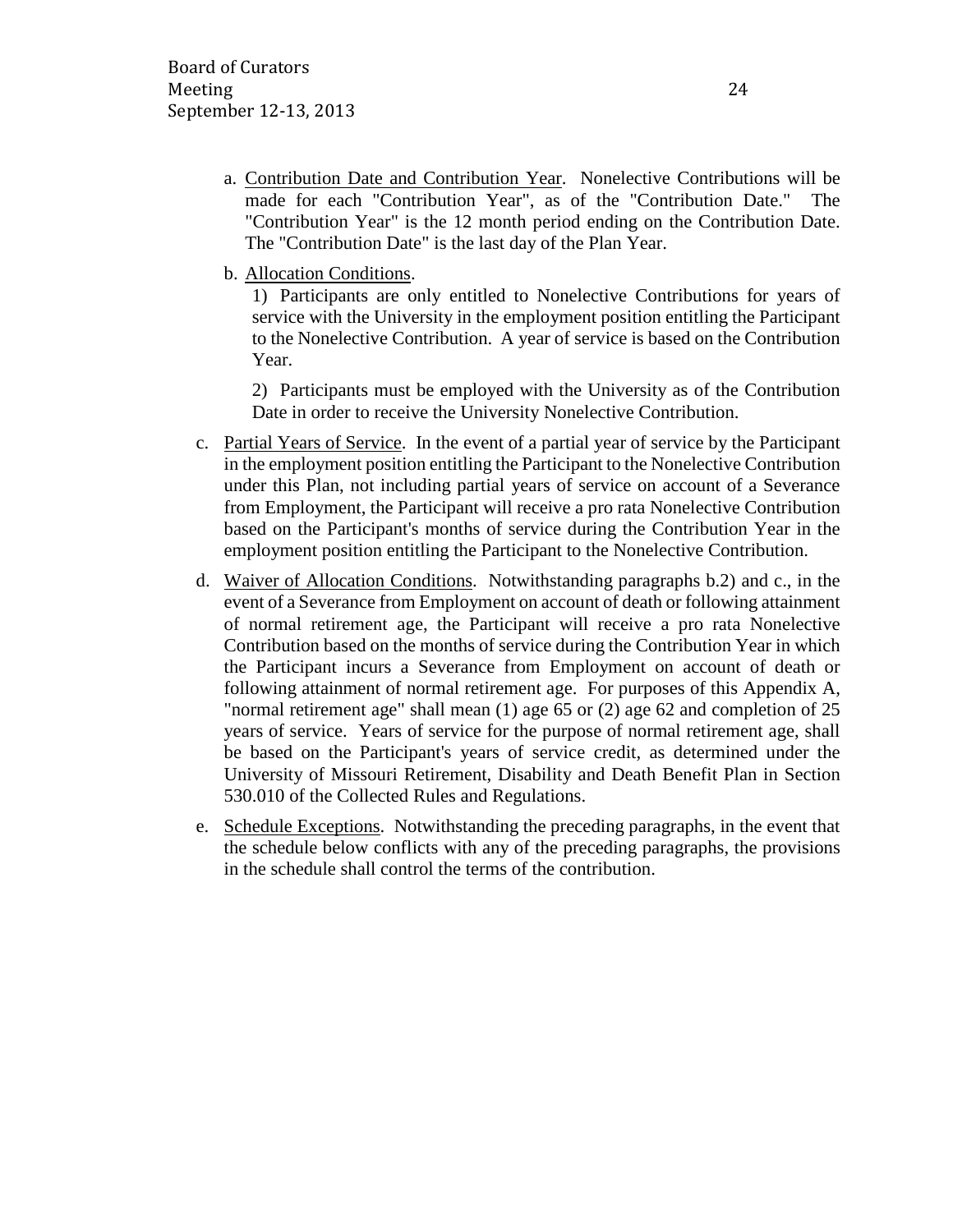| University Nonelective Contribution Schedule                                                                                                                                                           |                                                                                                     |                                                                                                                                                                                        |  |
|--------------------------------------------------------------------------------------------------------------------------------------------------------------------------------------------------------|-----------------------------------------------------------------------------------------------------|----------------------------------------------------------------------------------------------------------------------------------------------------------------------------------------|--|
| Employee(s)                                                                                                                                                                                            | Contribution<br>Amount                                                                              | Exceptions                                                                                                                                                                             |  |
| Chancellors (except<br>Missouri S&T),<br>General Counsel,<br><b>Executive Vice</b><br>Chancellor for<br>Health Affairs,<br>MU, and Chief<br>Executive &<br>Operating Officer,<br><b>MU Health Care</b> | The limit permitted<br>under Code Section<br>$415(c)(1)$ , as<br>adjusted by Code<br>Section 415(d) |                                                                                                                                                                                        |  |
| VA/UM Joint<br>Appointments                                                                                                                                                                            | 10% of annual base<br>salary                                                                        | Contributions made monthly with payroll.<br>$\bullet$<br>Pro rata contributions are made for any<br>$\bullet$<br>partial month of service, regardless of<br>Severance from employment. |  |
| <b>Marion Bloch</b><br>Professorship in<br>Leadership, UMKC                                                                                                                                            | \$49,000 in 2013;<br>\$33,000 in 2014;<br>\$30,000 beginning<br>in 2015                             | Contribution Date is as of September 30.<br>$\bullet$<br>The Participant will not receive<br>$\bullet$<br>- a<br>Nonelective Contribution for any partial<br>year of service.          |  |
| Vice Chancellor &<br>Dean of CAFNR                                                                                                                                                                     | \$40,000                                                                                            | Contribution Date is as of September 1.<br>$\bullet$<br>Participant<br>will<br>not<br>The<br>receive<br>a<br>Nonelective Contribution for any partial<br>year of service.              |  |
| <b>Chief Financial</b><br>Officer, MU Health<br>Care                                                                                                                                                   | \$20,000                                                                                            | Contribution Date is as of September 13.<br>$\bullet$<br>Participant will not receive<br>The<br>a -<br>Nonelective Contribution for any partial<br>year of service.                    |  |
| Professor of<br>Radiology                                                                                                                                                                              | \$17,000.00                                                                                         | Contribution Date is as of March 1.<br>$\bullet$                                                                                                                                       |  |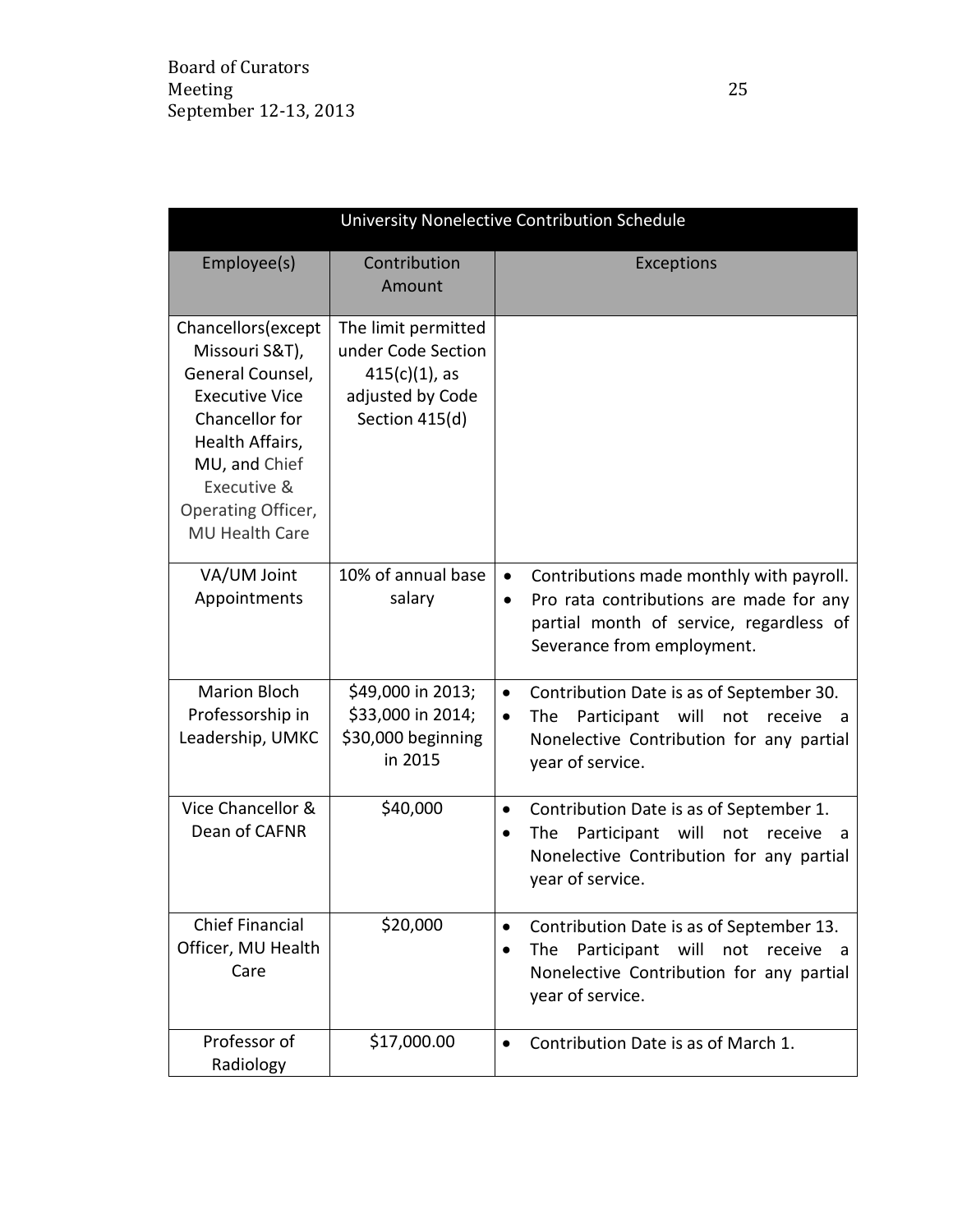| University Nonelective Contribution Schedule                               |                        |                                                                                                                                                                                   |
|----------------------------------------------------------------------------|------------------------|-----------------------------------------------------------------------------------------------------------------------------------------------------------------------------------|
| Employee(s)                                                                | Contribution<br>Amount | Exceptions                                                                                                                                                                        |
| (Nano-Medicine<br>Center)                                                  |                        | Pro rata contribution is made for a partial<br>٠<br>year of service, regardless of Severance<br>from Employment.                                                                  |
| Dean Arts &<br>Sciences, MU                                                | \$15,000               | Participant<br>will<br>The<br>not<br>receive<br>٠<br>a<br>Nonelective Contribution for any partial<br>year of service.                                                            |
| Dean, School of<br>Nursing, MU                                             | \$15,000               | Contribution Date is as of August 1.<br>$\bullet$<br>A Pro rata contribution is made for any<br>$\bullet$<br>partial year of service, regardless of<br>Severance from Employment. |
| Provost, MU                                                                | \$15,000               | Contribution Date is as of July 31.<br>٠<br>A Pro rata contribution is made for any<br>٠<br>partial year of service, regardless of<br>Severance from Employment.                  |
| Vice Chancellor of<br>Research, MU                                         | \$15,000               | Contribution Date is as of September 1.<br>$\bullet$<br>A Pro rata contribution is made for any<br>٠<br>partial year of service, regardless of<br>Severance from Employment.      |
| Vice Provost for<br>Extension, MU                                          | \$15,000               | Contribution Date is as of December 1.<br>٠<br>A Pro rata contribution is made for any<br>partial year of service, regardless of<br>Severance from Employment.                    |
| <b>Assoc Vice</b><br>President for<br>Enterprise<br>Application<br>Systems | 7.5% of base salary    | Contribution Date is as of January 1.<br>A Pro rata contribution is made for any<br>٠<br>partial year of service, regardless of<br>Severance from Employment.                     |
| Dean, Professor, &<br>Vice Provost,<br><b>UMKC</b>                         | \$15,000               | Contribution Date is as of September 1.                                                                                                                                           |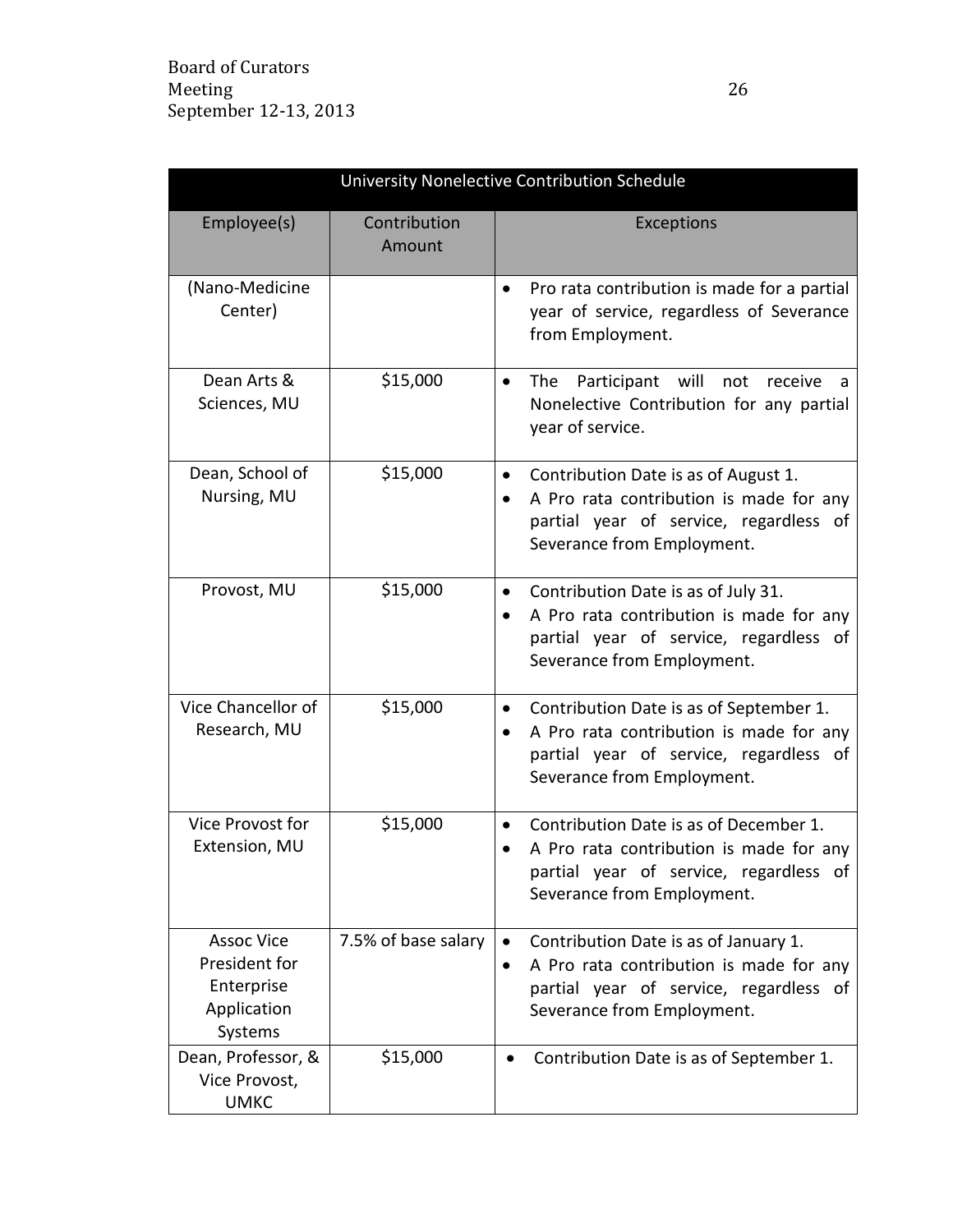| University Nonelective Contribution Schedule |                        |                                                                                                    |
|----------------------------------------------|------------------------|----------------------------------------------------------------------------------------------------|
| Employee(s)                                  | Contribution<br>Amount | Exceptions                                                                                         |
|                                              |                        | The Participant will not receive a<br>Nonelective Contribution for any partial<br>year of service. |

## 6. Amendment, Collected Rule and Regulation 530.010, Retirement, Disability and Death Benefit Plan

That Collected Rules and Regulations 530.010, Retirement, Disability and Death Benefit Plan be amended to allow limited in-service distributions, per the revisions below.

## **Collected Rules and Regulations**

### **Chapter 500: Benefits Program Plans**

| Amendment to the Retirement, Disability and Death Benefit Plan |                 |  |
|----------------------------------------------------------------|-----------------|--|
| Section 530.010.A.1.                                           |                 |  |
| <b>Current with Changes</b>                                    | <b>Proposed</b> |  |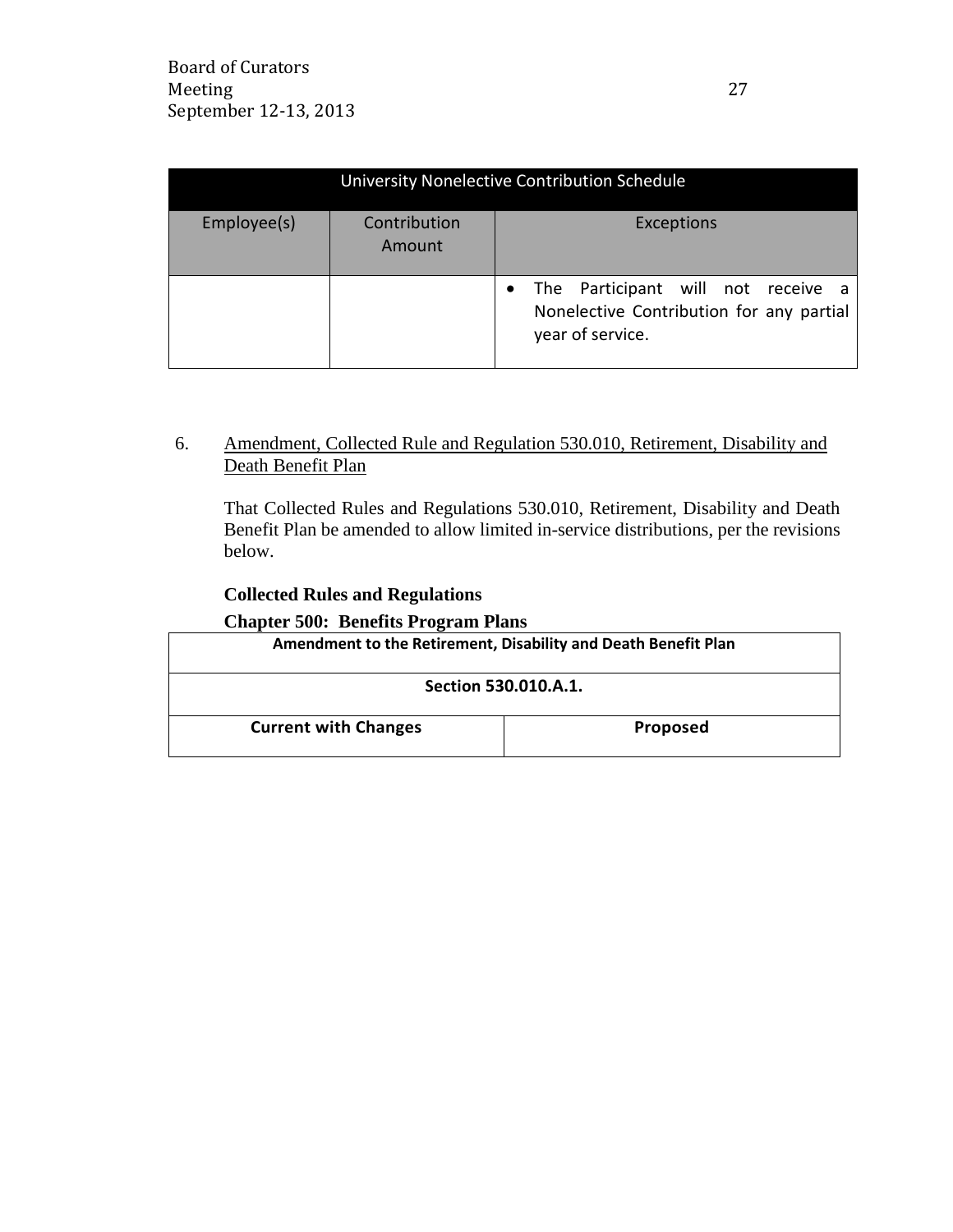**Academic/Non-Academic Appointment -** means employment established as such in accordance with policies adopted by the University. Employment with the University is designated as an Academic or Non-Academic Appointment. An employee may have more than one appointment with the University. Notwithstanding anything in this Plan to the contrary, only one appointment at a time may be considered for Plan purposes, except as herein specifically stated otherwise, including but not limited to: membership in the Plan, Service Credit and Salary. In the event that an employee has multiple appointments, an appointment may not be used to exclude an employee from membership in the Plan. Furthermore, in the event that an employee has multiple appointments that qualify for membership in the Plan, the appointment resulting in the greatest benefit to the Member under the Plan shall be used for Plan purposes. For the avoidance of doubt, an employee must terminate all appointments with the University in order to terminate employment with the University.

**Academic/Non-Academic Appointment -** means employment established as such in accordance with policies adopted by the University. Employment with the University is designated as an Academic or Non-Academic Appointment. An employee may have more than one appointment with the University. Notwithstanding anything in this Plan to the contrary, only one appointment at a time may be considered for Plan purposes, except as herein specifically stated otherwise, including but not limited to: membership in the Plan, Service Credit and Salary. In the event that an employee has multiple appointments, an appointment may not be used to exclude an employee from membership in the Plan. Furthermore, in the event that an employee has multiple appointments that qualify for membership in the Plan, the appointment resulting in the greatest benefit to the Member under the Plan shall be used for Plan purposes. For the avoidance of doubt, an employee must terminate all appointments with the University in order to terminate employment with the University.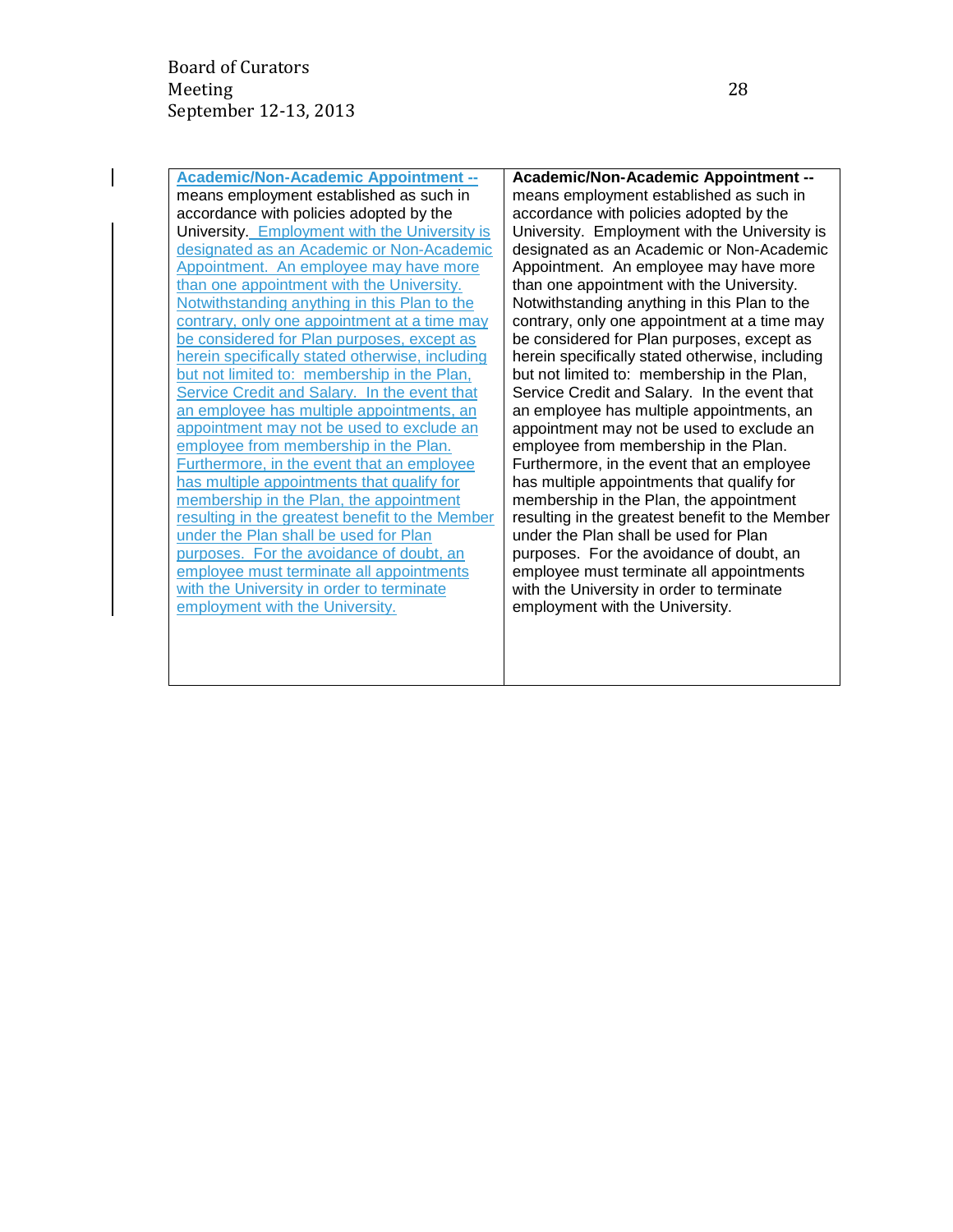$\blacksquare$ 

 $\overline{1}$ 

| Amendment to the Retirement, Disability and Death Benefit Plan                                                                                                                                                                                                                                                                                                                                                                                        |                                                                                                                                                                                                                                                                                                                                                                       |  |  |  |
|-------------------------------------------------------------------------------------------------------------------------------------------------------------------------------------------------------------------------------------------------------------------------------------------------------------------------------------------------------------------------------------------------------------------------------------------------------|-----------------------------------------------------------------------------------------------------------------------------------------------------------------------------------------------------------------------------------------------------------------------------------------------------------------------------------------------------------------------|--|--|--|
| Section 530.010.B.1.                                                                                                                                                                                                                                                                                                                                                                                                                                  |                                                                                                                                                                                                                                                                                                                                                                       |  |  |  |
| <b>Current with Changes</b>                                                                                                                                                                                                                                                                                                                                                                                                                           | Proposed                                                                                                                                                                                                                                                                                                                                                              |  |  |  |
| <b>General Rule --</b> Any Except as provided in<br>this Section 530.010.B., any employee of the<br>University described below, in any position<br>paid out of itsthe University's public funds for<br>educational services who is employed on May<br>7, 1966, or is employed thereafter, shall be a<br>Member of the Plan on the date that such<br>Member's duties began under such<br>employment, except as provided in this<br>Section 530.010.B.: | General Rule - Except as provided in this<br>Section 530.010.B., any employee of the<br>University described below, in any position<br>paid out of the University's public funds for<br>educational services who is employed on May<br>7, 1966, or thereafter, shall be a Member of<br>the Plan on the date that such Member's<br>duties began under such employment: |  |  |  |
|                                                                                                                                                                                                                                                                                                                                                                                                                                                       | Full-Time Employee; or<br>a.                                                                                                                                                                                                                                                                                                                                          |  |  |  |
| a. Full-Time Employee; or<br>b. part-time employee on a Non-<br>Academic Appointment, who is not<br>exempt from overtime compensation,<br>and who completes at least one<br>thousand five hundred (1,500) hours                                                                                                                                                                                                                                       | part-time employee on a Non-<br>b.<br>Academic Appointment, who is not<br>exempt from overtime compensation,<br>and who completes at least one<br>thousand five hundred (1,500) hours<br>of service in a Contract Year.                                                                                                                                               |  |  |  |
| of service in a Contract Year.                                                                                                                                                                                                                                                                                                                                                                                                                        | Notwithstanding the above paragraph, during                                                                                                                                                                                                                                                                                                                           |  |  |  |
| Notwithstanding the above paragraph, during                                                                                                                                                                                                                                                                                                                                                                                                           | the period of time that an employee is:                                                                                                                                                                                                                                                                                                                               |  |  |  |
| the period of time that an employee is:                                                                                                                                                                                                                                                                                                                                                                                                               | hired as a Resident on or after July 1,<br>а.<br>1994 or                                                                                                                                                                                                                                                                                                              |  |  |  |
| hired as a Resident on or after July 1,<br>а.<br>1994 or<br>hired as a "per diem employee" as<br>b.<br>defined in Section 320.050.I.A.3. of<br>the Collected Rules and Regulations<br>on or after October 17, 2003                                                                                                                                                                                                                                    | hired as a "per diem employee" as<br>b.<br>defined in Section 320.050.I.A.3. of<br>the Collected Rules and Regulations<br>on or after October 17, 2003<br>the employee is not eligible to be considered,                                                                                                                                                              |  |  |  |
| the employee is not eligible to be considered,<br>and shall not become, a Member earning<br><b>sService eCredit under the Plan so long as</b><br>the employee is considered either a Resident<br>or a "per diem employee".                                                                                                                                                                                                                            | and shall not become, a Member earning<br>Service Credit under the Plan so long as the<br>employee is considered either a Resident or a<br>"per diem employee".                                                                                                                                                                                                       |  |  |  |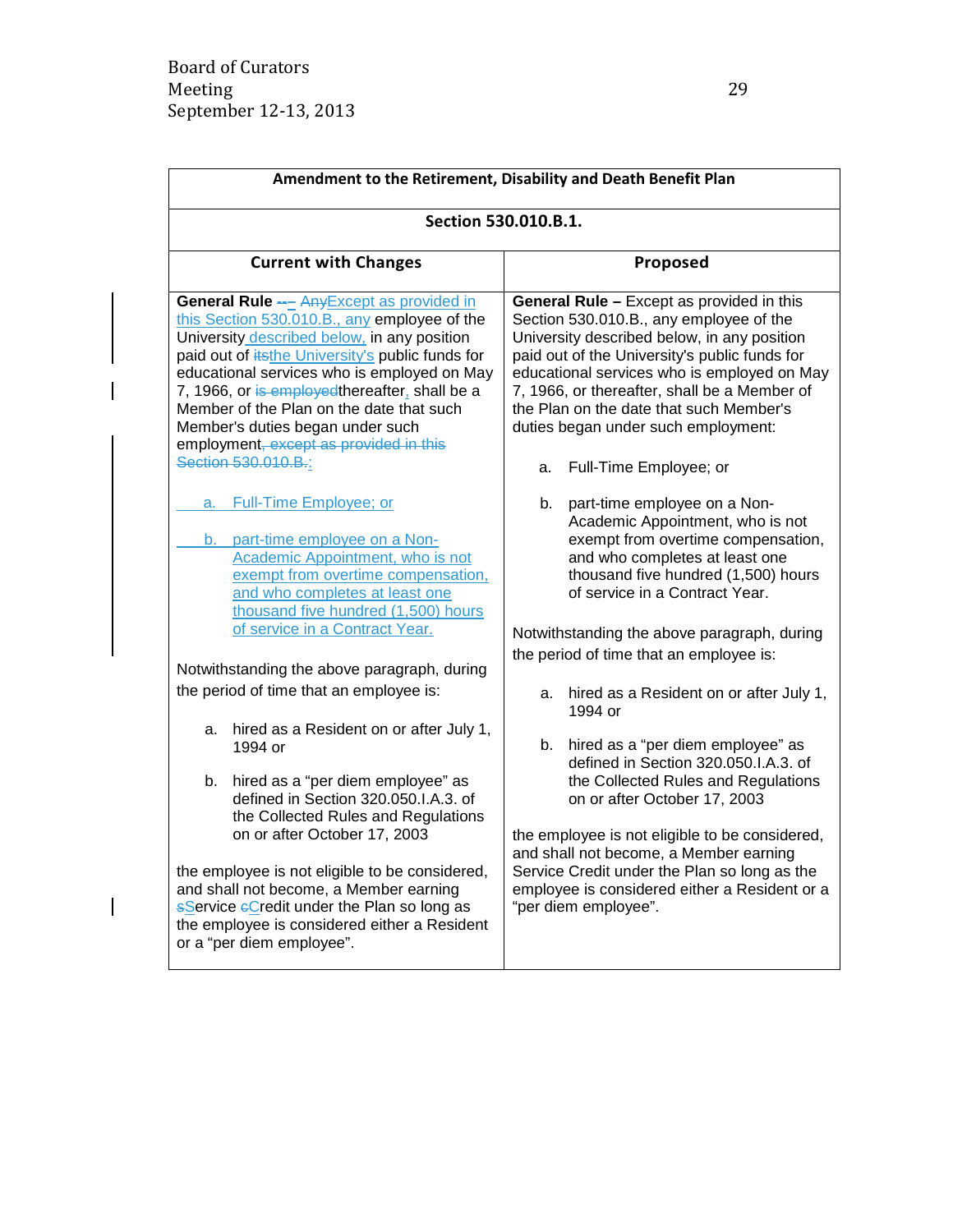| Amendment to the Retirement, Disability and Death Benefit Plan                                                                                                        |                                                                                                                                                                       |  |
|-----------------------------------------------------------------------------------------------------------------------------------------------------------------------|-----------------------------------------------------------------------------------------------------------------------------------------------------------------------|--|
| Section 530.010.D.1.a.                                                                                                                                                |                                                                                                                                                                       |  |
| <b>Current with Changes</b>                                                                                                                                           | <b>Proposed</b>                                                                                                                                                       |  |
| The Salary of a Member shall be<br>compensation for services regularly rendered<br>in an Academic/Non-Academic Appointment<br>during which Service Credit is awarded. | The Salary of a Member shall be<br>compensation for services regularly rendered<br>in an Academic/Non-Academic Appointment<br>during which Service Credit is awarded. |  |

| Amendment to the Retirement, Disability and Death Benefit Plan                                                                                                                                                                                       |                 |  |
|------------------------------------------------------------------------------------------------------------------------------------------------------------------------------------------------------------------------------------------------------|-----------------|--|
| Section 530.010.F.7.                                                                                                                                                                                                                                 |                 |  |
| <b>Current with Changes</b>                                                                                                                                                                                                                          | <b>Proposed</b> |  |
| <b>Employment of Retirees --</b><br>Except as provided in Section 530.010.<br>the part-time or Full-Time Appointment of a<br>retired Member, on a contract basis, shall not<br>affect such Member's entitlement to benefits<br><del>hereunder.</del> | Reserved.       |  |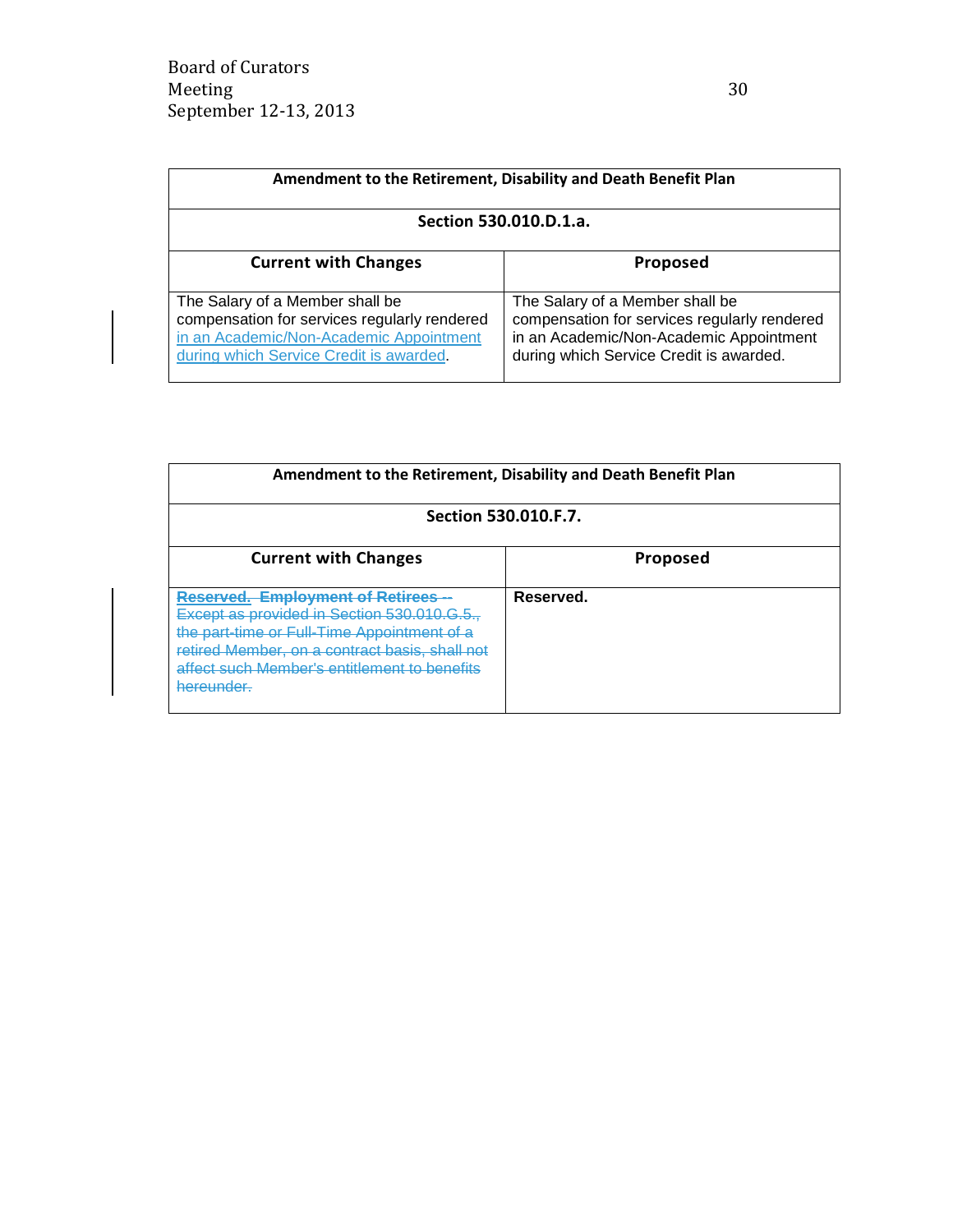| Amendment to the Retirement, Disability and Death Benefit Plan                                                                                                                                                                                                                                                                                                                                                                                                                                                   |                                                                                                                                                                                                                                                                                                                                                                                                                                                                                                         |
|------------------------------------------------------------------------------------------------------------------------------------------------------------------------------------------------------------------------------------------------------------------------------------------------------------------------------------------------------------------------------------------------------------------------------------------------------------------------------------------------------------------|---------------------------------------------------------------------------------------------------------------------------------------------------------------------------------------------------------------------------------------------------------------------------------------------------------------------------------------------------------------------------------------------------------------------------------------------------------------------------------------------------------|
| Section 530.010.G.5.                                                                                                                                                                                                                                                                                                                                                                                                                                                                                             |                                                                                                                                                                                                                                                                                                                                                                                                                                                                                                         |
| <b>Current with Changes</b>                                                                                                                                                                                                                                                                                                                                                                                                                                                                                      | Proposed                                                                                                                                                                                                                                                                                                                                                                                                                                                                                                |
| Reemployment on or after August 1, 1996,<br>or upon further extension of participation<br>subsequent to Early Retirement, or<br>classification as 75% FTE on a combined<br><b>Appointment basis subsequent to</b><br><b>commencement of Retirement Benefits - A</b><br><b>Qualified Member's Retirement Benefits shall</b><br>cease:                                                                                                                                                                             | Reemployment on or after August 1, 1996,<br>further extension of participation<br>subsequent to Early Retirement, or<br>classification as 75% FTE on a combined<br>Appointment basis subsequent to<br>commencement of Retirement Benefits - A<br>Qualified Member's Retirement Benefits shall<br>cease:                                                                                                                                                                                                 |
| $a.$ lin the event of subsequent<br>reemployment by the University of<br>asuch Qualified Member on or after<br>August 1, 1996 in a position that<br>qualifies for Service Credit under<br>Section 530.010.C.;                                                                                                                                                                                                                                                                                                    | in the event of subsequent<br>а.<br>reemployment by the University of<br>such Qualified Member on or after<br>August 1, 1996 in a position that<br>qualifies for Service Credit under<br>Section 530.010.C.;                                                                                                                                                                                                                                                                                            |
| er-upon further extension of<br>b.<br>participation of ain the Plan by the<br><b>Qualified Member under Section</b><br>530.010.I.4., who hasif the Qualified<br>Member has commenced receipt of<br>Early Retirement Benefits in<br>accordance with, Section 530.010.E.,<br>or Section 530.010.I.4., such                                                                                                                                                                                                         | b.<br>upon further extension of participation<br>in the Plan by the Qualified Member<br>under Section 530.010.I.4., if the<br>Qualified Member has commenced<br>receipt of Early Retirement Benefits in<br>accordance with Section 530.010.E.<br>or Section 530.010.I.4.; or                                                                                                                                                                                                                            |
| <b>Member's Retirement Benefits shall</b><br>thereupon cease. ; or<br>c. if the Qualified Member is classified<br>as 75% FTE or greater after<br>commencement of Retirement<br>Benefits, aggregating all<br>Academic/Non-Academic                                                                                                                                                                                                                                                                                | if the Qualified Member is classified<br>$C_{\cdot}$<br>as 75% FTE or greater after<br>commencement of Retirement<br>Benefits, aggregating all<br>Academic/Non-Academic<br>Appointments with the University for<br>this purpose.                                                                                                                                                                                                                                                                        |
| <b>Appointments with the University for</b><br>this purpose.                                                                                                                                                                                                                                                                                                                                                                                                                                                     | When such Member again (i) retires or (ii) in<br>the event of Section 530.010.G.5.c., ceases<br>to be classified as 75% FTE or greater,                                                                                                                                                                                                                                                                                                                                                                 |
| When such Member again (i) retires or (ii) in<br>the event of Section 530.010.G.5.c., ceases<br>to be classified as 75% FTE or greater,<br>aggregating all Academic/Non-Academic<br>Appointments with the University for this<br>purpose, benefits shall be determined in<br>accordance with Section 530.010.F., Section<br>530.010.H., Section 530.010.I. or this Section,<br>as applicable, based on such Member's Final<br>Average Regular Salary and Service Credit,<br>and Final Regular Summer Appointment | aggregating all Academic/Non-Academic<br>Appointments with the University for this<br>purpose, benefits shall be determined in<br>accordance with Section 530.010.F., Section<br>530.010.H., Section 530.010.I. or this Section,<br>as applicable, based on such Member's Final<br>Average Regular Salary and Service Credit,<br>and Final Regular Summer Appointment<br>Salary and Summer Appointment Service<br>Credits, determined by taking into account<br>such Member's Service Credit and Salary |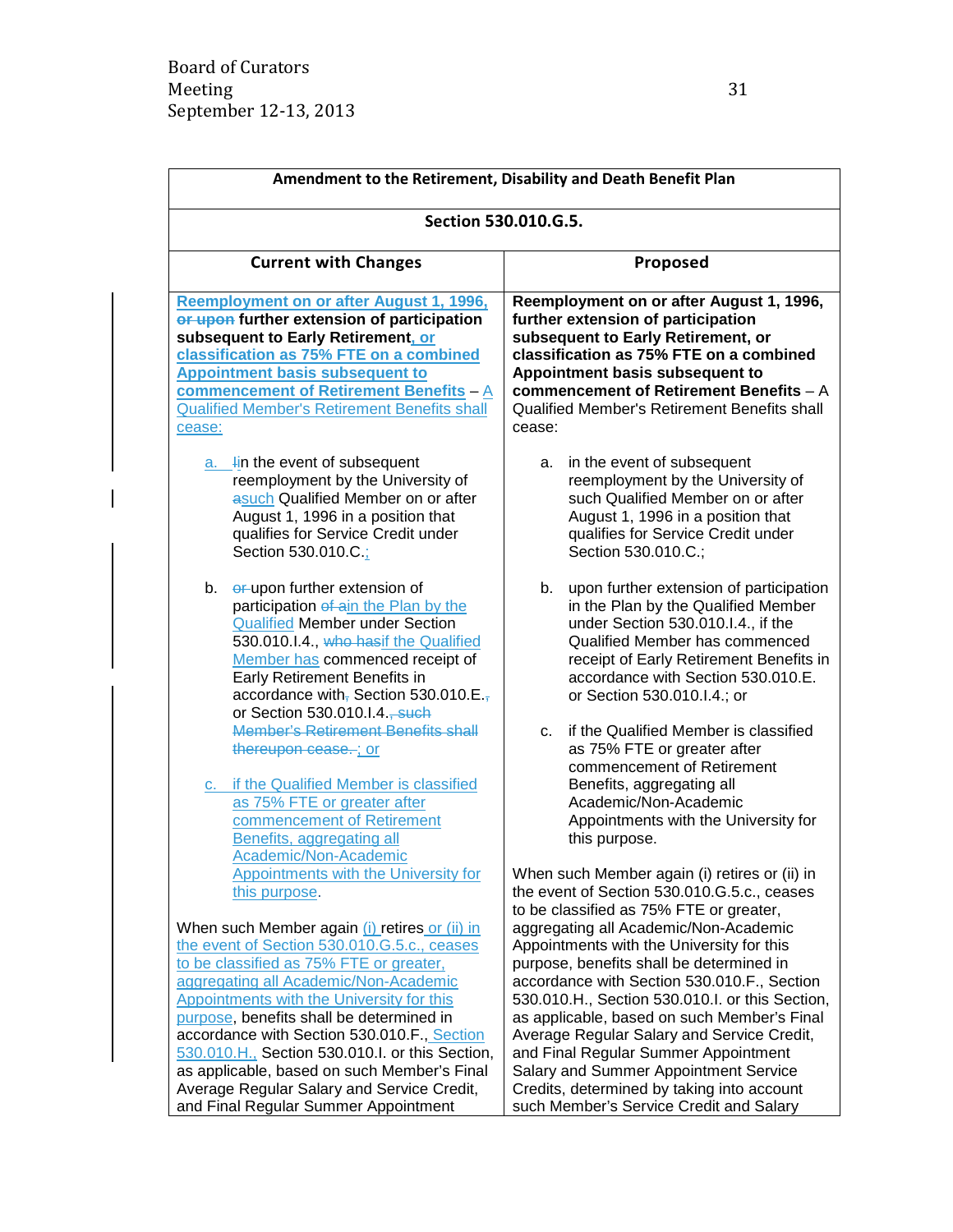of Section 530.010.J.12.

Salary and Summer Appointment Service Credits, determined by taking into account such Member's **sService Credit and Salary** both prior to the initial commencement of benefits and subsequent to such Member's reemployment, or further extension of participation, or classification as 75% FTE or greater, aggregating all Academic/Non-Academic Appointments with the University for this purpose, as applicable; provided, however, that the amount so determined shall be reduced by the actuarial equivalent of the benefits received prior to such Member's reemployment, or further extension of participation, or classification as 75% FTE or greater, aggregating all Academic/Non-Academic Appointments with the University for this purpose, as applicable and as determined in accordance with the provisions both prior to the initial commencement of benefits and subsequent to such Member's reemployment, further extension of participation, or classification as 75% FTE or greater, aggregating all Academic/Non-Academic Appointments with the University for this purpose, as applicable; provided, however, that the amount so determined shall be reduced by the actuarial equivalent of the benefits received prior to such Member's reemployment, further extension of participation, or classification as 75% FTE or greater, aggregating all Academic/Non-Academic Appointments with the University for this purpose, as applicable and as determined in accordance with the provisions of Section 530.010.J.12.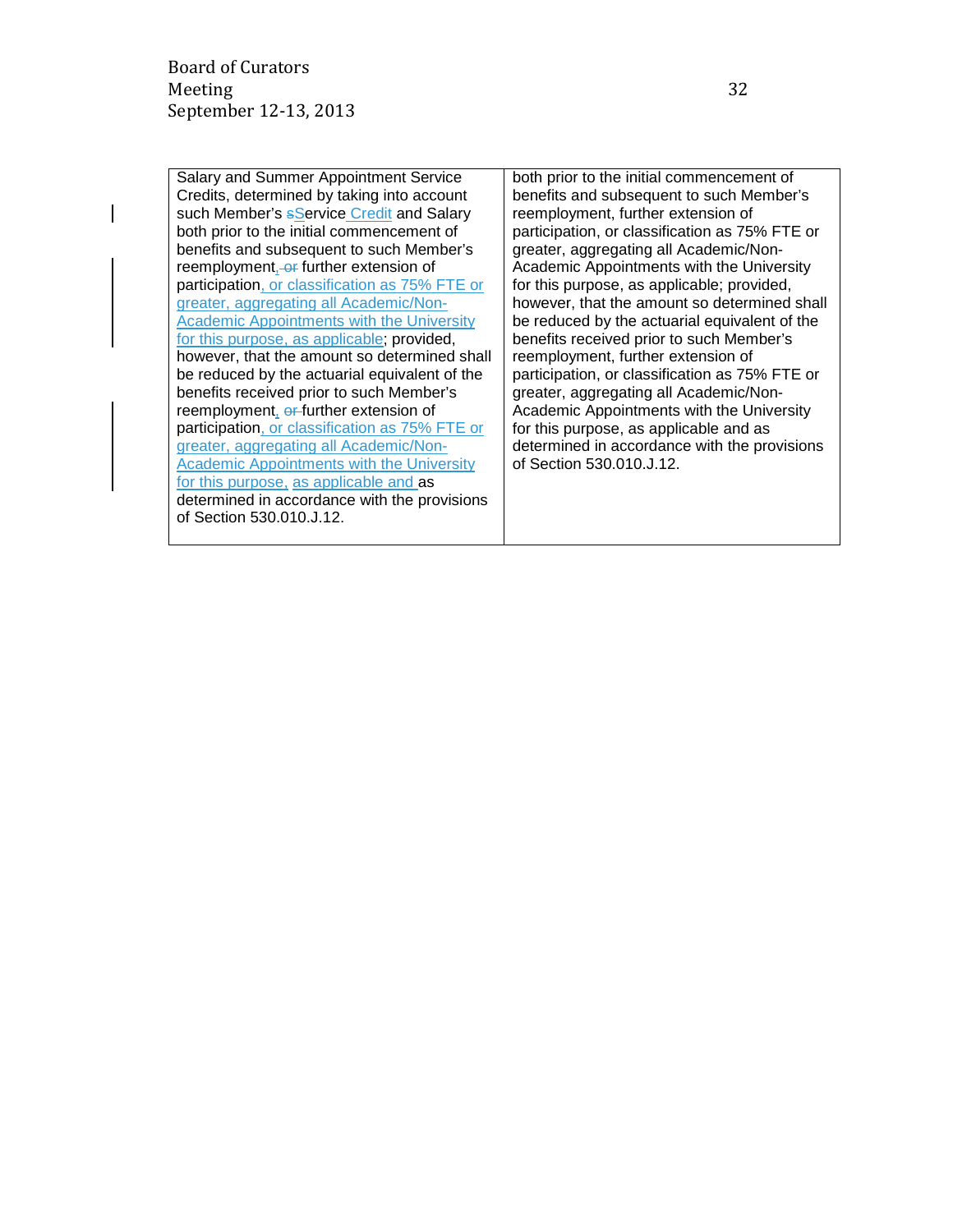| Amendment to the Retirement, Disability and Death Benefit Plan                                                                                                                                                                                                                                                                                                                                                                                                                                                                                                                                                                                                                                                                                                                                                                                                                                                                                                                                                                                                                                                                                                                                                                                                                                                                                                                                                                                                                                                                                     |                                                                                                                                                                                                                                                                                                                                                                                                                                                                                                                                                                                                                                                                                                                                                                                                                                                                                                                                                                                                                                                                                                                                                                                                                                                                                                                                                                                                                                                                                                            |  |
|----------------------------------------------------------------------------------------------------------------------------------------------------------------------------------------------------------------------------------------------------------------------------------------------------------------------------------------------------------------------------------------------------------------------------------------------------------------------------------------------------------------------------------------------------------------------------------------------------------------------------------------------------------------------------------------------------------------------------------------------------------------------------------------------------------------------------------------------------------------------------------------------------------------------------------------------------------------------------------------------------------------------------------------------------------------------------------------------------------------------------------------------------------------------------------------------------------------------------------------------------------------------------------------------------------------------------------------------------------------------------------------------------------------------------------------------------------------------------------------------------------------------------------------------------|------------------------------------------------------------------------------------------------------------------------------------------------------------------------------------------------------------------------------------------------------------------------------------------------------------------------------------------------------------------------------------------------------------------------------------------------------------------------------------------------------------------------------------------------------------------------------------------------------------------------------------------------------------------------------------------------------------------------------------------------------------------------------------------------------------------------------------------------------------------------------------------------------------------------------------------------------------------------------------------------------------------------------------------------------------------------------------------------------------------------------------------------------------------------------------------------------------------------------------------------------------------------------------------------------------------------------------------------------------------------------------------------------------------------------------------------------------------------------------------------------------|--|
| Section 530.010.K.21.                                                                                                                                                                                                                                                                                                                                                                                                                                                                                                                                                                                                                                                                                                                                                                                                                                                                                                                                                                                                                                                                                                                                                                                                                                                                                                                                                                                                                                                                                                                              |                                                                                                                                                                                                                                                                                                                                                                                                                                                                                                                                                                                                                                                                                                                                                                                                                                                                                                                                                                                                                                                                                                                                                                                                                                                                                                                                                                                                                                                                                                            |  |
| <b>Current with Changes</b>                                                                                                                                                                                                                                                                                                                                                                                                                                                                                                                                                                                                                                                                                                                                                                                                                                                                                                                                                                                                                                                                                                                                                                                                                                                                                                                                                                                                                                                                                                                        | Proposed                                                                                                                                                                                                                                                                                                                                                                                                                                                                                                                                                                                                                                                                                                                                                                                                                                                                                                                                                                                                                                                                                                                                                                                                                                                                                                                                                                                                                                                                                                   |  |
| <b>Section Reserved</b><br><b>In-Service Distributions - Notwithstanding</b><br>any provision of the Plan to the contrary with<br>respect to the payment of Retirement<br>Benefits, a Qualified Member who has<br>attained the age of 62 may elect to<br>commence payment of Retirement Benefits<br>while employed with the University, if all of the<br>following are satisfied ("Phased Retirement"):<br>The Qualified Member has completed and<br>а.<br>filed with the Committee the Phased<br>Retirement application and agreement,<br>and such agreement is not revoked prior<br>to commencement of Retirement Benefits;<br>b. The Qualified Member has received all<br>vacation pay, if applicable; and<br>The Qualified Member is classified as less<br>C.<br>than 75% FTE, aggregating all<br><b>Academic/Non-Academic Appointments</b><br>with the University for this purpose.<br><b>Retirement Benefits under this Section</b><br>530.010.K.21. shall be determined as if the<br>Qualified Member had retired on the date<br>specified in the Phased Retirement<br>application and agreement. Furthermore, a<br><b>Qualified Member receiving in-service</b><br>distributions under this Section 530.010.K.21.<br>is not eligible to earn Service Credit and<br>accrue additional Retirement Benefits under<br>the Plan while receiving such in-service<br>distributions. After Retirement Benefits<br>commence under this Section 530.010.K.21.,<br>Retirement Benefits shall not cease, except<br>as otherwise provided in this Plan. | <b>In-Service Distributions</b> - Notwithstanding<br>any provision of the Plan to the contrary with<br>respect to the payment of Retirement<br>Benefits, a Qualified Member who has<br>attained the age of 62 may elect to<br>commence payment of Retirement Benefits<br>while employed with the University, if all of the<br>following are satisfied ("Phased Retirement"):<br>The Qualified Member has completed and<br>a.<br>filed with the Committee the Phased<br>Retirement application and agreement,<br>and such agreement is not revoked prior<br>to commencement of Retirement Benefits;<br>The Qualified Member has received all<br>b.<br>vacation pay, if applicable; and<br>The Qualified Member is classified as less<br>$C_{r}$<br>than 75% FTE, aggregating all<br>Academic/Non-Academic Appointments<br>with the University for this purpose.<br>Retirement Benefits under this Section<br>530.010.K.21. shall be determined as if the<br>Qualified Member had retired on the date<br>specified in the Phased Retirement<br>application and agreement. Furthermore, a<br>Qualified Member receiving in-service<br>distributions under this Section 530.010.K.21.<br>is not eligible to earn Service Credit and<br>accrue additional Retirement Benefits under<br>the Plan while receiving such in-service<br>distributions. After Retirement Benefits<br>commence under this Section 530.010.K.21.,<br>Retirement Benefits shall not cease, except<br>as otherwise provided in this Plan. |  |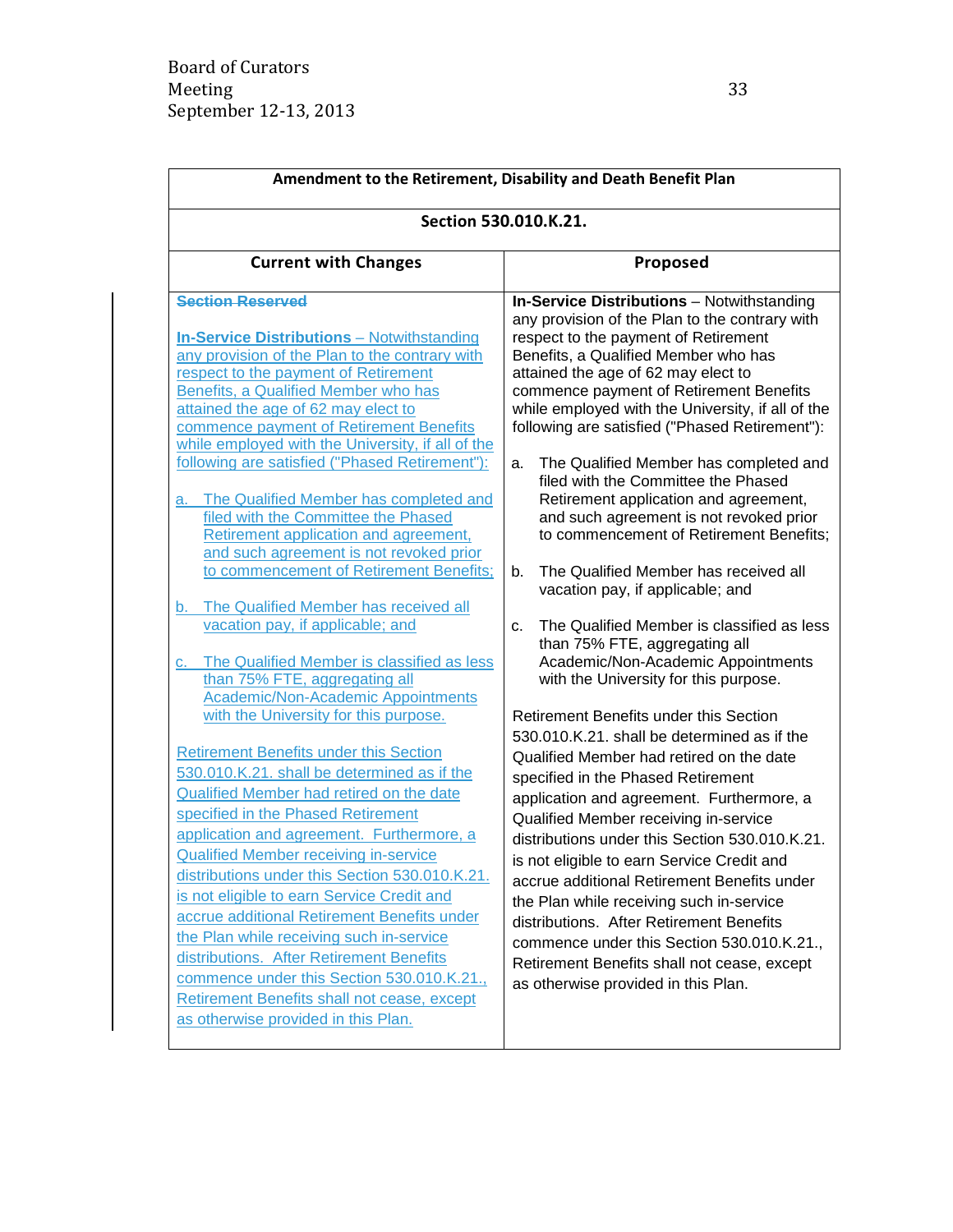7. Amendment to the following Collected Rules and Regulations due to previously approved amendments to Collected Rules and Regulations 320.050 Employment Status; and Eligibility Language for Collected Rules and Regulations 500.010 Medical Benefits Plan, 510.010 Dental Benefits and Regulations 540.010 Long Term Disability Plan, and 550.010 Flexible Benefits Plan at the June 14, 2013 Board of Curators meeting:

# **Collected Rules and Regulations 230.070, Educational Assistance Program for University Employees, Other than Graduate Teaching and Research Assistants**

### **Chapter 230: Student Fees**

Bd. Min. 2-19-71, p. 35,487; Amended Bd. Min. 3-18-77, 6-18-82; Amended Bd. Min. 12-12-86, 12-7-90, Amended Bd. Min. 5-23-03, Amended Bd. Min. 11-29- 07; Amended Bd. Min. 10-23-09; Amended 12-08-11; Amended Bd. Min 12-07- 12, Amended Bd. Min 9-13-13.

A. **All employees classified at least 75 percent FTE**—with an indicated appointment duration of at least 9 months may enroll for not more than six credit hours per semester (a maximum of three during the summer session or intersession) in college level, credit courses. Those appointed on a full-time, ninemonth basis, however, may enroll for not more than the maximum number of hours allowable by that campus during the summer session, provided they do not hold an appointment for the summer session. Those employees not eligible to participate in the program include employees on unpaid leave of absence, students and employees in positions considered to be student employment (including, but not limited to Graduate Teaching Assistants, Graduate Research Assistants, Graduate Instructors, and Student Assistants.

- 1. These employees:
	- a. Shall be permitted to receive credit for courses taken within the regulations of the University of Missouri;
	- b. Will pay 25 percent of the normal Tuition and Supplemental Fees when enrolling with the intention of receiving academic credit for the course(s). He (or she) will pay the normal amount on all other fees. No Tuition nor Supplemental Fee is required if the employee audits courses on his or her own or at the request of the department head.
	- c. Prior to the end of the semester/session in which Educational Assistance is being requested, an employee must submit a request (Form #UM84-1), approved by his department head, the dean or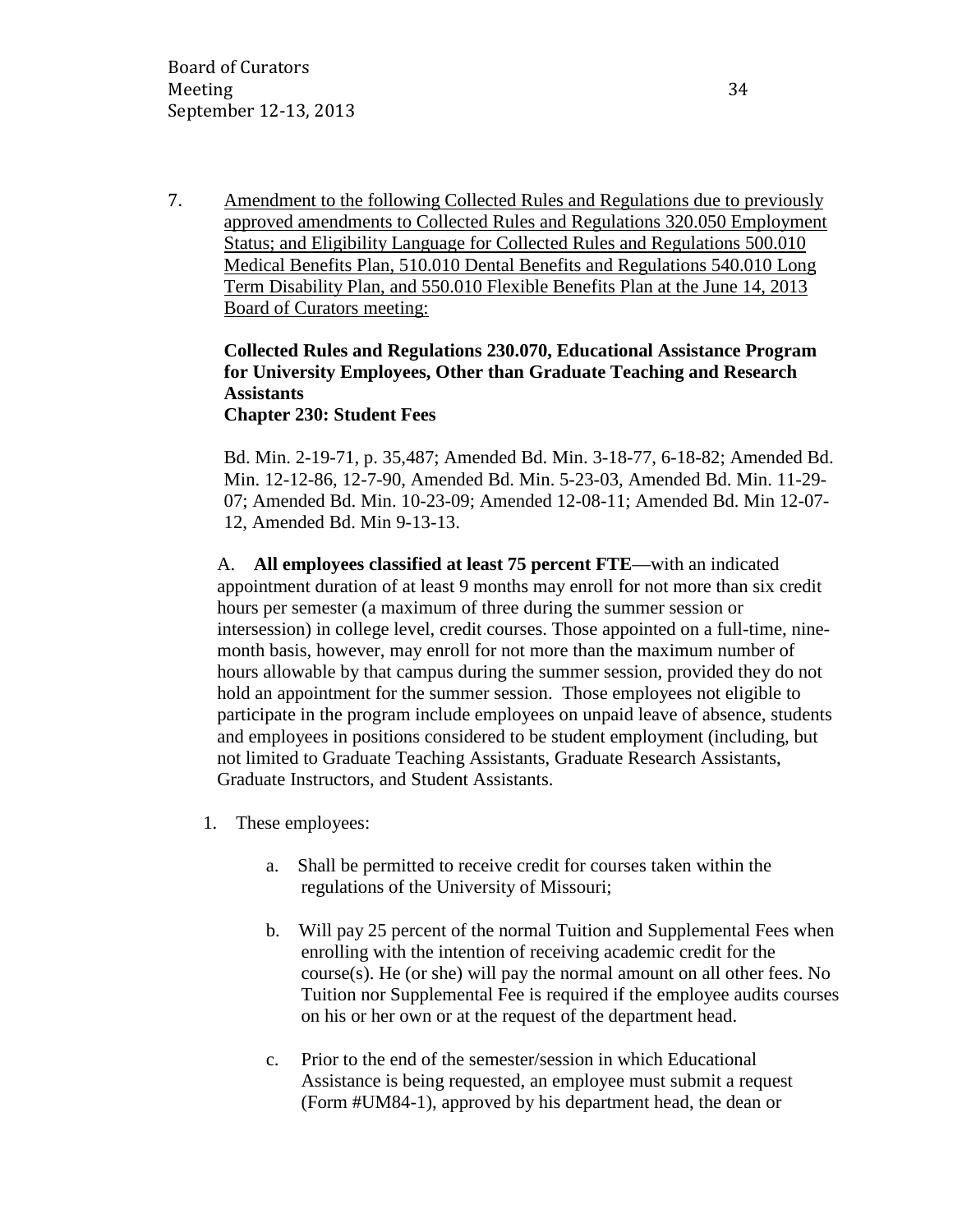director or by the Provost or designee on campuses with no schools or colleges, indicating the course(s) to be taken, its (their) purpose, and how the time is to be adjusted.

2. Employees must file an application to enroll with the Registrar and meet the student admission requirements.

## B. **Administrative, Service and Support Staff (non-academic) enrolling in college classes are subject to the following conditions:**

1. Immediately prior to registration, the employee must have completed a sixmonth period of continuous employment. If the course work is part of the required job training procedure for the work to be done by the employee, the six-month employment requirement may be waived.

- 2. The course(s):
	- a. Must be taken outside scheduled working hours, or
	- b. An equivalent adjustment must be made in the employee's work schedule to make up the time away from work, or
	- c. An equivalent adjustment must be made in the employee's pay, or
	- d. The time away from work must be deducted from an employee's vacation.

3. When an employee is requested by the department head to enroll in a course(s) which is (are) directly related to his (or her) assigned University responsibilities, the time away from work to attend classes shall be considered as part of his (or her) regular work schedule.

4. Class attendance shall not take priority over the work to be performed except as outlined above.

5. An employee who has retired under the University of Missouri Retirement, Disability and Death Benefit Plan, will be permitted to register and receive credit for courses without payment of fees, providing there is space available. Such retired employee must meet the student admission requirements. The retired employee shall also present to the Registrar the Retirement Identification Card at time of registration.

### C. **Tuition Reduction for Spouses and Dependents**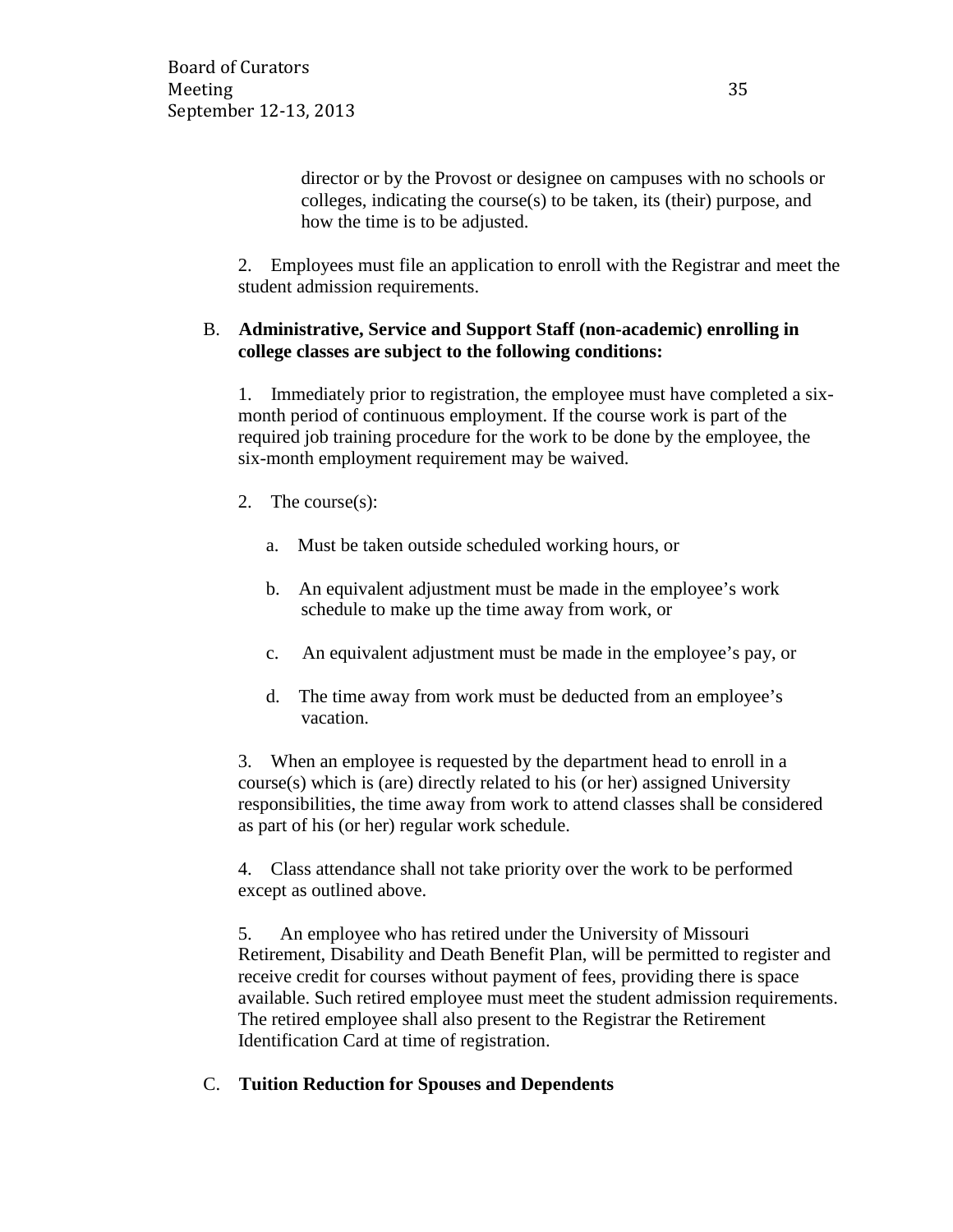### 1. Definitions

- a. Employee: Employees must be currently employed in a Fully Benefit Eligible Academic Appointment or as a Regular administrative, service and support employee and have five years of continuous, full-time service with the University at some point, prior to the deadline for registration. The employee must remain a University of Missouri employee through the beginning of the course in which the spouse/dependent is enrolled. If the employee separates from the University, the spouse/dependent may complete the semester in which enrolled.
- b. Eligible Spouse: The legal spouse of an Employee, excluding a divorced spouse or a spouse separated by contract or decree from the Employee. Employees eligible for the Educational Assistance Program are excluded from the definition of Eligible Spouse.
- c. Eligible Dependent includes :
	- Eligible Dependent Child or Children must meet the criteria required under the definitions of "Child or Children" and "Dependent" based on the terms and conditions of the University of Missouri Medical Benefits Plan with the exception that foster children shall not be eligible under this program. Employees eligible for the Educational Assistance Program are excluded from the definition of Eligible Dependent.
	- An eligible Sponsored Adult Dependent who meets the criteria required under the definitions of "Sponsored Adult Dependent" based on the terms and conditions of the University of Missouri Medical Benefits Plan. Employees eligible for the Educational Assistance Program are excluded from this program.
- d. Course: University of Missouri college credit course is defined as any undergraduate, graduate, or professional credit course offered by the institution up to a total of 140 credit hours per eligible spouse or dependent. University programs of study, which blend undergraduate and graduate courses, are included and may be accessed up to the 140 credit hour limit.
- e. Fees: Tuition only. Activity fees, books and other expenses are the responsibility of the participant. Application for this tuition reduction must be made prior to the end of the semester/session in which Tuition Reimbursement is being requested. No tuition reduction will be granted for courses previously completed. The regular refund policy of the University applies in cases of withdrawal from a course.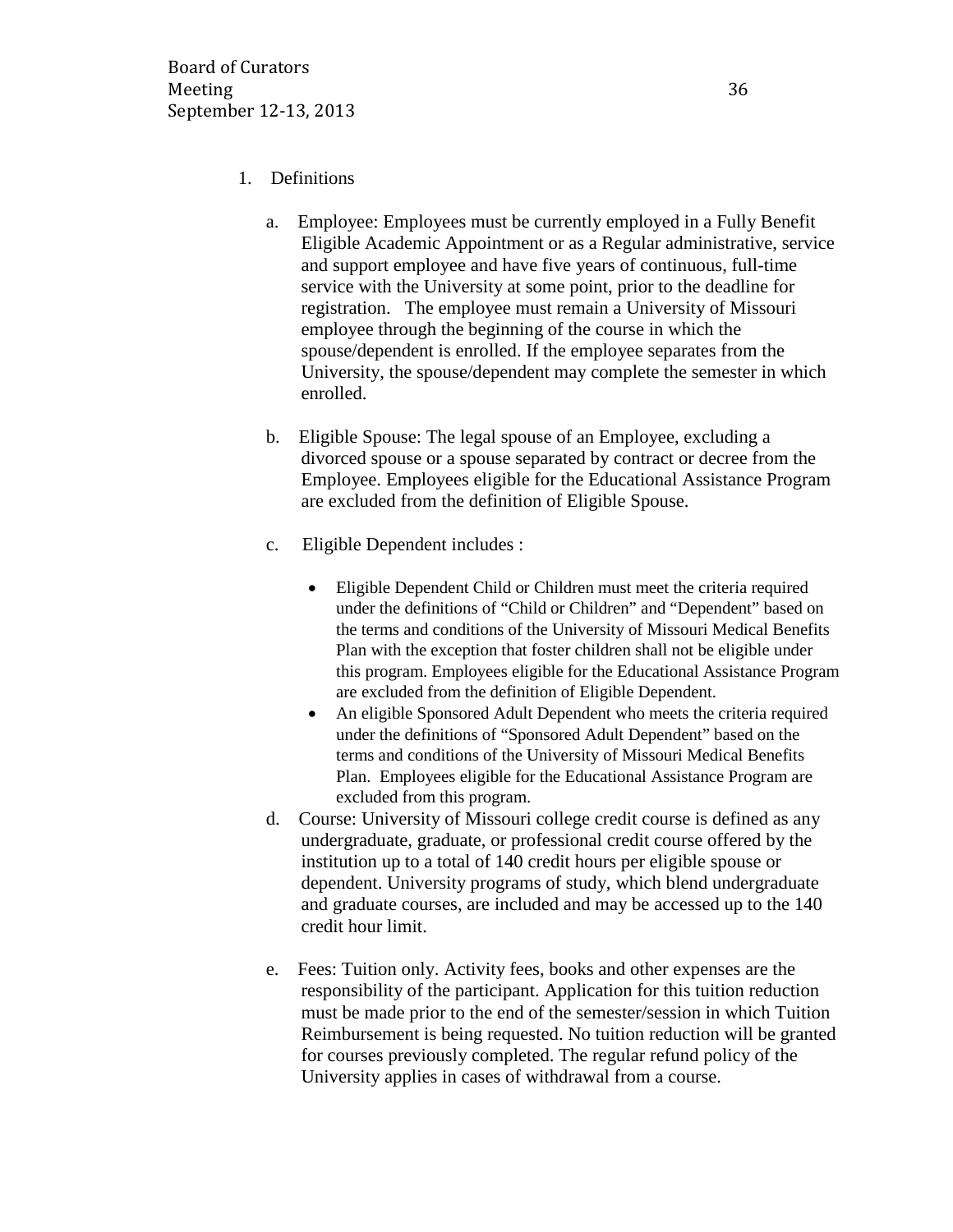## 2. Benefit

a. The University will provide a benefit equal to a 50% reduction of tuition for an Eligible Spouse or an Eligible Dependent of Eligible Employees for up to 140 credit hours of University of Missouri college credit courses per Eligible Spouse or Eligible Dependent. Under no circumstances will the benefits under this policy exceed 50%, even if both parents of the dependent are University employees. For all courses (undergraduate, graduate, or professional), the rate of such tuition reduction shall be based upon the tuition charged to a resident student for undergraduate courses.

## **Collected Rules and Regulations 320.065, Performance Management Chapter 320: Employment and Termination**

Bd. Min. 6-11-10, Amended Bd. Min. 9-13-13.

A. The purposes of performance appraisals are (1) to provide a fair and equitable basis for evaluating employee performance, (2) to improve communication related to performance, (3) to clarify expectations related to the position description and the University's mission, values and goals, (4) to provide a method to recognize and reward employee performance and improve productivity and performance of the University, (5) to guide professional development by identifying employee training and development needs and (6) to serve as one of the criteria for determining salary increases.

B. Performance appraisals are mandatory for Regular administrative, service and support staff, and highly recommended for Variable Hour administrative, service and support staff. Performance appraisals must be completed on an annual basis. The employee's manager or supervisor should complete the appraisal, discuss the appraisal with the employee and provide an opportunity for feedback.

C. Completed appraisals will be retained by Human Resources. The performance appraisal process and procedures will be determined by campus Human Resources.

## **Collected Rules and Regulations 340.030, Sick Leave Chapter 340: Employee Absences**

Bd. Min. 7-16-58; Bd. Min. 6-28-68; amended 9-17-76; amended 9-7-79, amended Bd. Min. 7-30-82, effective 9-1-82; Bd. Min. 7-15-86; Bd. Min. 3-11- 94; amended Bd. Min. 9-26-97; amended Bd. Min. 7-17-98; amended Bd. Min. 7-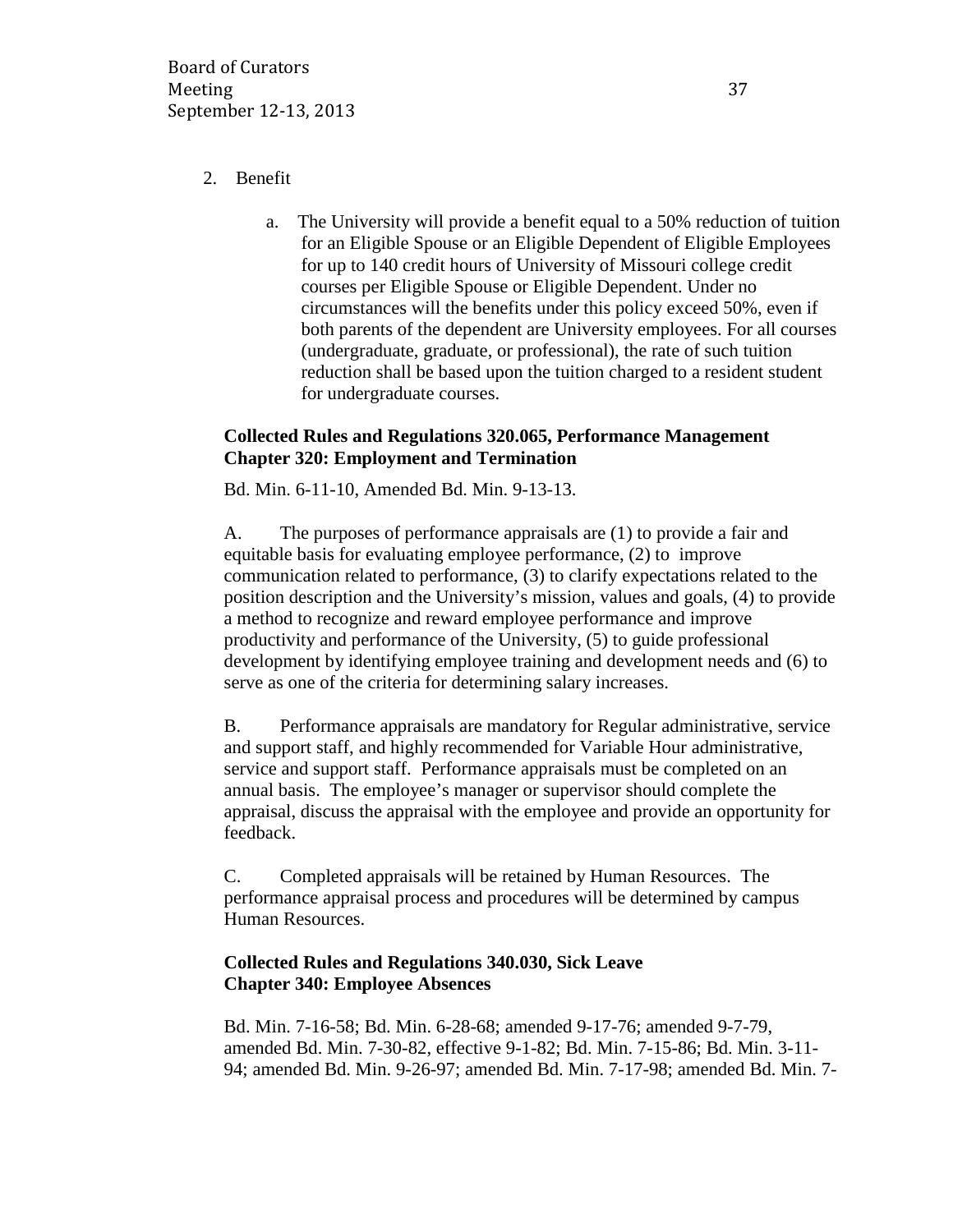19-02; amended Bd. Min. 7-23-04; amended Bd. Min. 10-23-09, amended Bd.Min. 9-13-13.

**A. Accrual** -- Regular Administrative, Service and Support employees and certain non-regular academic employees as approved by the Chancellor and President accrue sick leave at the rate of 12 working days per year accrued over each pay period.

- 1. Sick leave is accrued from the beginning of employment.
- 2. Credit for sick leave accumulates during vacations, sick leave, excused absence with pay and any leave of absence without pay granted for an onthe-job injury compensable under Workers' Compensation. Sick leave accruals will be available to the employee only after returning to work in regular status.

## **B. Using Sick Leave**

- 1. Reasonable time may be used for the purpose of medical or dental appointment. Requests for such time off shall be made as far in advance as possible.
- 2. An employee may use up to 12 days of accumulated sick leave each calendar year for illness in the immediate family or Sponsored Adult Dependent. An employee may use up to 12 days of accumulated sick leave each calendar year for the purpose of placement of an adoptive child in the employee's home or the care of that child immediately after placement.
- 3. Disability due to pregnancy will be treated as any other illness or disability.

**C. Termination** -- Upon termination of employment, employees shall not receive payment for accrued sick leave and accruals will be cancelled.

**D. Retirement** -- Employees will receive additional creditable service in calculating retirement benefits for all unused accumulated sick leave.

## **Collected Rules and Regulations 340.050, Vacation Chapter 340: Employee Absences**

Bd. Min. 7-16-58, p. 13,307, as amended 6-28-68, p. 33,907; Amended 9-7-79; Amended 7-30-82, effective 9-1-82; Bd. Min. 7-15-86; Amended 9-26-97; Amended Bd. Min. 7- 17-98; Amended Bd. Min. 7-19-02, Amended Bd. Min 9-13-13.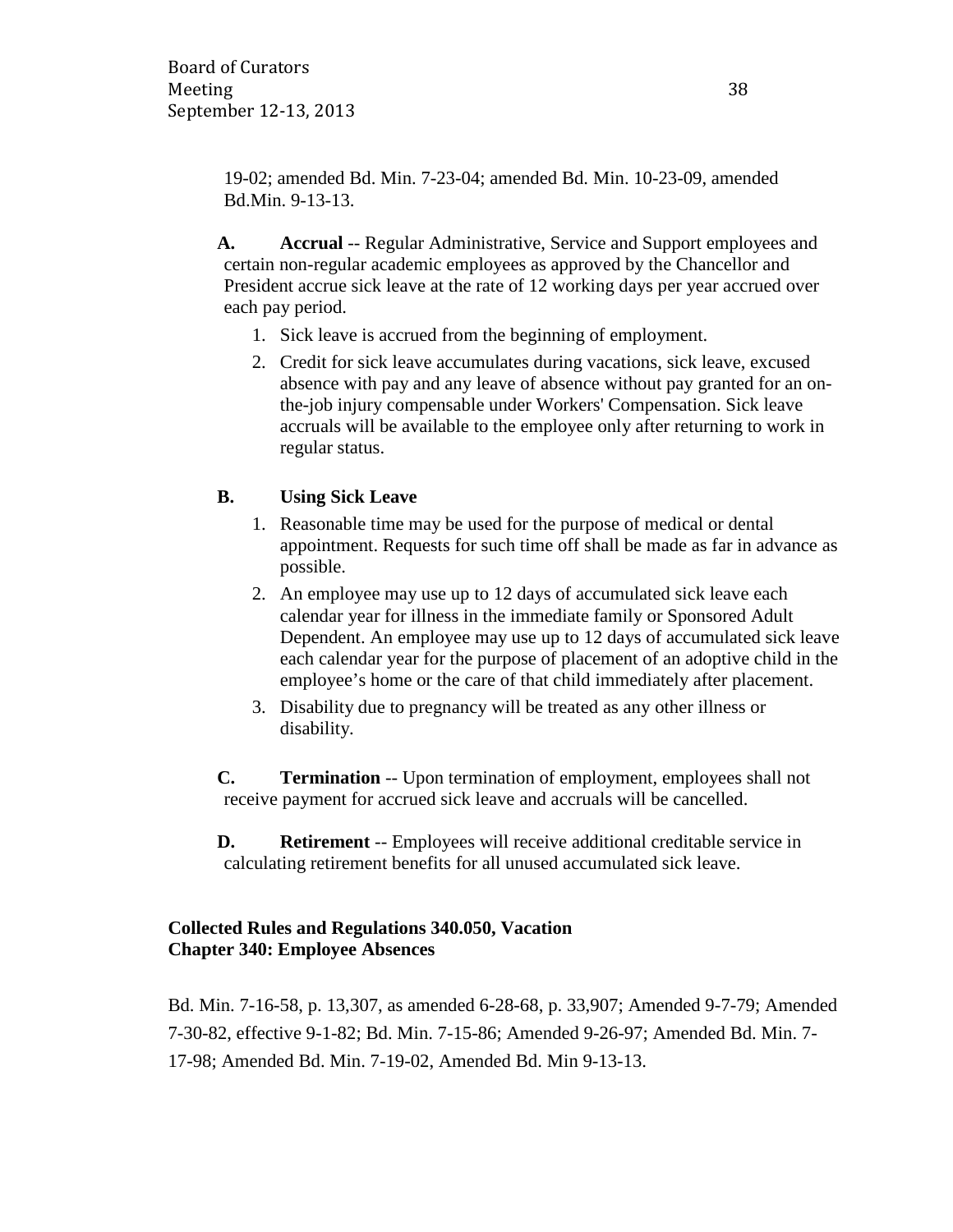- **A. Eligible Employees** -- Regular Administrative, Service and Support employees and certain non-regular academic employees as approved by the Chancellor and President who have satisfied appropriate probationary periods shall be entitled to paid vacation time accrued from the date of employment as follows:
	- 1. **Ineligible Employees** -- Employees with primary titles that are administrative, service and support who are exempt from classification because their positions are primarily directing instructional or research activities are not subject to this policy.
- **B. For Office, Technical, Maintenance, Service** and other employees in similar job classifications designated as non-exempt from overtime pay by the President of the University.
	- 1. **Rates of Accrual** -- Office, Technical, Maintenance and Service staff accrue vacation time over each pay period at the following rate:
		- 0-5 years inclusive: 12 days
		- Over 5 years: 17 days
		- Over 15 years: 22 days
- **C. Administrative and Professional Staff** accrue vacation time over each pay period at the following rate:
	- 0-5 years inclusive: 17 days
	- Over 5 years: 22 days
- **D. Credit for vacation** accumulates during vacations, sick leave, excused absence with pay and any leave of absence without pay granted for an on-the-job injury compensable under Workers' Compensation. Vacation accruals will be available to the employee only after returning to work in regular status

### **E. Conditions Governing Vacation Accruals**

- 1. Paid vacation time must be earned before it is taken.
- 2. Extra pay shall not be made in lieu of vacation leave.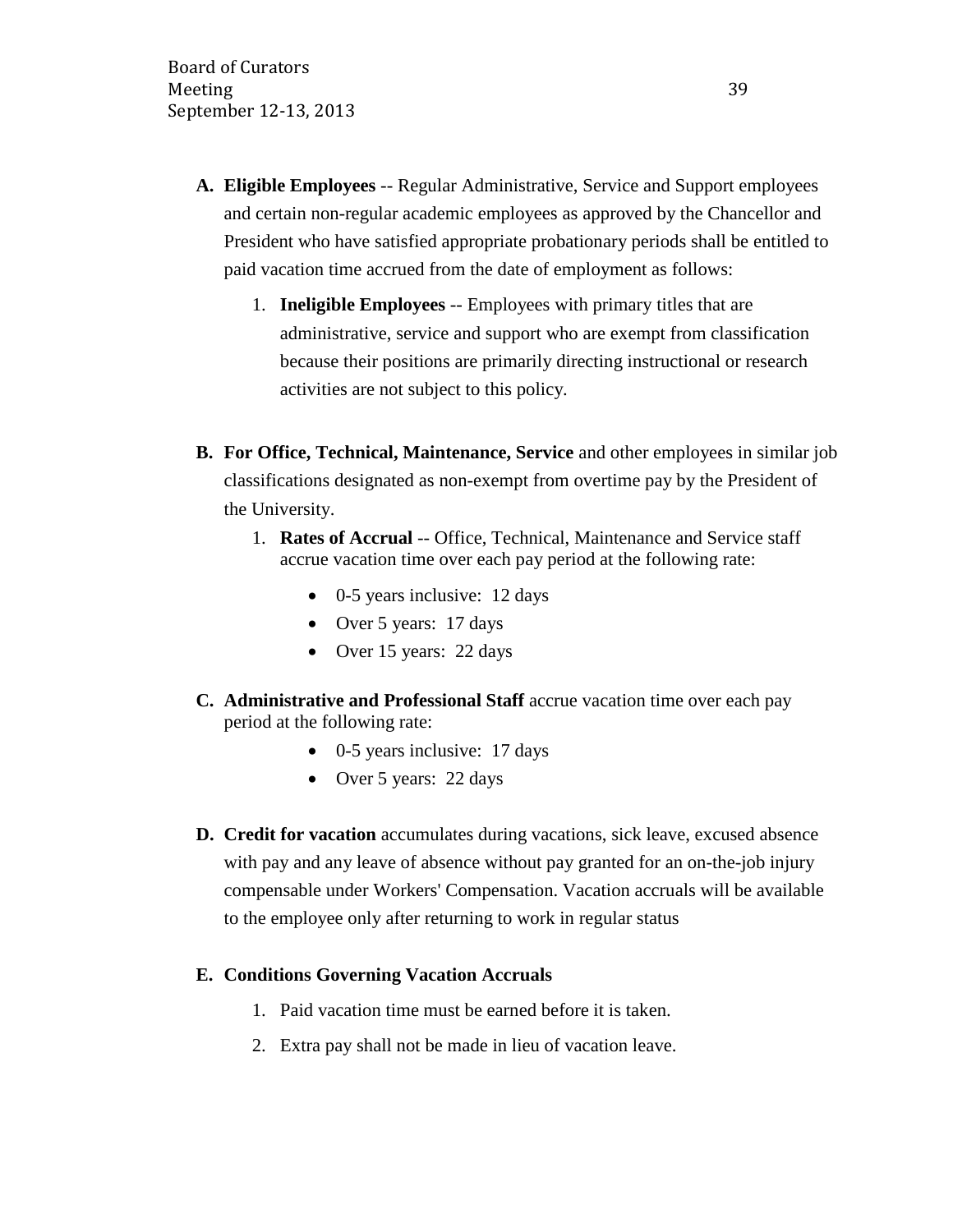- 3. Employees working on a basis of 75 percent 99 percent full-time equivalence or more will accrue vacation time on a pro-rata basis.
- **F. Maximum Accruals** -- An employee shall be permitted to accumulate two times the allowed vacation earned each year.

## **Collected Rules and Regulations 340.060, Personal Days Chapter 340: Employee Absences**

Bd. Min. 7-30-82, effective 9-1-82; Bd. Min. 7-15-86; Amended 9-26-97; Amended Bd. Min. 7-17-98; Amended Bd. Min. 7-19-02, Amended Bd. Min 9-13-13.

**A. Eligible Employees** -- Regular Administrative, Service and Support employees and certain non-regular academic employees as approved by the Chancellor and President will be granted four personal days each year. The year will be calculated using the employee's beginning employment date. Personal days are to be used at the employee's discretion, subject to supervisory review and approval. Personal days must be taken before the end of the anniversary year and accumulation beyond the year is not permitted.

New employees will be granted 2 personal days which may be used during their six months probationary period, with balance to be used before the end of the first year of employment.

# **Collected Rules and Regulations 340.160 Death in Family Chapter 340: Employee Absences**

Bd. Min. 11-19-71; Amended Bd. Min. 9-20-74; Bd. Min. 9-7-79 and Bd. Min. 11- 13-81; Amended Bd. Min. 7-19-02; Amended 9-14-12, Amended 9-13-13.

A. **Leave Without Loss of Pay or Vacation** -- In the event of death of a staff member's immediate family or Sponsored Adult Dependent, an employee will be granted a maximum of three days leave during the period starting on the date of death and ending on the tenth calendar day after the funeral or memorial service. No deduction from the employee's salary or accrued vacation will be made for these days of leave. If more than three days are needed or if leave is needed outside of the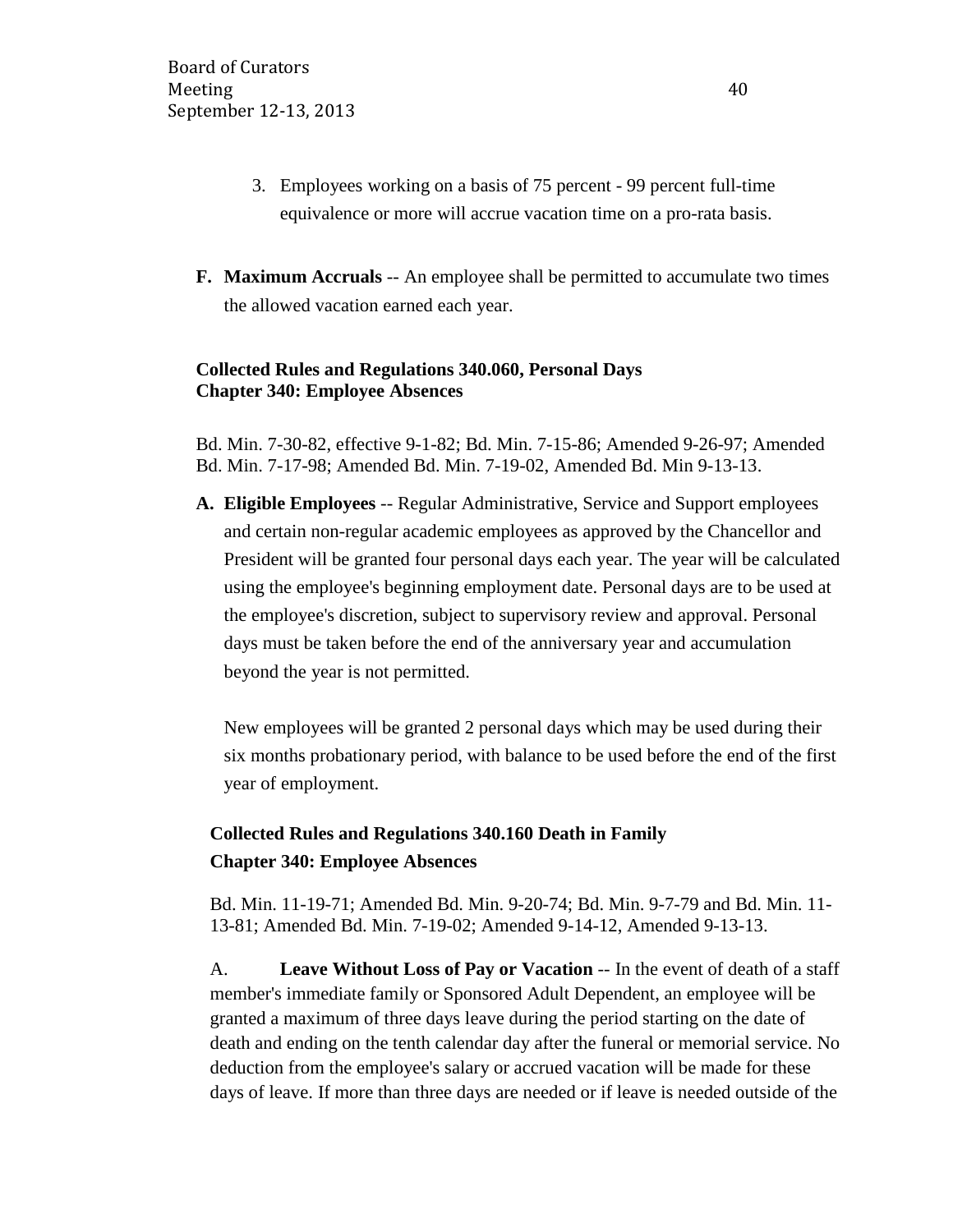defined period, the employee may use, with supervisory approval, accrued vacation leave, personal days, or leave without pay for this purpose.

8. Approval of Spinal Cord Injuries and Congenital or Acquired Disease Processes Research Program Proposals

**Spinal Cord Injuries And Congenital Or Acquired Disease Processes Research Program**

Proposal Recommended For Funding 2014

Quantitative In Vivo Evaluation of Human Spinal Cord Injury

Dmitriy Yablonskiy Mallinckrodt Institute of Radiology Washington University

Total funding recommended \$248,990.00

Good and Welfare

Draft November 21-22, 2013 Board of Curators meeting agenda – no discussion (on file)

#### Resolution, UMKC Anniversaries – Campus and System

It was endorsed by President Wolfe, recommended by Chairman Goode, moved by Curator Phillips and seconded by Curator Bradley, that the following resolution recognizing the Anniversaries of the University of Missouri-Kansas City be approved:

### Resolution

WHEREAS, the civic leadership of the city of Kansas City were undeterred by the economic depression and chartered a new university in 1929; and

WHEREAS, the University of Kansas City opened its doors as a private liberal arts college on October 1, 1933, with 260 students and 18 faculty; and

WHEREAS, the University joined the University of Missouri System in 1963 becoming the University of Missouri-Kansas City (UMKC); and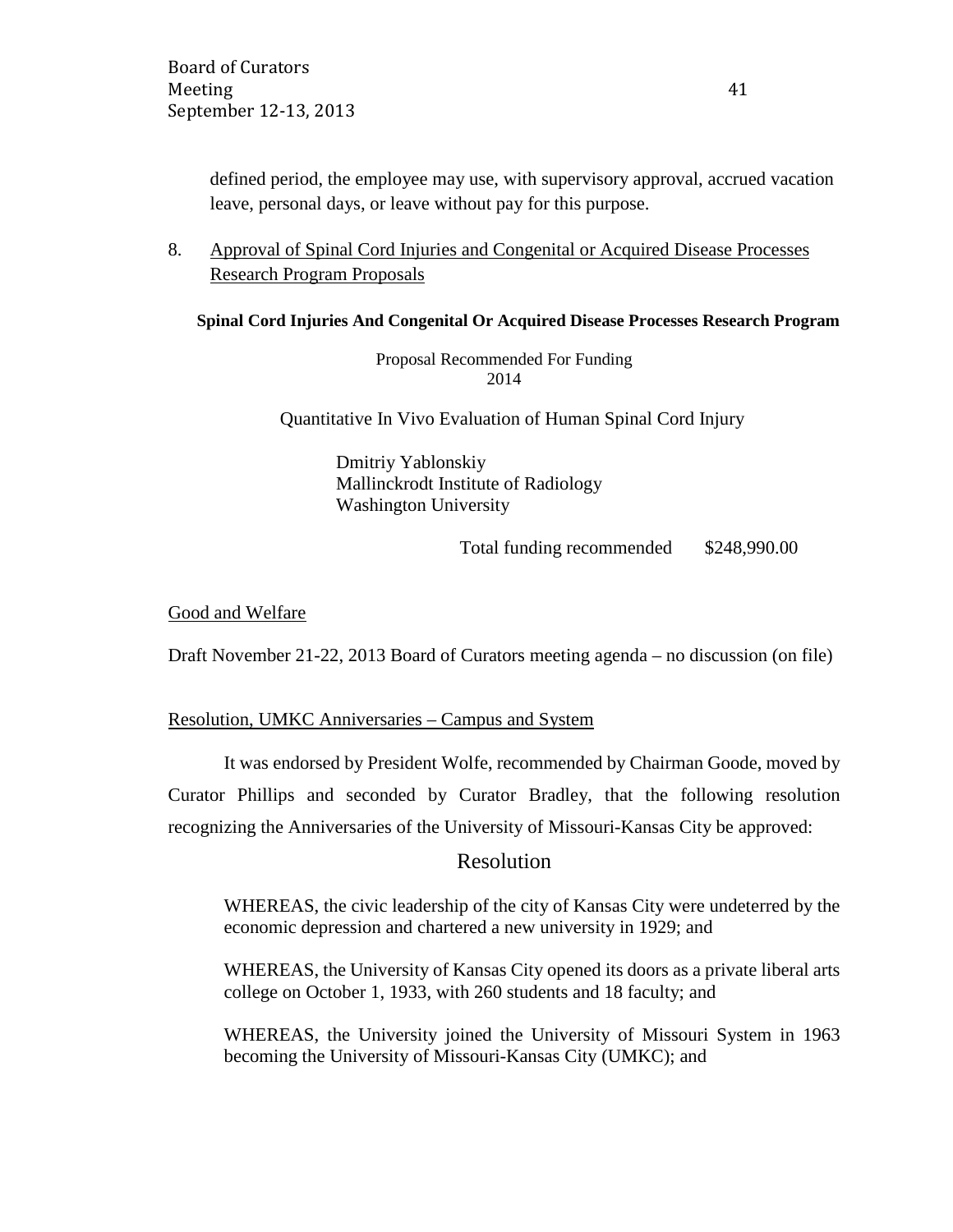WHEREAS, UMKC is the System's campus for the arts, housing nationally ranked and acclaimed programs in music, theater and dance; and

WHEREAS, UMKC is one of fewer than 30 research universities in the nation to have four health professions schools located together on one campus (dentistry, nursing and health studies, medicine, and pharmacy); and

WHEREAS, UMKC is an urban research university characterized by signature graduate and professional programs, a dynamic undergraduate population, a diverse faculty, staff and student body, and active engagement with its city and region; and

WHEREAS, UMKC's mission is to lead in life and health sciences, to deepen and expand strength in the visual and performing arts, to develop a professional workforce and collaborate in urban issues and education, and to create a vibrant learning and campus life experience; and

WHEREAS, UMKC is ranked number one in the world for innovation management research and its entrepreneurship initiatives and programs such as Sourcelink are national models for building economic growth; and

WHEREAS, UMKC's more than 100,000 alumni of record are working and serving in communities across the globe, with more than 42,000 living and working in the Kansas City metropolitan area; and

WHEREAS, UMKC faculty, staff, and students are routinely recognized for their individual and collective accomplishments, including but not limited to awards including Pulitzer prizes and Guggenheim Fellowships to national rankings from the Princeton Review and U.S. News & World Report; and

WHEREAS, UMKC's more than 14,000 students demonstrate a commitment to both education and service, which has garnered the campus multiple citations on the President's Higher Education Community Service Honor Roll; and

WHEREAS, UMKC's alumni and friends annually donate more than 200,000 hours of volunteer time to the campus – an indicate of the continued civic and community support the campus enjoys; and

WHEREAS, UMKC is a vital asset to the state of Missouri and contributes tremendously to the social and economic advancement of the Kansas City region:

NOW, THEREFORE, BE IT RESOLVED, that the Board of Curators, on behalf of the students, faculty, staff and alumni of the University of Missouri, and on behalf of the citizens of the state of Missouri, does hereby adopt this resolution to honor the University of Missouri-Kansas City for 80 years of extraordinary accomplishments as an institution of higher learning, and for 50 years as a campus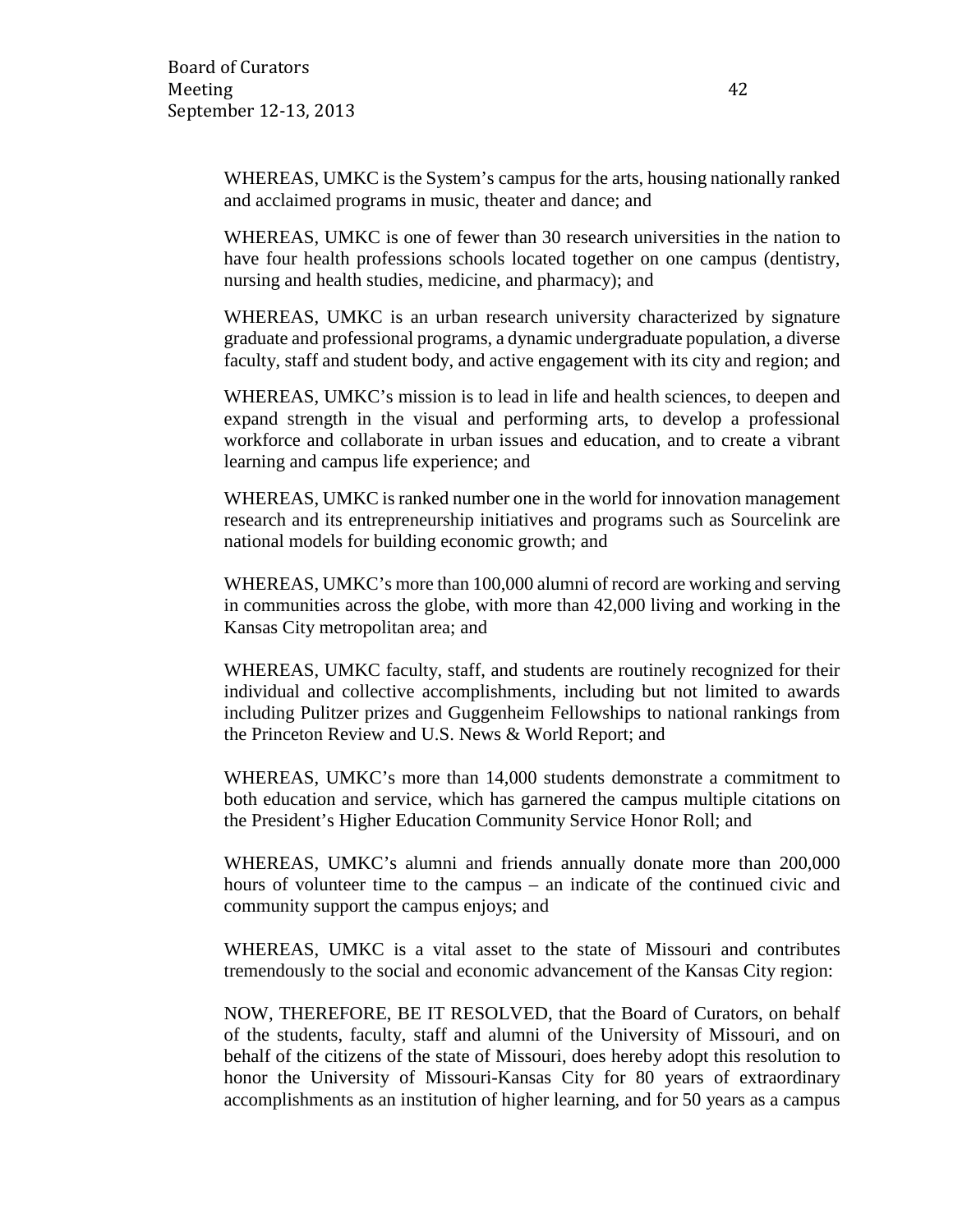Board of Curators Meeting 43 September 12-13, 2013

of the University of Missouri System serving as a premier public metropolitan research university;

BE IT FURTHER RESOLVED, that the Secretary of the Board of Curators cause this resolution to be spread upon the minutes of this meeting and that a duly inscribed copy thereof be furnished to Chancellor Leo E. Morton as representative of the entire UMKC community.

Roll call vote:

Curator Bradley voted yes. Curator Covington voted yes. Curator Cupps voted yes. Curator Downing voted yes. Curator Goode voted yes. Curator Henrickson voted yes. Curator Phillips voted yes. Curator Ponder voted yes. Curator Steward was absent.

The motion carried.

#### Resolution for Retiring Chancellor Brady J. Deaton

It was endorsed by President Wolfe, recommended by Chairman Goode, moved by Curator Covington and seconded by Curator Downing, that the following resolution recognizing the dedicated service of Brady J. Deaton to the University of Missouri be approved:

### Resolution

WHEREAS, Brady J. Deaton has served the University of Missouri as Professor and Chair of Agricultural Economics, Chief of Staff, Deputy Chancellor, Provost, and Chancellor since 1989; and

WHEREAS, his youth spent on an Appalachian farm nurtured a reverence for the land and its ability to sustain us, coupled with a 4-H experience that was a portal to the larger world; and

WHEREAS, he began to cultivate an interest in global affairs at the University of Kentucky, subsequently spending two years in the Peace Corps in Thailand and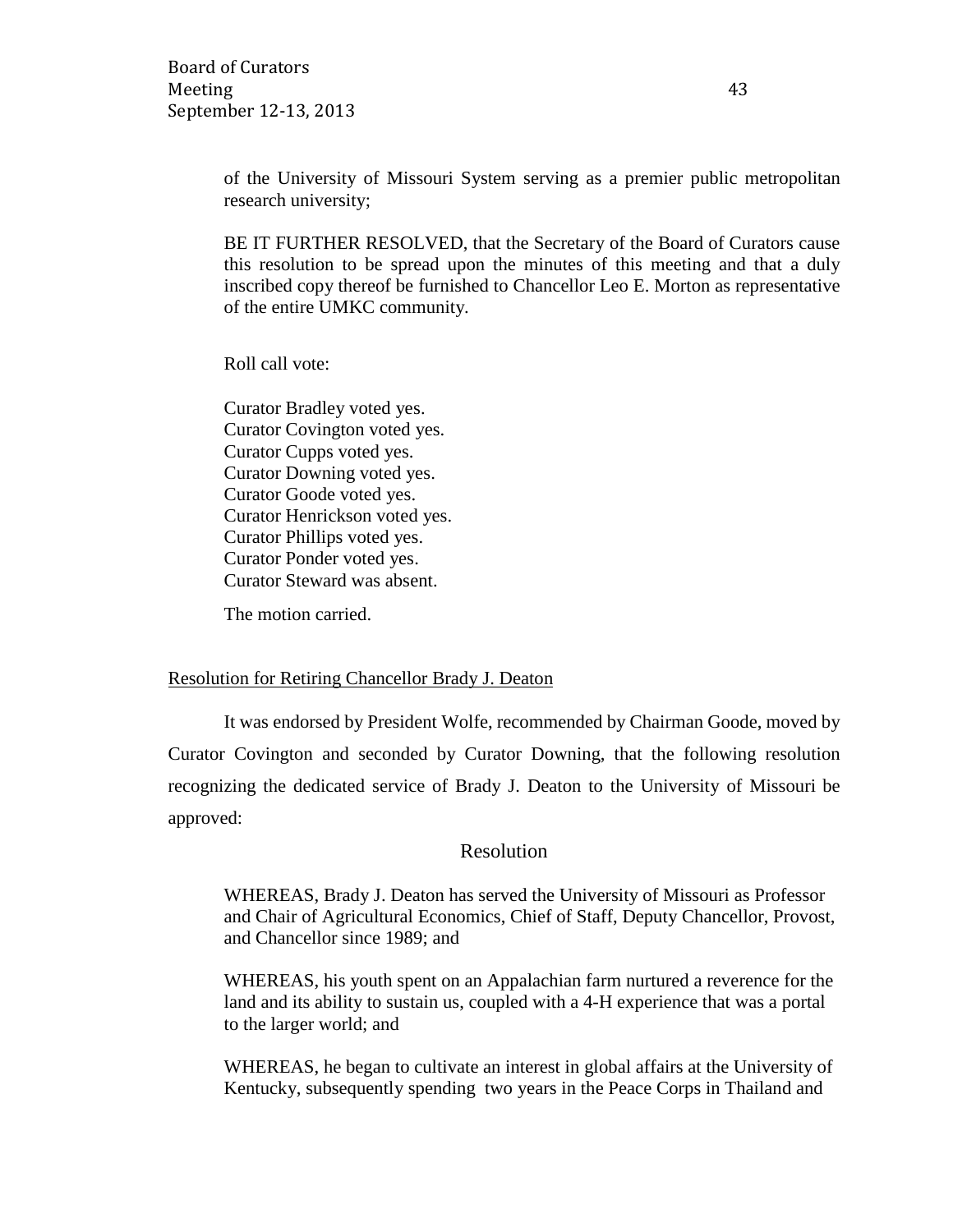later taking part in a YMCA work camp project building schools in Bogota, Colombia; and

WHEREAS, as a graduate student he led a group of students on a community development mission to Ecuador where he told them to "make your life count" and where he met the future First Lady of the University of Missouri; and

WHEREAS, he earned advanced degrees from the University of Kentucky in diplomacy and international commerce and from the University of Wisconsin in agricultural economics that would provide the intellectual foundation for his subsequent career, which continued at the University of Tennessee and Virginia Polytechnic Institute and State University where he focused on international development; and

WHEREAS, his exceptional academic accomplishments and leadership skills as Chancellor have benefited the University of Missouri in terms of record enrollment growth, record fundraising, record research grants and expenditures, record patents and licenses, and retaining and hiring exceptional faculty; and

WHEREAS, Mizzou has reduced its carbon footprint, opened 21 new buildings and successfully transitioned to the Southeastern Conference during his time in office in 105 Jesse Hall; and

WHEREAS, his belief in the unique role of a land-grant university has brought further emphasis to MU's responsibility and benefit to the citizens of the state, and his focus on MU's prestigious membership in the Association of American Universities is a centerpiece of campus strategic planning; and

WHEREAS, national organizations have recognized his global interest and influence with such honors as the Malone Award from the Association of Public Land-grant Universities for furthering international education in public higher education; and

WHEREAS, Prince of Songkla University and Khon Kaen University in Thailand have awarded him honorary degrees; and

WHEREAS, the President of the United States of America named him to chair the Board for International Food and Agricultural Development of USAID, which advises on agriculture and higher education issues pertinent to assuring food security in developing countries; and

WHEREAS, he and First Lady Anne Deaton have opened the Residence on Francis Quadrangle to thousands of students, faculty, staff, alumni and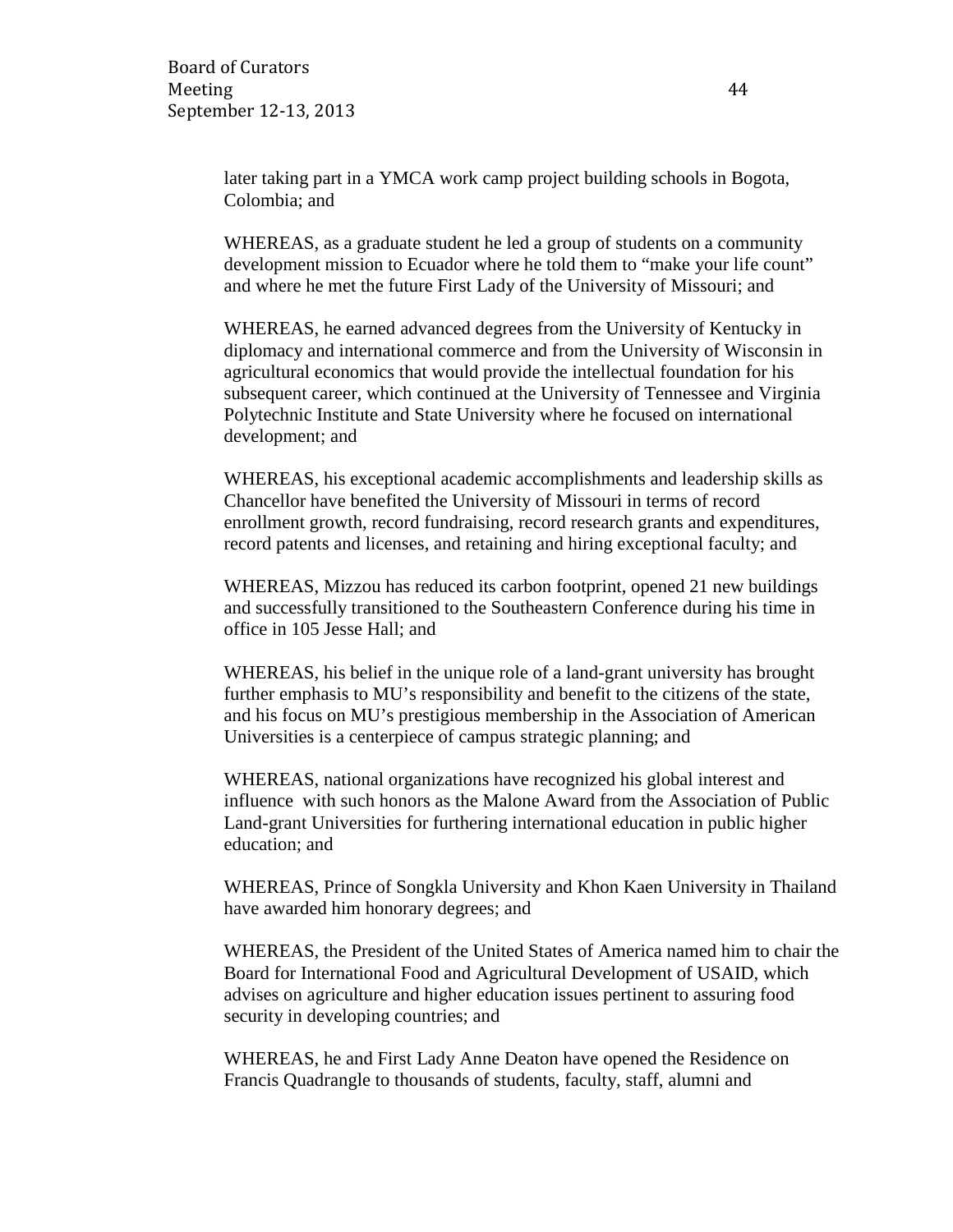community members, embracing the Mizzou Family at home and on their visits with Tigers around the globe; and

WHEREAS, as he retires from the leadership of our great flagship university, he will continue his service to Missouri and the world through the Brady and Anne Deaton Institute for University Leadership in International Development:

NOW, THEREFORE, BE IT RESOLVED, that the Board of Curators, on behalf of the students, faculty, staff and alumni of the University of Missouri, and on behalf of the citizens of the State of Missouri , does hereby adopt this resolution in appreciation of the dedicated and devoted service of Brady J. Deaton; and

BE IT FURTHER RESOLVED, that the Secretary of the Board of Curators cause this resolution to be spread upon the minutes of this meeting and a duly inscribed copy thereof be furnished to Brady J. Deaton.

Roll call vote:

Curator Bradley voted yes. Curator Covington voted yes. Curator Cupps voted yes. Curator Downing voted yes. Curator Goode voted yes. Curator Henrickson voted yes. Curator Phillips voted yes. Curator Ponder voted yes. Curator Steward was absent.

The motion carried.

It was moved by Curator Downing and seconded by Curator Phillips, that the public

session of the Board of Curators meeting, September 12-13, 2013, be adjourned.

Roll call vote:

Curator Bradley voted yes. Curator Covington voted yes. Curator Cupps voted yes. Curator Downing voted yes. Curator Goode voted yes. Curator Henrickson voted yes.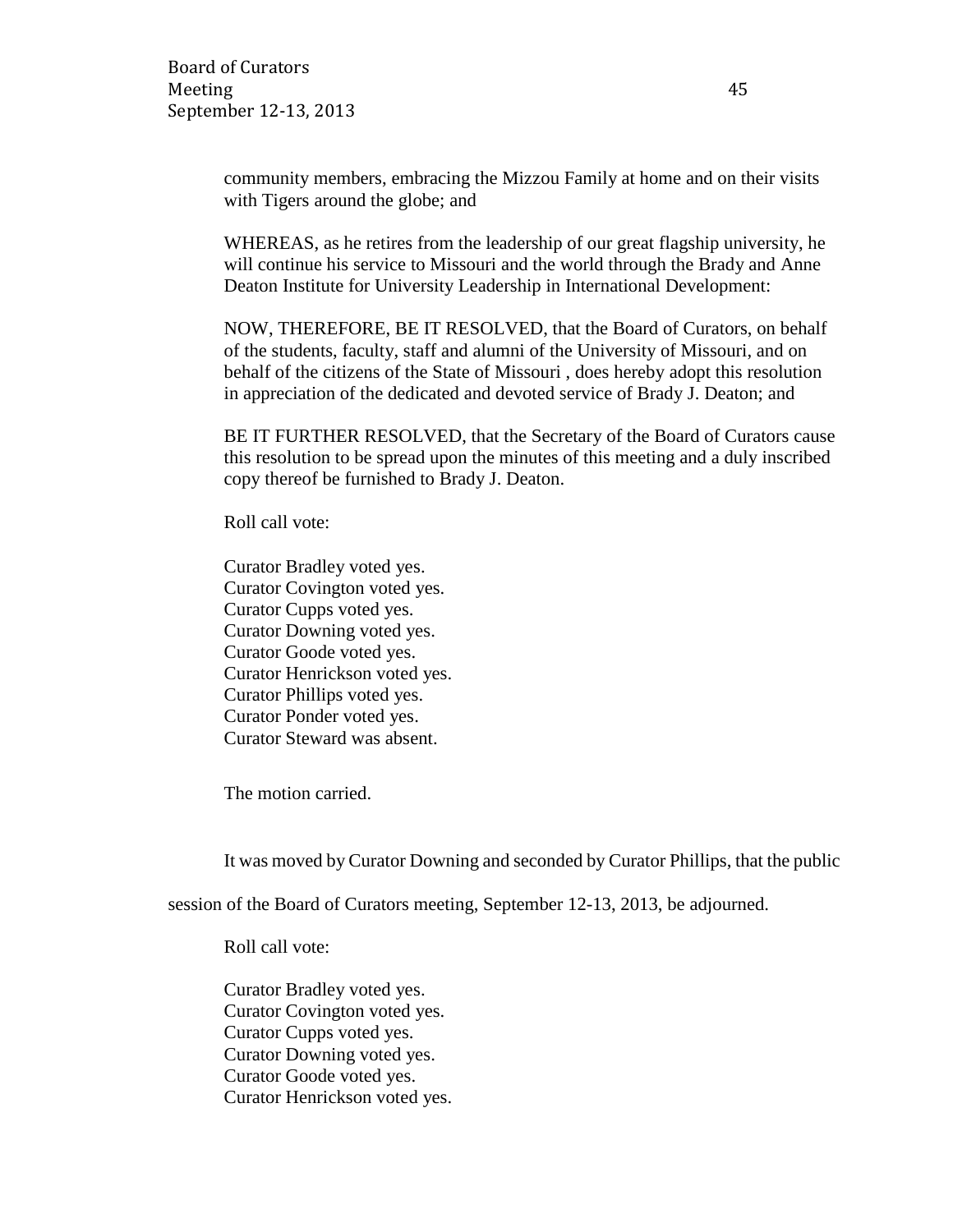Board of Curators Meeting 46 September 12-13, 2013

Curator Phillips voted yes. Curator Ponder voted yes. Curator Steward was absent.

The motion carried.

There being no other business to come before the Board of Curators, the public session of the Board meeting was adjourned at 11:25 A.M. on Friday, September 13, 2013.

### **BOARD OF CURATORS MEETING – EXECUTIVE SESSION**

A meeting of the University of Missouri Board of Curators was reconvened in executive session at 11:55 A.M., on Friday, September 13, 2013, in Room 304 of the Memorial Student Unions South on the University of Missouri campus, Columbia, Missouri, pursuant to public notice given of said meeting. Curator Wayne Goode, Chairman of the Board of Curators, presided over the meeting.

Present The Honorable David R. Bradley The Honorable Ann K. Covington The Honorable Donald L. Cupps The Honorable Don M. Downing The Honorable Wayne Goode The Honorable Pamela Q. Henrickson The Honorable John R. Phillips The Honorable J. Michael Ponder

The Honorable David L. Steward was absent for the meeting.

Also Present Mr. Timothy M. Wolfe, President Mr. Stephen J. Owens, General Counsel Ms. Cindy Harmon, Secretary of the Board of Curators Miss Amy G. Johnson, Student Representative to the Board of Curators

### **Compensation and Human Resources Committee – Executive Session**

Annual Performance Goals, President Timothy M. Wolfe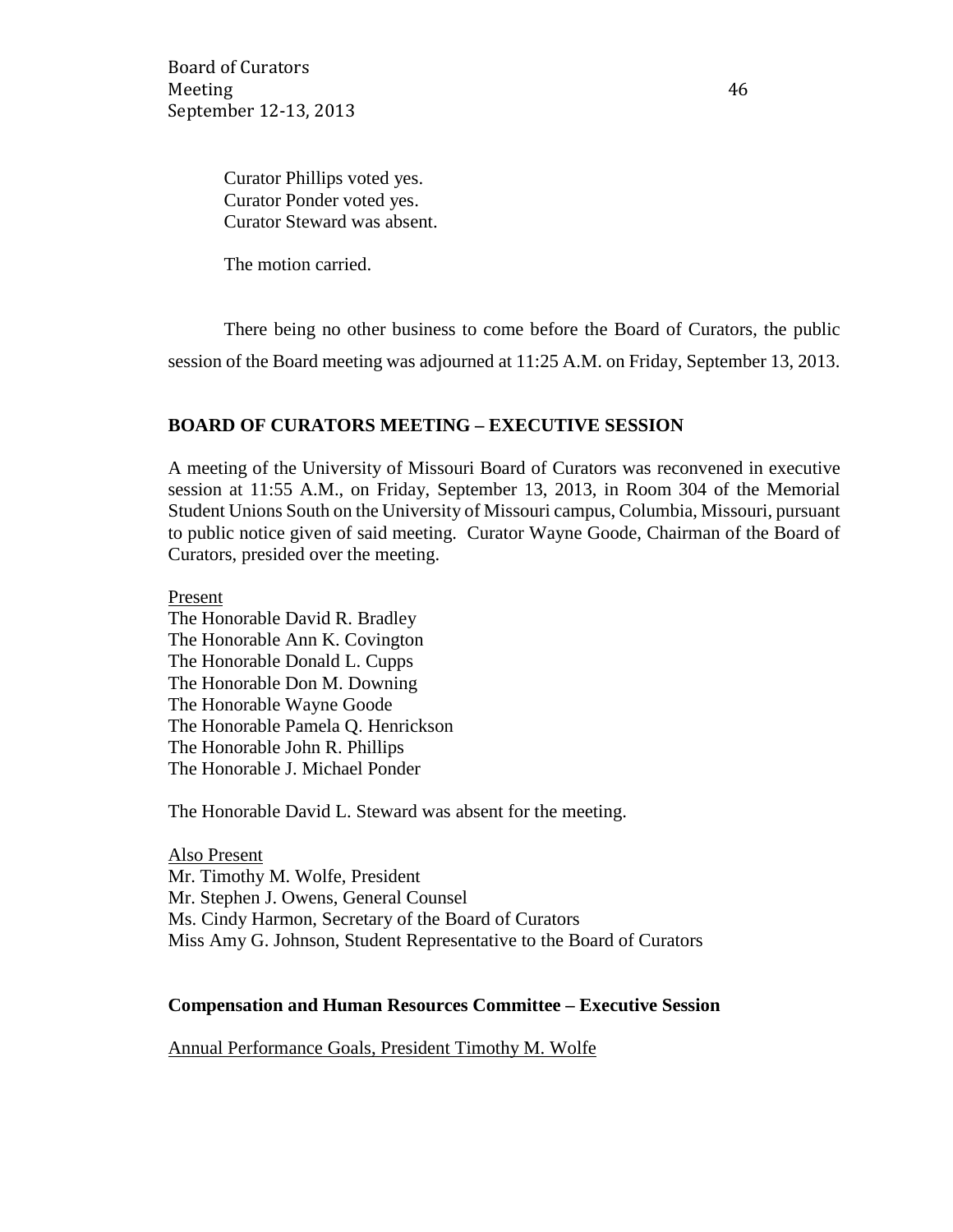Curator Bradley made a motion, seconded by Curator Phillips, to change the evaluation period for the President to July 1 – June 30 each year and conduct his annual performance assessment during the fall Board meeting. The President's performance goals for the new evaluation year would be presented to the Board at the annual June meeting for approval. The motion and second were withdrawn.

It was recommended by the Compensation and Human Resources Committee, moved by Curator Cupps and seconded by Curator Phillips, that the performance goals for President Timothy M. Wolfe for the period February 15, 2013 – February 14, 2014 end date left open, be approved as presented and amended (information on file).

Roll call vote of Board of Curators:

Curator Bradley voted yes. Curator Covington voted yes. Curator Cupps voted yes. Curator Downing was absent for vote. Curator Goode voted yes. Curator Henrickson voted yes. Curator Phillips voted yes. Curator Ponder voted yes. Curator Steward was absent.

The motion carried.

President Wolfe excused himself from the meeting.

Amended Contract for Employment for President Timothy M. Wolfe – presented by Chairman Cupps.

It was recommended by the Compensation and Human Resources Committee,

moved by Curator Cupps and seconded by Curator Bradley, that:

1. The Contract for Employment of Timothy M. Wolfe, President, is hereby amended by striking Paragraph 4 of said contract and substituting in lieu thereof a provision providing for the following annual deposits by the University into the Deferred Compensation account described in Paragraph 5 of said contract: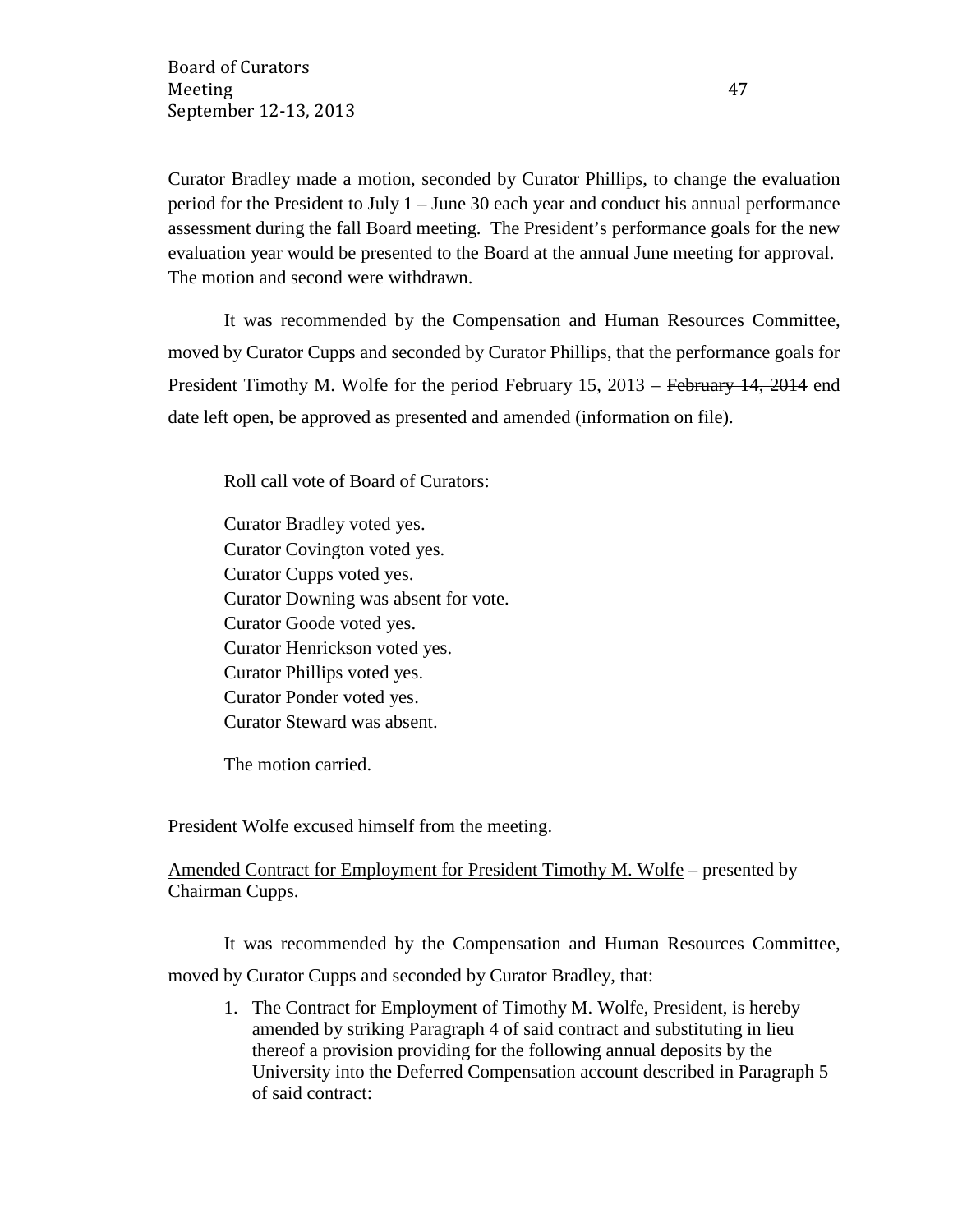- A. \$50,000 for each full year (February 15 to February 14) the President remains employed as the President; and
- B. Up to \$50,000 based on the Board's assessment of 1) the President's general, overall performance for the year; and 2) the President's accomplishment of mutually agreed upon and specifically identified performance-based goals for the year.

All such deposits shall be made into the Deferred Compensation account described in Paragraph 5 of said contract as soon as is practicable after February 14 of each year.

This amendment to Paragraph 4 of the President's Contract for Employment, and any other amendments necessary to carry out the intent and purpose of this motion, shall be subject to the approval of General Counsel as to legal form.

2. Any Deferred Compensation awards approved under Paragraph 4 of the President's Contract for Employment prior to this amendment are hereby rescinded.

Roll call vote of Board of Curators:

Curator Bradley voted yes. Curator Covington voted yes. Curator Cupps voted yes. Curator Downing was absent for vote. Curator Goode voted yes. Curator Henrickson voted yes. Curator Phillips voted yes. Curator Ponder voted yes. Curator Steward was absent.

The motion carried.

## Annual Performance Goals, Secretary of the Board of Curators, Cindy S. Harmon -

It was recommended by the Compensation and Human Resources Committee, moved by Curator Cupps and seconded by Curator Bradley, that the performance goals for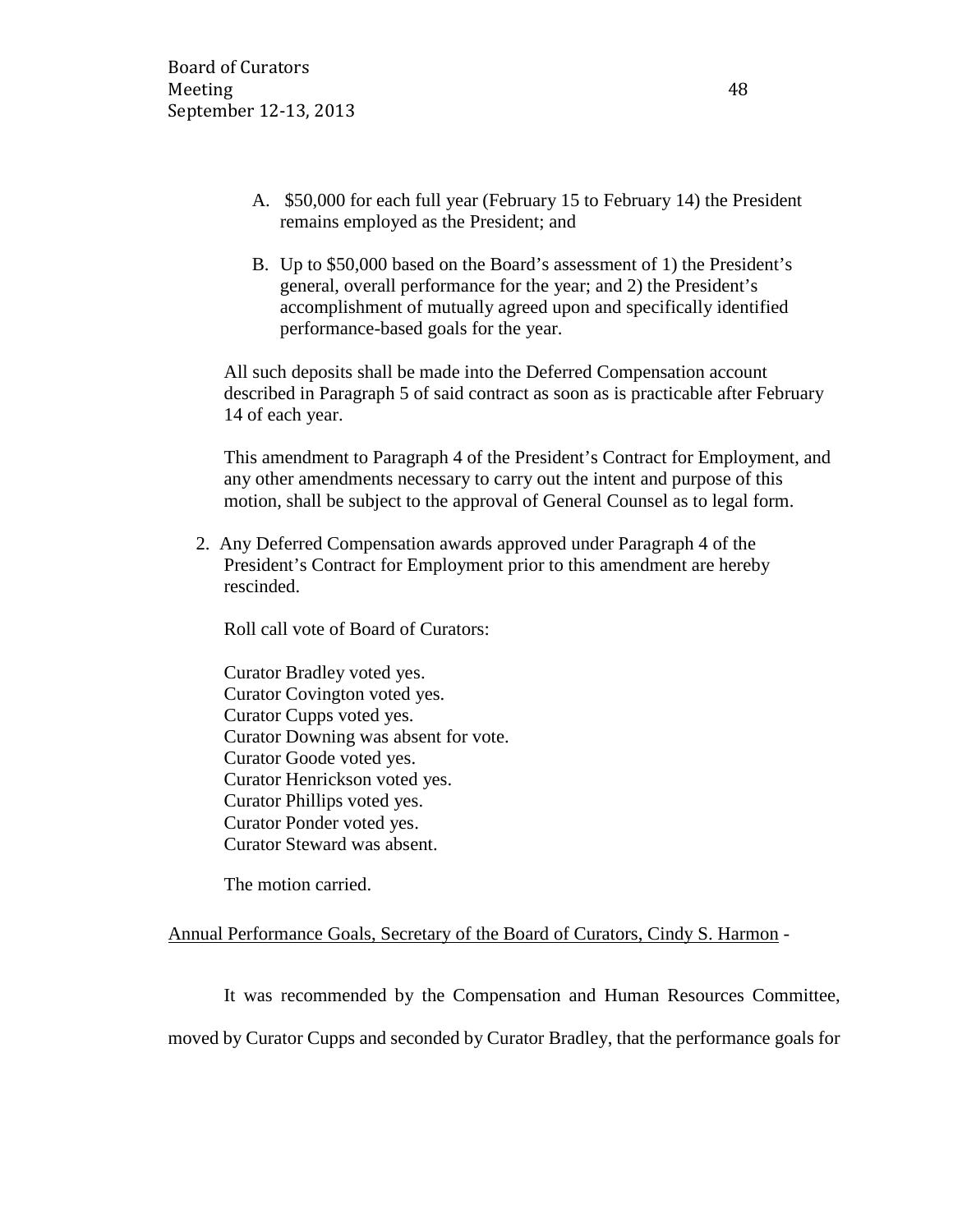Board of Curators Meeting 49 September 12-13, 2013

Secretary Harmon for the period July 1, 2013 – June 30, 2014 be approved as presented

(information on file).

Roll call vote of Board of Curators:

Curator Bradley voted yes. Curator Covington voted yes. Curator Cupps voted yes. Curator Downing was absent for vote. Curator Goode voted yes. Curator Henrickson voted yes. Curator Phillips voted yes. Curator Ponder voted yes. Curator Steward was absent.

The motion carried.

University President's Report to the Board of Curators on contracts and personnel – presented by President Wolfe.

General Counsel's Report and Legal Advice – presented by General Counsel Owens.

Litigation Report – presented by General Counsel Owens. (report on file in the General Counsel's office)

It was moved by Curator Bradley and seconded by Curator Ponder, that the meeting

of the Board of Curators, September 13, 2013, be adjourned.

Roll call vote:

Curator Bradley voted yes. Curator Covington voted yes. Curator Cupps voted yes. Curator Downing was absent for vote. Curator Goode voted yes. Curator Henrickson voted yes. Curator Phillips voted yes. Curator Ponder voted yes.